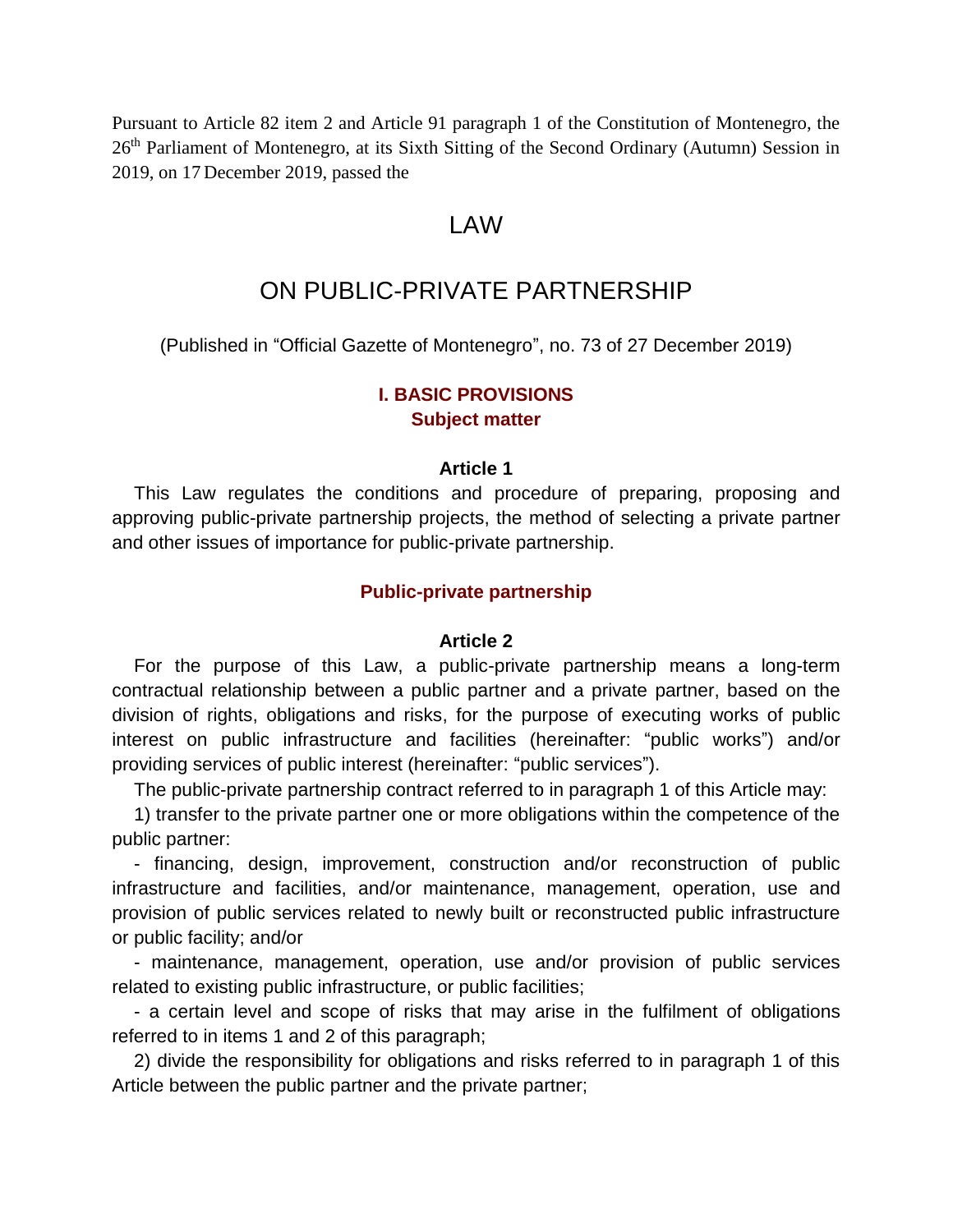3) determine the right of a private partner or company referred to in Article 43 of this Law to reimbursement of invested funds and reasonable return on invested capital:

- by granting the right to use the public works and/or public services and to charge a fee from the end user;

- by payments of the public partner that are usually related to the availability of the public facility and/or the provided public service; and/or

- by providing financial support, which may include monetary or non-monetary support and/or financing by the public partner, including in particular: subsidies, financial or other guarantees, participation in capital or granting rights to use public infrastructure and facilities, state-owned land or other public property.

## **Public partner**

### **Article 3**

For the purpose of this Law, a public partner may include:

1) the Government of Montenegro (hereinafter: "the Government");

2) the competent local self-government body; and/or

3) a company and a legal entity performing an activity of public interest.

Companies and legal entities performing activities of public interest referred to in paragraph 1 item 3 of this Article shall be companies or legal entities:

1) in which the state or local self-government unit holds more than 50% of shares, i.e. stake;

2) in which more than half of the members of the governing body are representatives of the state capital representing the state body or the competent local self-government body; or

3) that are financed with more than 50% from the budget of Montenegro, local selfgovernment and other public revenues or funds of a company or legal entity performing activities of public interest.

## **Contracting authority**

#### **Article 4**

For the purpose of this Law, the contracting authority means a state authority, a state administration body, a local self-government body and a company, or a legal entity performing activities of public interest.

The contracting authority referred to in paragraph 1 of this Article may also be other authority, public service, legal entity and other user of the funds from the budget of Montenegro, or the budget of the local self-government unit and other public revenues, or another procuring entity in accordance with the law governing public procurement or special law.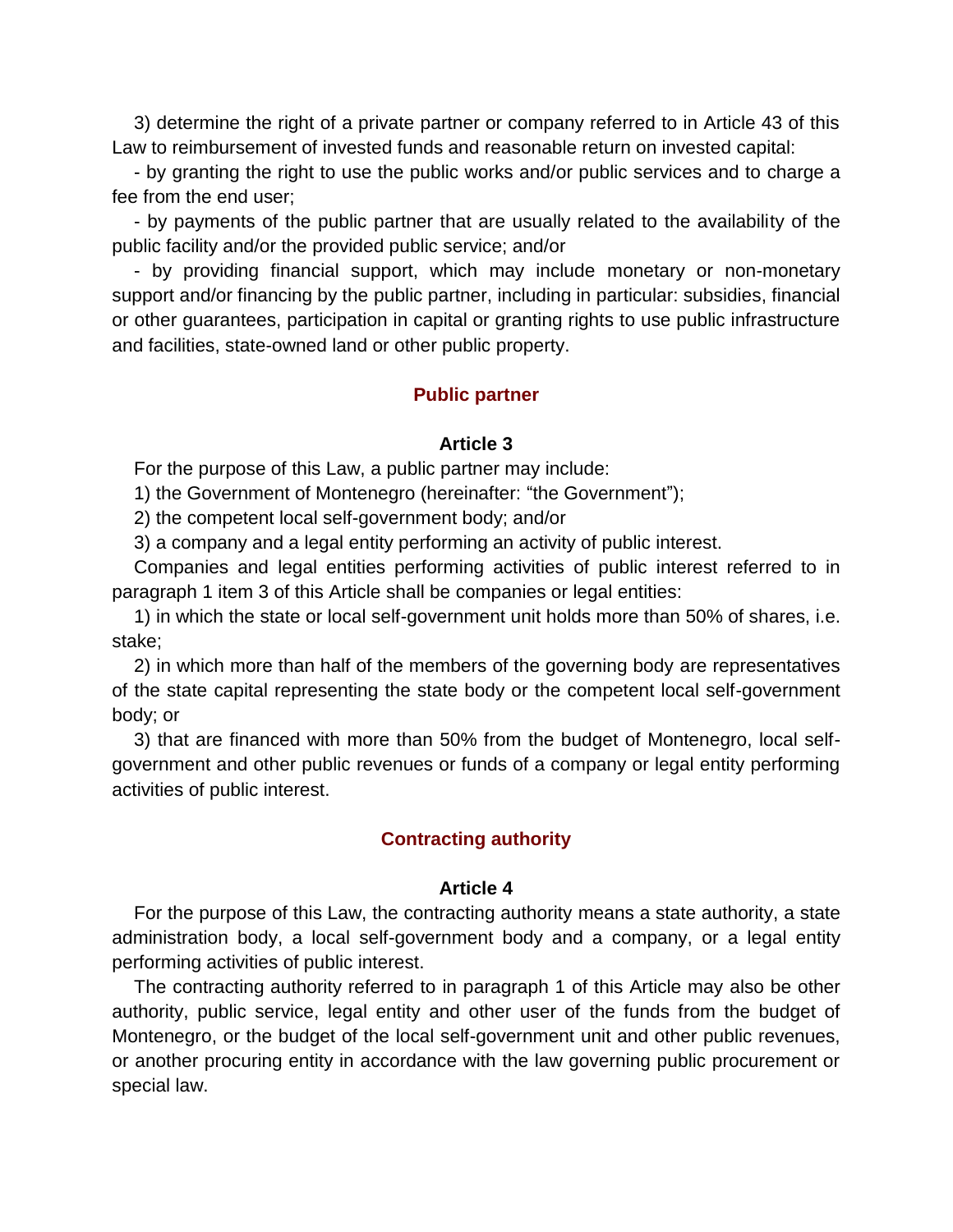A public-private partnership project may be implemented by one or more contracting authorities referred to in paragraph 1 of this Article.

For the purpose of this Law, a small-scale public-private partnership project means a project with estimated value equal to or less than EUR 5,000,000 without value added tax.

## **Participant in the procedure and bidder**

### **Article 5**

A participant in the procedure means a domestic or foreign legal or natural person or a consortium that has obtained the tender documentation in the public-private partnership contract award procedure, or that otherwise participates in the public-private partnership contract award procedure in accordance with law.

A bidder means a domestic or foreign legal or natural person or a consortium that has submitted a bid in the public-private partnership contract award procedure.

## **Private partner**

### **Article 6**

For the purpose of this Law, a private partner means a bidder whose bid was selected in the contract award procedure and with whom a public-private partnership contract has been concluded.

## **Principles of public-private partnership**

#### **Article 7**

Public-private partnership shall be based on the principles of:

1) protection of the public interest, which is the basis of the public partner's obligation to ensure the exercise of the rights of private partners in accordance with the public interest established by law;

2) free management which ensures a high level of quality;

3) security and affordability, equality in access to and use of works or services under equal conditions;

4) transparency, which is ensured throughout the public-private partnership contract award procedure, and during the period of validity and execution of obligations under the public-private partnership contract;

5) non-discrimination, which includes equity and equality of participants in the procedure and bidders in the public-private partnership contract award procedure;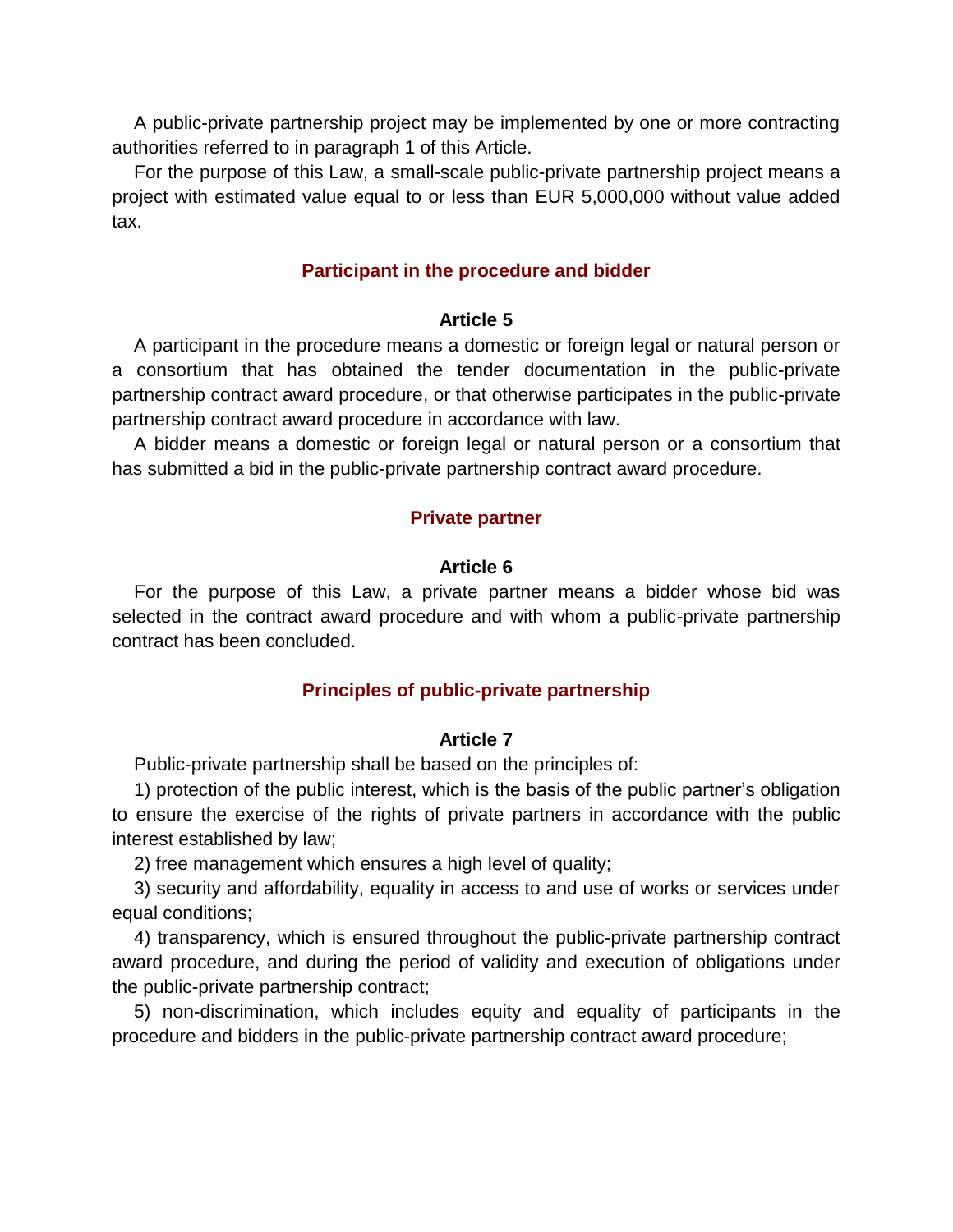6) proportionality, which means that any measure undertaken by the contracting authority or the public partner shall be appropriate to the need to protect the public interest;

7) protection of competition, which includes the prohibition of restricting market competition between market participants;

8) environment protection, which is achieved through an integrated approach to the environment, through prevention and precaution, conservation of natural resources, the principle of sustainable development and the principle of responsibility of polluters in accordance with the law.

# **Types of public-private partnerships**

## **Article 8**

Public-private partnerships may be contractual or institutionalised.

In a contractual public-private partnership, the mutual relations between the public partner and the private partner shall be regulated by a public-private partnership contract.

Institutionalised public-private partnership shall be based on the establishment of a company held jointly by the private and the public partner, which provides public services, executes public works along with maintenance of public facilities that are the subject matter of works, or builds, reconstructs, manages or maintains public infrastructure, in order to implement the public-private partnership project.

The rights and obligations of the public partner and the private partner in the company referred to in paragraph 3 of this Article shall be regulated by the publicprivate partnership contract in accordance with the public invitation and the tender documentation.

The contractual or institutionalised public-private partnership shall be determined in the project proposal and the tender documentation in accordance with the intended division of risks and responsibilities, for the purpose of implementation of the publicprivate partnership project.

The provisions of the law governing contracts and torts shall apply to issues related to public-private partnership contracts that are not regulated by this Law.

# **Implementation of public-private partnership contract**

# **Article 9**

Depending on the predominant sources of income of the private partner referred to in Article 2 paragraph 2 item 3 of this Law and the division of risks, the public-private partnership contract may be implemented as:

1) a public works concession contract or a public service concession contract, or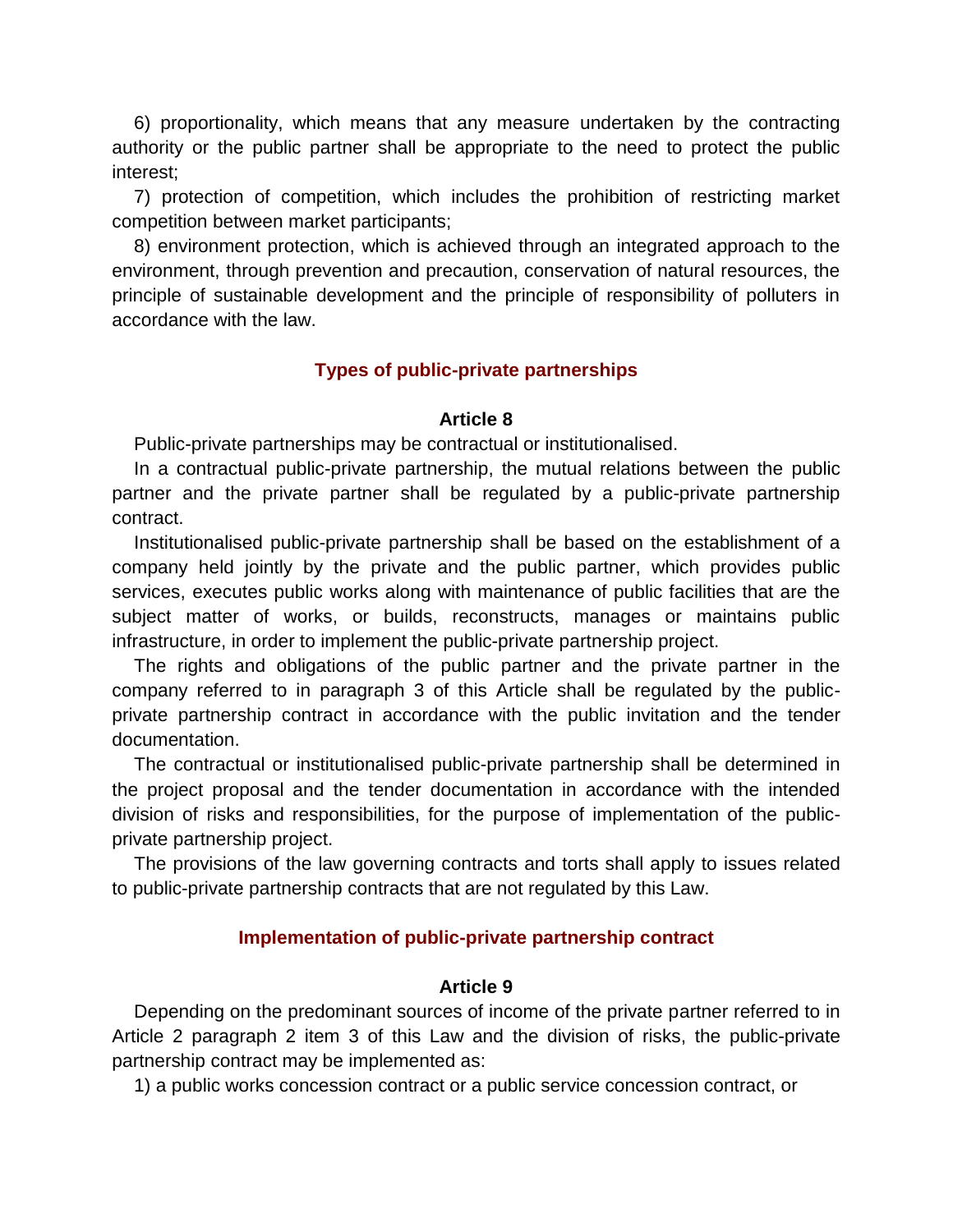2) a public-private partnership contract for public works or public-private partnership contract for public services.

### **Public works concession or public service concession**

#### **Article 10**

The contract referred to in Article 9 paragraph 1 item 1 of this Law may be implemented as a public works concession or a public service concession.

A public works concession contract shall be concluded for the purpose of achieving public and financial interest, by which the public partner or several of them entrust the execution of works for a compensation consisting exclusively of the right to use the works that are the subject matter of the contract or of that right and a payment.

A public service concession contract shall be concluded for the purpose of achieving public and financial interest, by which the public partner or several of them entrust the provision and management of services other than the execution of works referred to in paragraph 2 of this Article to a private partner for a compensation consisting exclusively of the right to use the services which are the subject matter of the contract or of that right and a payment.

The granting of a public works concession or of a public service concession shall also involve the transfer to a private partner of the operational risk in the use of such works or services, which shall include demand risk and/or supply risk.

The transfer of part of the operational risk shall imply actual exposure to changes in the market, so that the estimated loss suffered by the private partner is not minor and negligible.

The operational risk referred to in paragraph 4 of this Article shall be considered to be the risk of the private partner's exposure to market conditions in such a way that the public partner does not guarantee the private partner, under normal operating conditions, directly or indirectly, any return on the invested funds or costs incurred in executing the works or providing the services that are the subject matter of the concession.

The demand risk referred to in paragraph 4 of this Article shall include the variability of market demand for works and services that are the subject matter of the publicprivate partnership contract (higher or lower than expected under the contract).

The supply risk referred to in paragraph 4 of this Article shall include the risk associated with the execution of the works or the provision of the services that are the subject matter of the contract, in particular when the execution of such works or the provision of services does not meet the demand.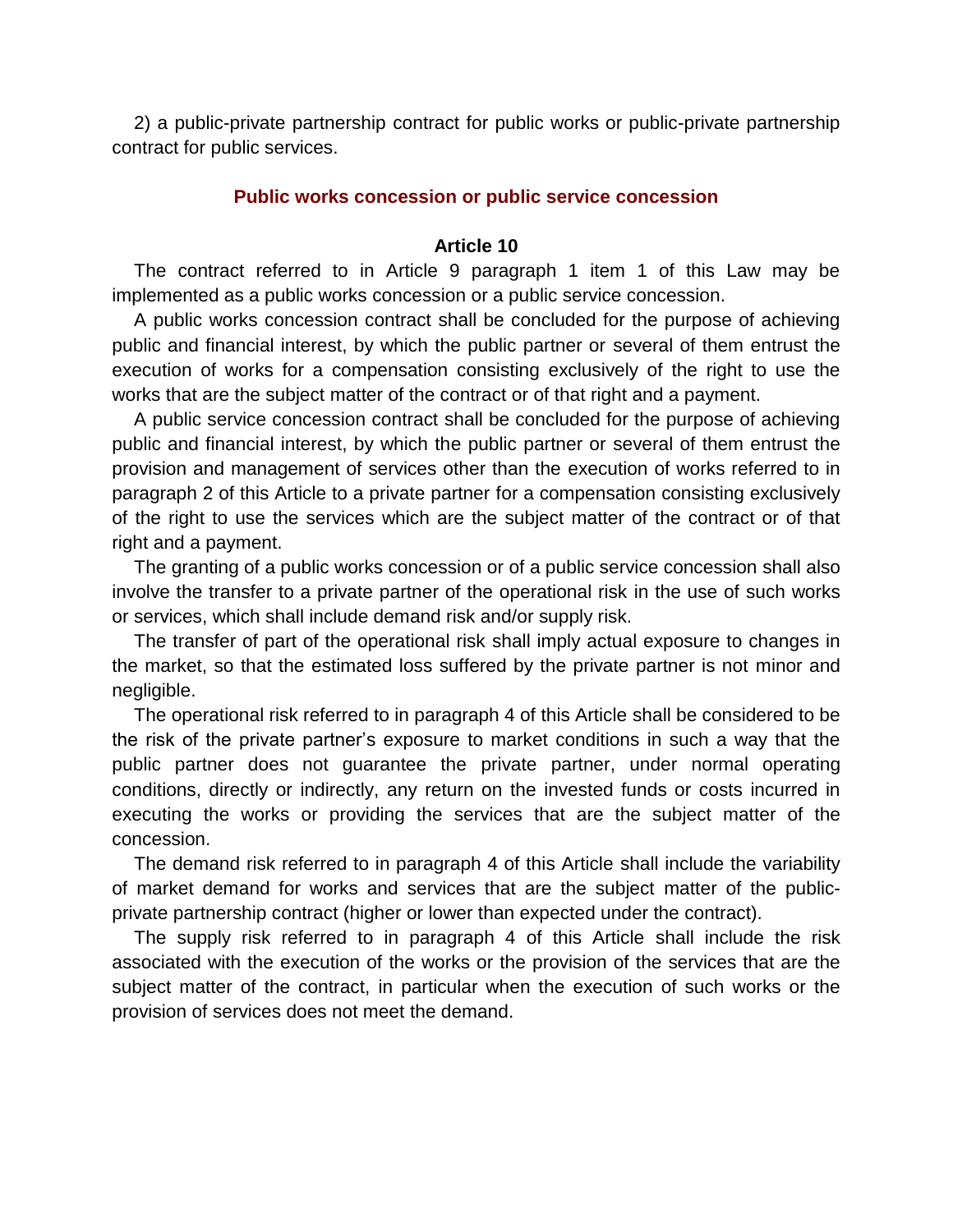## **Public-private partnership contract for public works and for public services**

## **Article 11**

The contract referred to in Article 9 paragraph 1 item 2 of this Law may be implemented as a public-private partnership contract for public works or a public-private partnership contract for public services, in accordance with Article 2 paragraphs 1 and 2 of this Law, if:

1) there are no conditions for the implementation of the public-private partnership contract as a concession referred to in Article 10 of this Law, and/or

2) the private partner assumes partially or fully the risk of availability.

The availability risk referred to in paragraph 1 item 2 of this Article means the risk of maintaining public infrastructure or public facility in operational condition in accordance with the agreed service quality standards.

## **Mixed contract**

## **Article 12**

A mixed contract shall include a concession which has as its subject matter both works and services.

The mixed contract referred to in paragraph 1 of this Article which includes several types of concessions that cannot be separated, shall be awarded in the manner and according to the procedure applicable to the main subject matter of the concession.

The main subject matter of the mixed contract referred to in paragraph 1 of this Article shall be determined according to the predominant subject matter of the works or service contract.

The law governing public procurement shall apply to a mixed contract containing elements of a works concession and a service concession and elements of public procurement.

## **Subject matter of public-private partnership**

### **Article 13**

In accordance with this Law, the subject matter of public-private partnership may in particular include:

1) roads, road and ancillary facilities;

2) railway infrastructure;

3) airports;

4) water transportation facilities and ports, in accordance with the law;

5) electronic communication networks and/or electronic communication infrastructure and related equipment;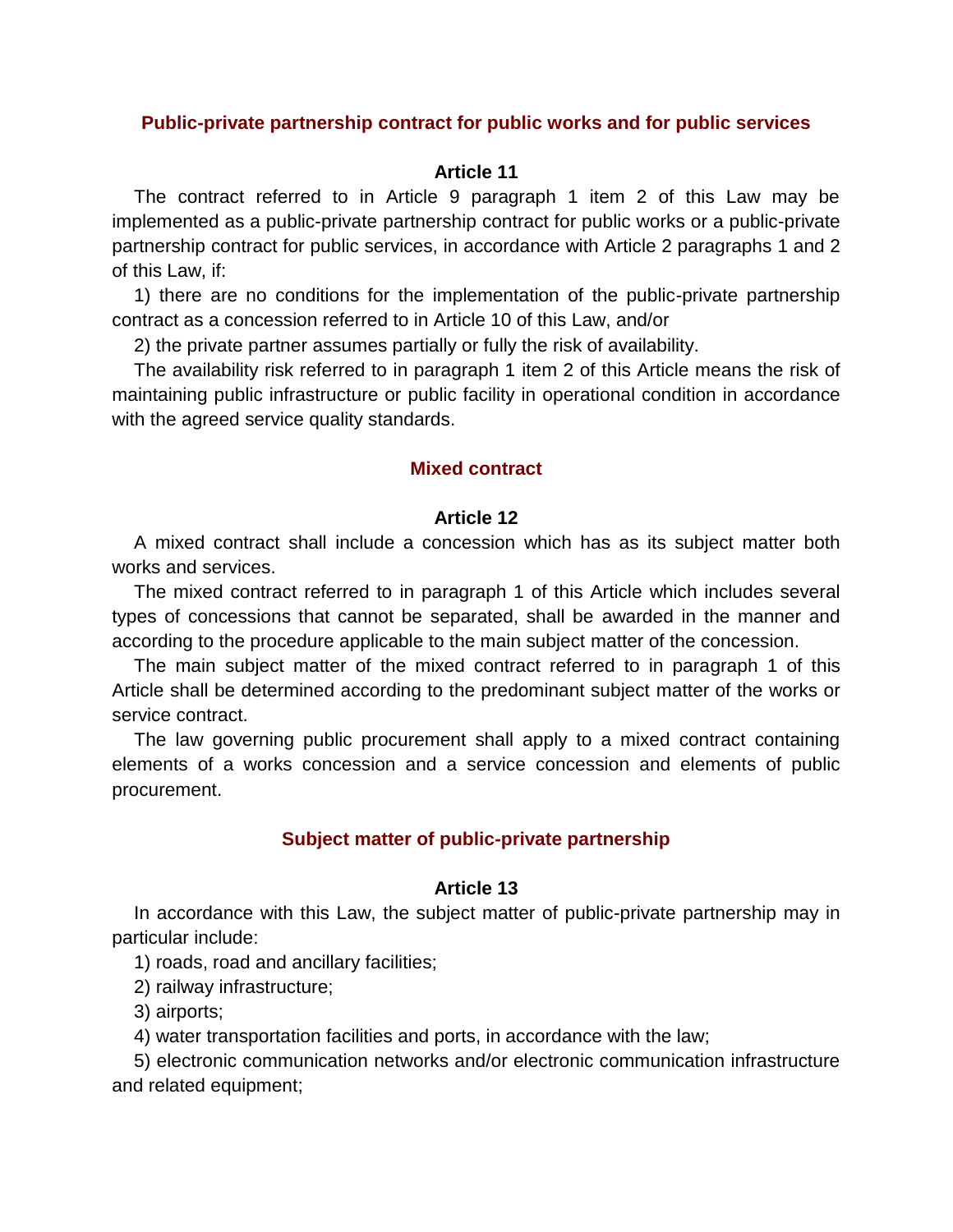6) information and communication technologies;

7) health care and social protection and welfare,

8) education and scientific activities;

9) utility infrastructure and/or utility equipment;

10) sports and recreational facilities and cultural facilities;

11) cable cars;

12) infrastructure related to the production, transmission or distribution of energy or energy products, in accordance with the law;

13) social housing and other forms of housing;

14) postal services;

15) utilities;

16) tourism and hospitality in accordance with the law governing tourism and catering activities;

17) bathing areas, marinas, moorings, ports and other coastal infrastructure facilities, in accordance with the law;

18) free economic zones and industrial parks;

19) energy efficiency;

20) other public infrastructure and facilities used for the purpose of providing public services and/or other public services in accordance with the law.

Public-private partnership for the construction and management of roads, railways, airports and ports shall be of strategic interest to Montenegro.

The Parliament of Montenegro may also declare a public-private partnership project covering a subject matter in other areas referred to in paragraph 1 of this Article to be of strategic interest to Montenegro.

# **Exemptions in application**

## **Article 14**

This Law shall not apply to:

1) projects that:

a) are implemented under a special procedure of an international organization, on the basis of a concluded contract;

b) are implemented in accordance with the rules of an international organization or international financial institution, financing the project in full, unless agreed otherwise;

c) are implemented in accordance with the rules of an international organization or international financial institution, co-financing the project in the amount of more than 50%, and the contracting parties shall agree on the rules of procedure to be applied;

d) relate to the protection and rescue in case of natural disasters, catastrophes and in case of emergency;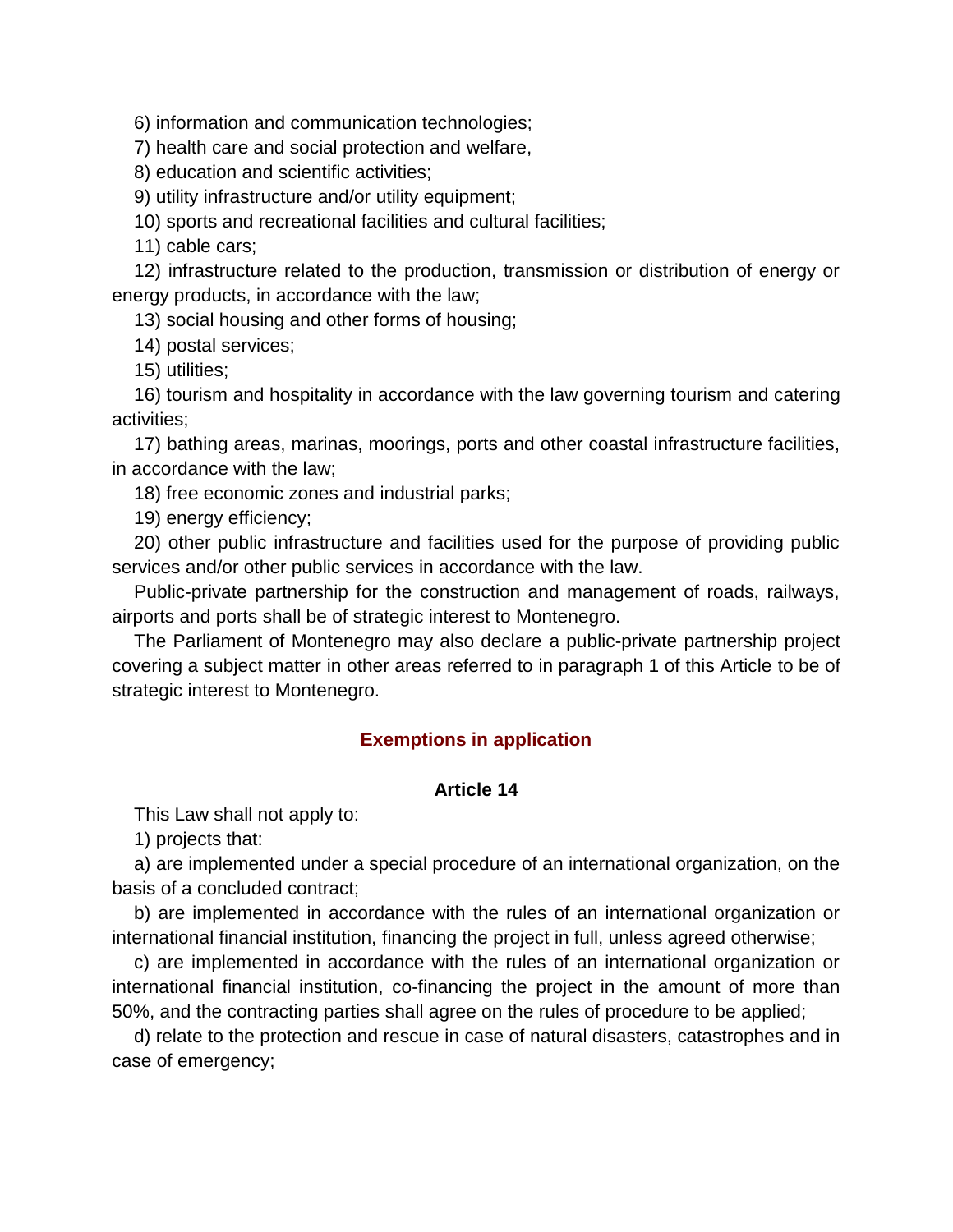e) relate to the procurement of weapons, ammunition and other items necessary for the defence and security of Montenegro;

f) relate to civil protection in accordance with the law governing protection and rescue;

2) goods, services and works covered by the law governing public procurement, and to:

a) contracts related to the acquisition, development, production or co-production of program material intended for radio and television broadcasting;

b) arbitration, amicable settlement of disputes and notarial services;

c) representation in proceedings before courts or institutions of another State or before international courts, tribunals or institutions;

d) legal services related to the exercise of public authority;

e) financial services related to the issuance, sale, purchase or transfer of securities or other financial instruments, in particular transactions of the procuring entity, for the purpose of raising money and capital and services of the Central Bank of Montenegro;

3) exploration and production of hydrocarbons in accordance with the law and to:

a) exploration or exploitation, or exploration and exploitation of mineral resources;

b) use of watercourses and other waters, or parts thereof or a certain amount of water, for the purposes determined by a special law;

c) construction of hydromelioration systems and extraction of materials from river basin districts;

d) use of forests;

e) use of natural resources in the coastal zone, for the purpose of performing activities of public interest;

f) exploration and/or exploitation of the marine area, seabed and subsoil, as well as living and non-living resources in inland sea, the territorial sea and the epicontinental shelf;

g) use of natural resources in state property for the construction, maintenance and use of energy facilities to generate electricity and/or heat;

h) use of river and lake shores;

i) use of natural resources in areas with natural healing properties and other natural values for the construction, maintenance, use and modernization of facilities;

j) organization of lottery games of chance and special games of chance;

k) exploitation of river deposits on public water resources;

4) projects that the contracting authority is required to implement in accordance with procedures established differently from this Law, on the basis of legal instruments establishing international legal obligations, such as ratified international agreements between Montenegro and one or more third countries for public-private partnership projects;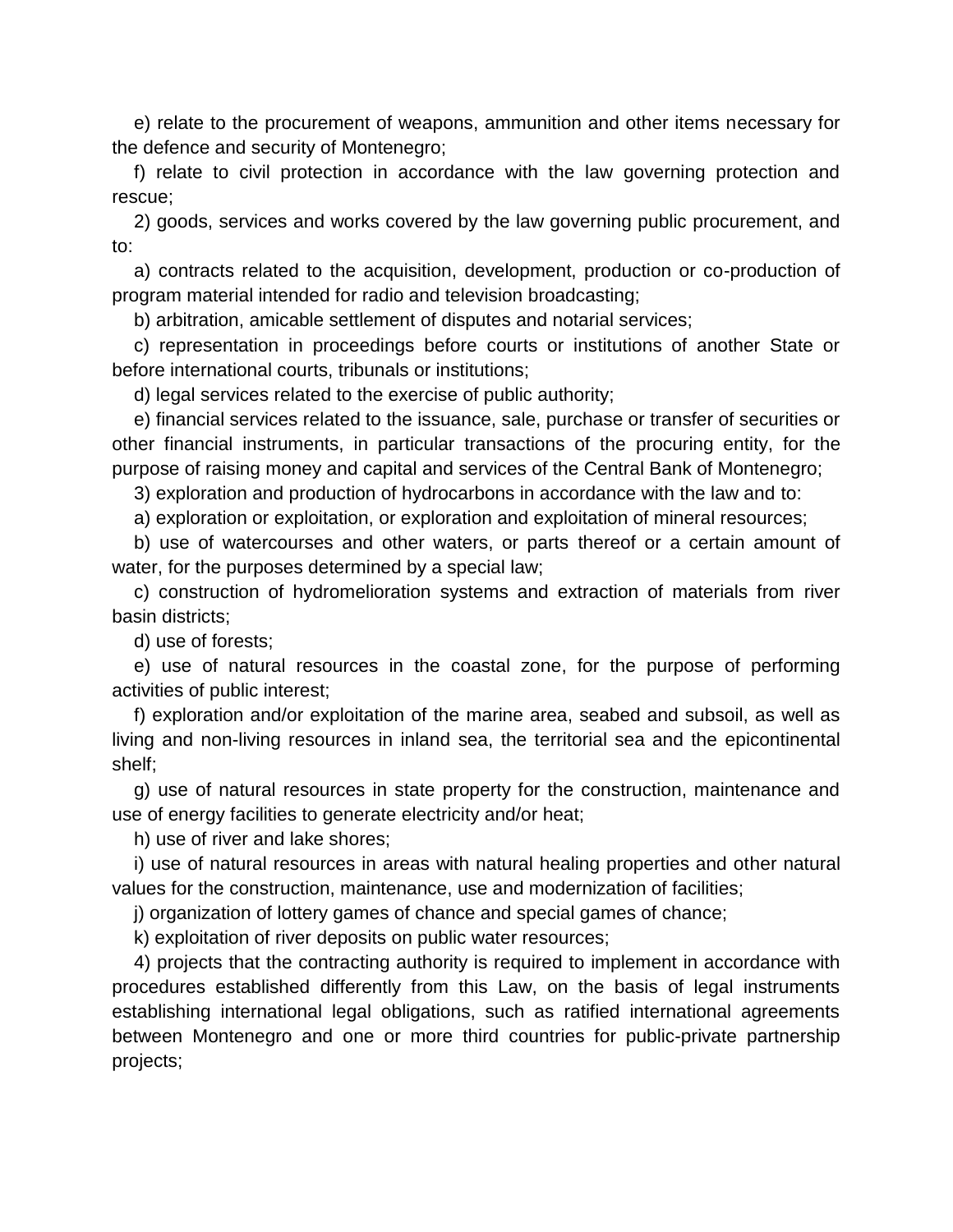5) provision of public services, execution of public works and construction, reconstruction, management or maintenance of public infrastructure that the public partner awards to a related legal entity in accordance with a special law.

Legal instruments establishing international legal obligations, appropriate rules and procedures applicable to the award of contracts referred to in paragraph 1 item 4 of this Article shall be implemented in accordance with the principles of equal treatment, nondiscrimination and transparency.

The Government shall notify the European Commission of the concluded agreements referred to in paragraph 1 item 4 of this Article.

A related legal entity referred to in paragraph 1 item 5 of this Article shall be a person in which:

- the public partner has more than half of the shares or stakes or more than half of the voting rights or has other management rights or supervisory rights;

- the public partner has the right to elect members of the governing body or persons authorized for representation in accordance with the law, or to have a decisive influence on the management and conduct of business of that person;

- there is no direct participation of private capital in accordance with the constitutive document, unless otherwise prescribed by law; or

- more than 80% of the revenue is generated by performing activities entrusted to the related party by the public partner controlling it or other legal entities controlled by the same public partner.

#### **Use of gender sensitive language**

#### **Article 15**

Terms used in this Law for natural persons in the masculine gender shall include the same terms in the feminine gender.

#### **Language in the procedure**

## **Article 16**

The contracting authority shall prepare the public invitation and the tender documentation and conduct the procedure in the Montenegrin language.

The contracting authority may also prepare the public invitation and the tender documentation in English or another language common in international use.

The contracting authority may specify in the public invitation and the tender documentation that part of or the entire bid may be submitted in English or another language common in international use, in particular in the part relating to technical characteristics, quality and technical documentation.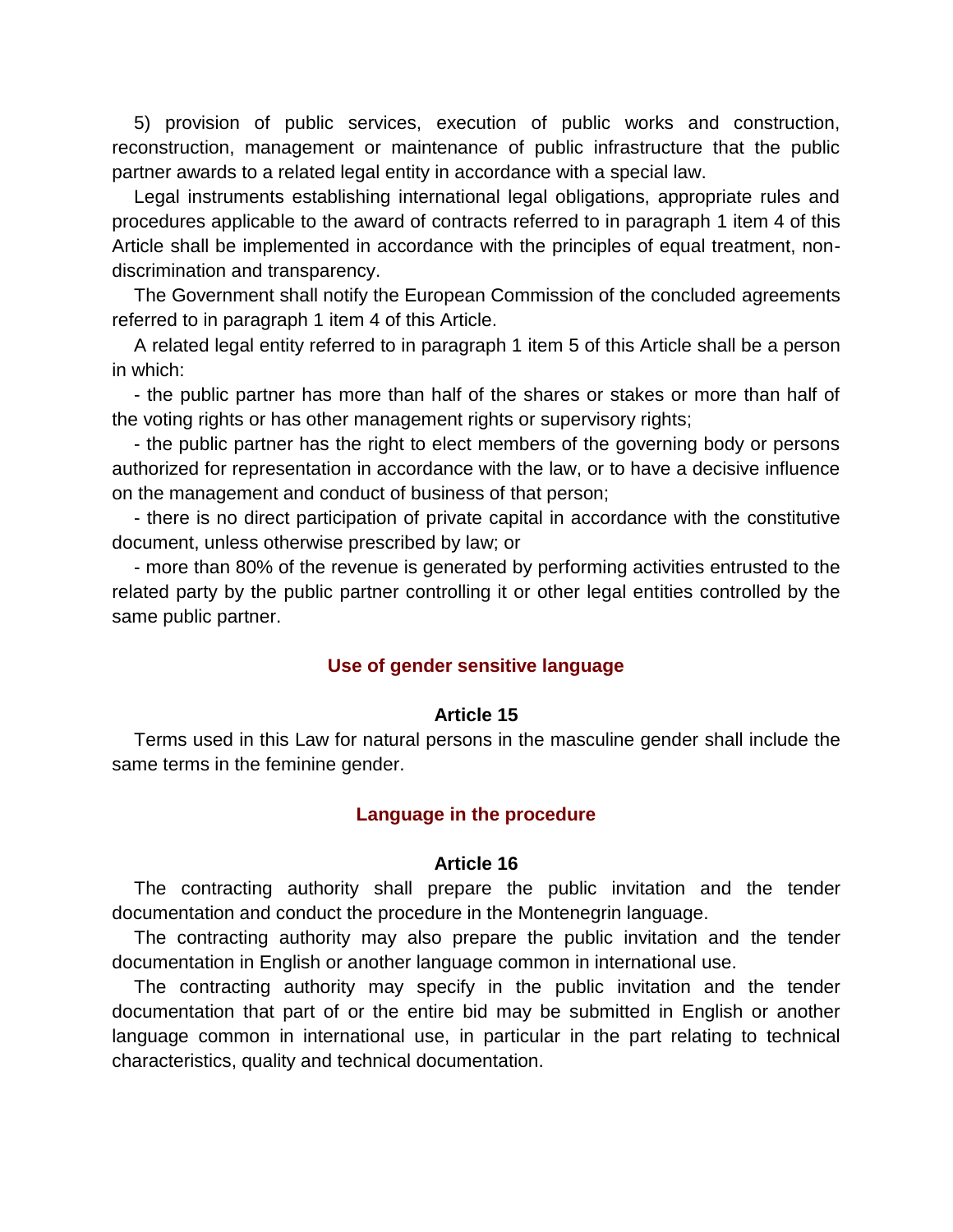In case of a dispute, the Montenegrin version of the tender documentation shall prevail.

# **II. MONTENEGRIN INVESTMENT AGENCY Legal status of the Agency**

## **Article 17**

In order to implement public-private partnerships, investments and to promote investment potentials of Montenegro as an investment destination, the Montenegrin Investment Agency (hereinafter: the Agency) shall be established.

The Agency shall have the status of a legal entity.

Employees of the Agency shall exercise their rights and obligations from employment relationship in accordance with the law governing the rights, obligations and responsibilities of civil servants and state employees.

The Agency shall operate under the name Agencija za investicije Crne Gore.

The name of the Agency in English is: Montenegrin Investment Agency (abbreviated: MIA).

The head office of the Agency is in Podgorica.

## **Activities of the Agency**

## **Article 18**

The Agency shall:

1) approve public-private partnership project proposals in accordance with this Law;

2) give opinions and proposals to contracting authorities regarding investments;

3) monitor the implementation of investments, cooperate with contracting authorities and other competent bodies in the field of promotion and support in the implementation of investments and public-private partnerships;

4) perform professional activities on the promotion of investment opportunities of Montenegro, in accordance with the law governing foreign investments and the annual program of the Agency, which shall include:

- preparation, development and promotion of business opportunities in order to attract investments;

- professional assistance to foreign investors for investments in certain areas and sectors of the economy;

- organizing direct contacts of foreign and domestic companies and legal entities; and

- cooperation with international institutions, in order to increase foreign investments and competitiveness;

5) monitor the status and dynamics of the implementation of public-private partnership projects and other investment projects in accordance with the law;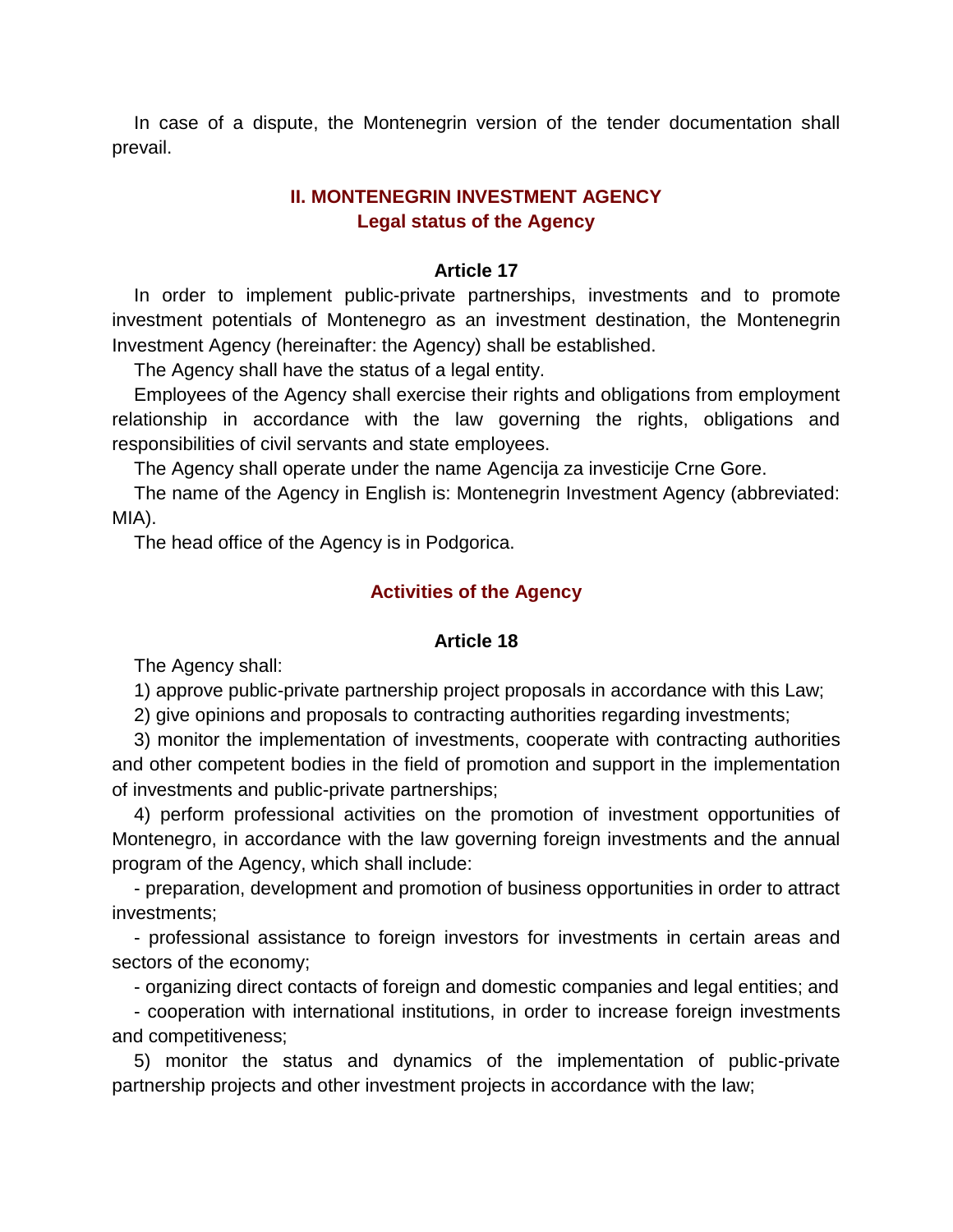6) propose measures to increase foreign investments and improve the investment environment;

7) keep the register of approved public-private partnership projects (hereinafter: "the Register of Projects");

8) keep the register of concluded public-private partnership contracts (hereinafter: "the Register of Contracts");

9) keep records of foreign investors and foreign investments;

10) stimulate economic development by attracting investments;

11) assess the feasibility of development and investment programs that are of interest to Montenegro;

12) provide information on the institutional and legislative framework for public-private partnerships and other investments;

13) cooperate with international organizations responsible for public-private partnerships and investments and participate in initiatives of importance for publicprivate partnerships and investments;

14) perform administrative and technical tasks for the needs of working bodies of the Government in the field of investment policy, privatization and capital projects, in accordance with the law;

15) perform other tasks in accordance with the law and the statute of the Agency.

## **Agency bodies**

## **Article 19**

The bodies of the Agency shall be the Council and the Director of the Agency.

The Agency shall have Deputy Director and Assistant Directors, who are elected on the basis of a public competition in accordance with the law governing the rights, obligations and responsibilities of civil servants and state employees.

# **Agency Council**

## **Article 20**

The Council of the Agency (hereinafter: the Council) shall have a President and four members.

The President and members of the Council shall be appointed and dismissed by the Government, for a period of five years.

The President and members of the Council shall be accountable to the Government for their work.

The President and members of the Council shall be entitled to remuneration in accordance with the law governing the salaries of employees in the public sector.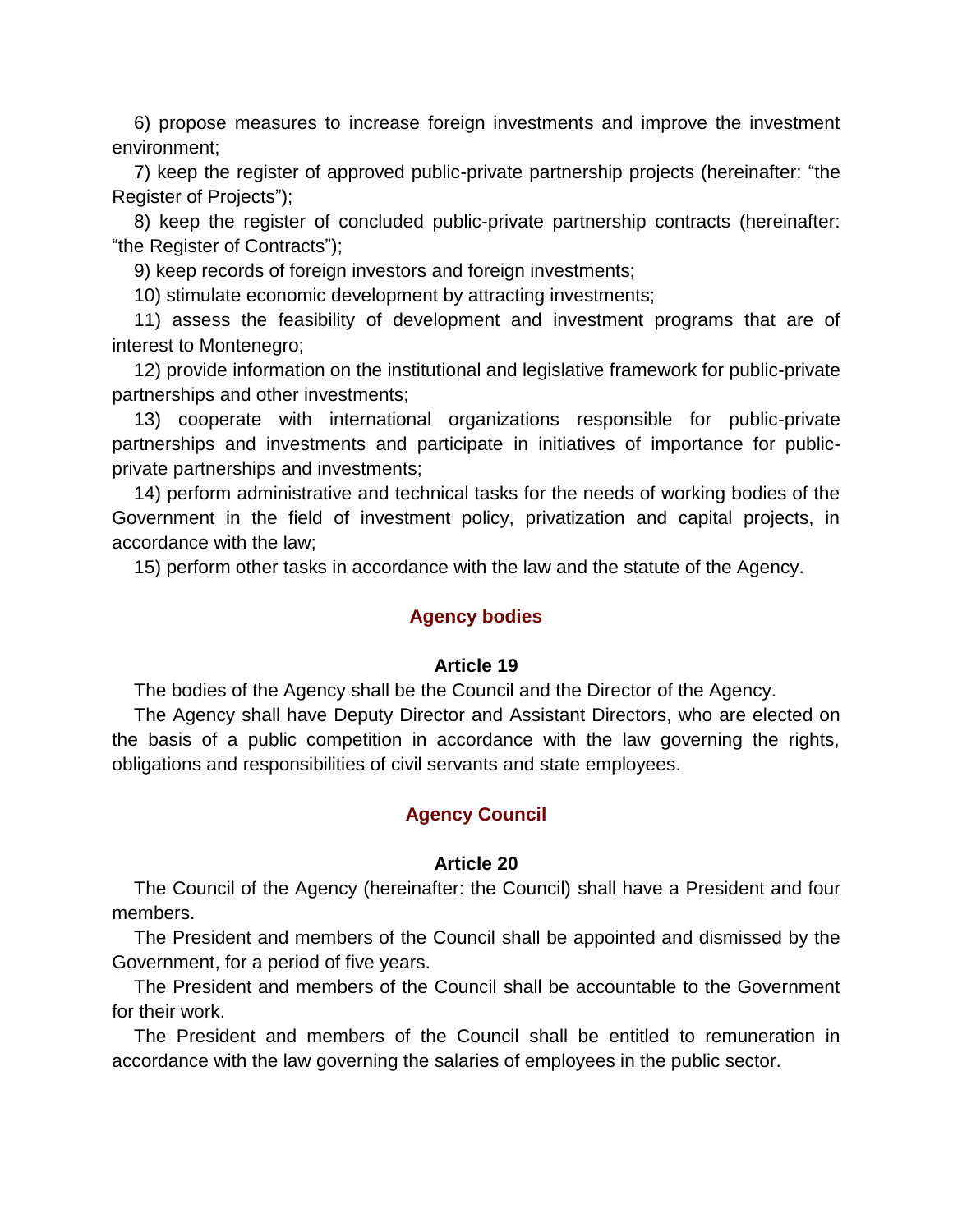# **Agency Director**

# **Article 21**

The work of the Agency shall be managed by the Director of the Agency.

The Director of the Agency shall be appointed by the Council, on the basis of a public competition, for a period of five years.

# **Council competences**

## **Article 22**

The Council shall:

1) adopt the statute of the Agency;

2) adopt the annual program and financial plan of the Agency;

3) determine the proposal for the strategy on encouraging investments;

4) adopt the report referred to in Article 26 of this Law;

5) decide on other issues in accordance with the law and the statute of the Agency.

The act referred to in paragraph 1 item 1 of this Article shall be approved by the Government.

## **Agency Director competences**

## **Article 23**

The Director of the Agency shall:

1) represent, manage and organize the work of the Agency;

2) be responsible for the legality of the work of the Agency;

3) propose the statute of the Agency;

4) propose the annual program and financial plan of the Agency;

5) propose the report referred to in Article 26 of this Law;

6) enforce the decisions of the Council;

7) adopt the act on the internal organization and systematization of the Agency, with the approval of the Council;

8) decide on other issues in accordance with the law and the Statute of the Agency.

# **Agency Statute**

# **Article 24**

Detailed competences of the Council and of the Director of the Agency, detailed scope of work of the Agency, method of adopting general acts, publicity of work and other issues of importance for the work of the Agency shall be regulated by the Statute of the Agency.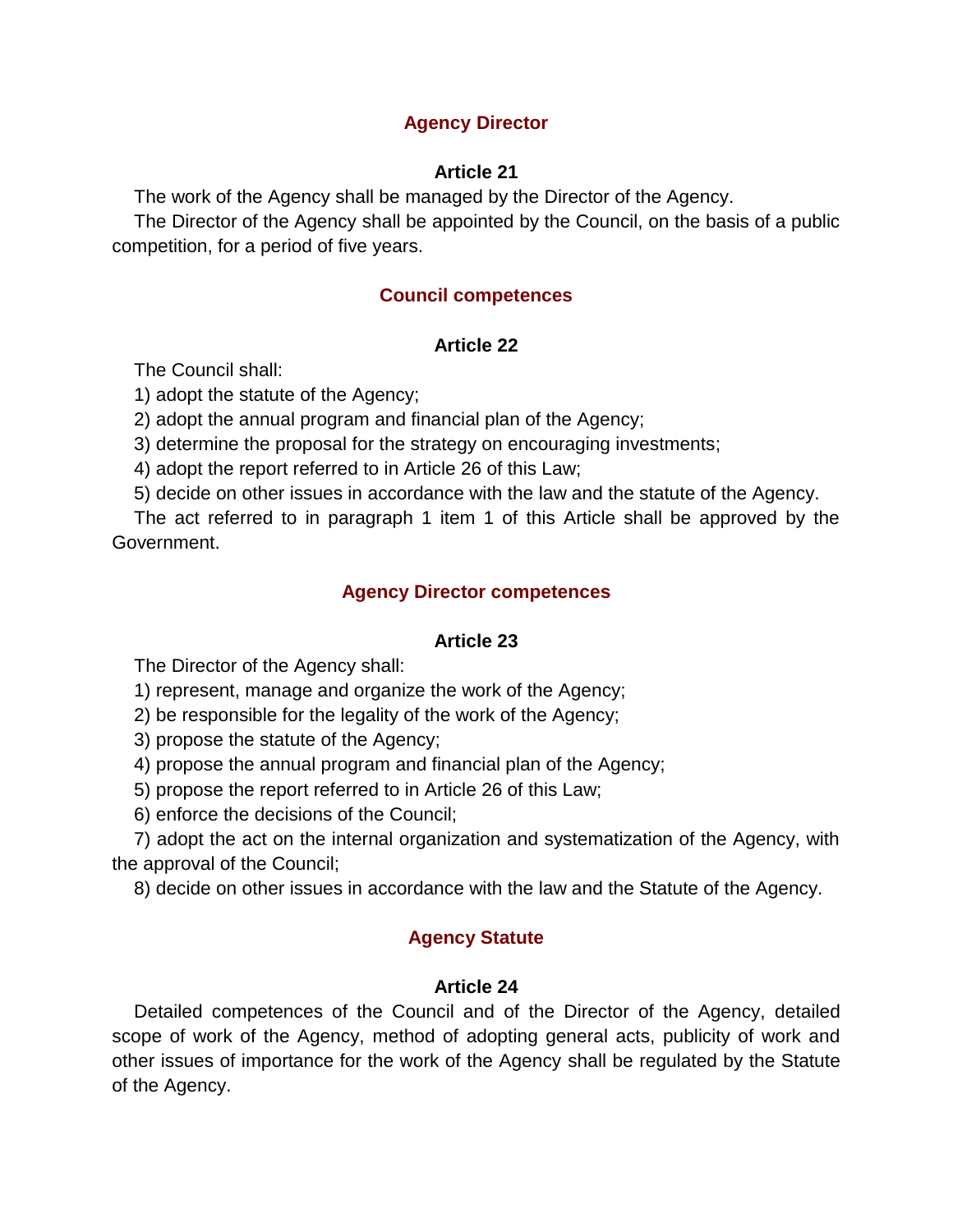# **Agency financing**

## **Article 25**

Funds for the work of the Agency shall be provided from:

1) the budget of Montenegro;

2) donations, and

3) other sources in accordance with the law.

# **Annual reports**

## **Article 26**

The Agency shall submit to the Government the annual report and the financial report no later than by the end of the first quarter of the current year for the previous year.

# **III. PREPARATORY ACTIVITIES FOR THE AWARD OF PUBLIC-PRIVATE PARTNERSHIP CONTRACTS Content of preparatory activities**

## **Article 27**

For the purpose of approving a public-private partnership project and concluding a contract in accordance with this Law, the contracting authority shall carry out in particular the following preparatory activities, namely it shall:

1) identify potential public-private partnership projects;

2) prepare a public-private partnership project proposal which shall include:

- public-private partnership feasibility analysis,

- draft public-private partnership contract, and

3) submit a public-private partnership project proposal to the Agency, the state administration authority responsible for finance (hereinafter: "the Ministry") and the Protector of Property Law Interests of Montenegro (hereinafter: "the Protector of Property Law Interests") for an opinion.

The contracting authority may authorize another contracting authority to carry out the preparatory activities referred to in paragraph 1 of this Article.

## **Hiring of an advisor**

## **Article 28**

The contracting authority may hire an advisor to provide expert support in the preparatory activities referred to in Article 27 paragraph 1 of this Law, in contracting public-private partnerships and in the implementation of public-private partnership contracts.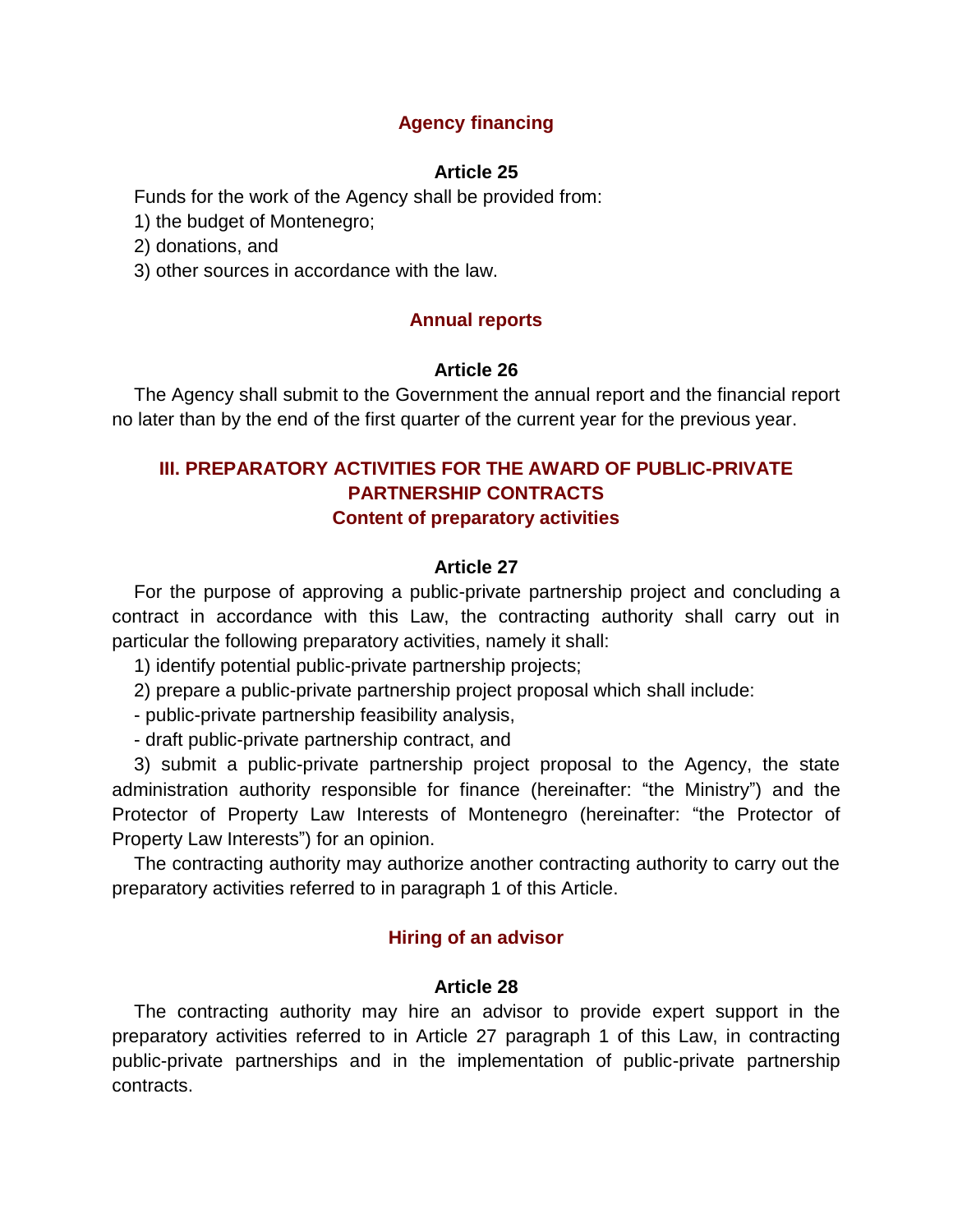The advisor referred to in paragraph 1 of this Article shall not be in conflict of interest and shall not be an advisor to the contracting authority and an advisor to the participants in the procedure or the bidder in the same public-private partnership project.

The advisor referred to in paragraph 1 of this Article shall be hired in accordance with the law governing public procurement and shall be responsible for providing expert support referred to in paragraph 1 of this Article in accordance with the law, rules of the profession and provisions of the service contract concluded with the contracting authority.

## **Initiative of an interested party**

## **Article 29**

Preparatory activities referred to in Article 27 paragraph 1 of this Law may be carried out by the contracting authority at the initiative of an interested party, accompanied by a proposal for a public-private partnership project.

The contracting authority may accept the proposal of the public-private partnership project at the initiative of the interested party, which shall contain a proposal of costbenefit analysis for the implementation of the public-private partnership project, with proof of the costs of drawing up the analysis, if the public-private partnership project proposal is not covered by the annual plan referred to in Article 35 of this Law.

The contracting authority shall examine the public-private partnership project proposal and the analysis submitted by the interested party from the aspect of protection of public interests.

The contracting authority shall carry out preparatory activities referred to in Article 27 paragraph 1 items 2 and 3 of this Law and after conducting the project approval procedure referred to in Article 33 of this Law, it shall prepare a proposal for amending the annual plan of approved public-private partnership projects.

The entity filing the initiative referred to in paragraph 1 of this Article shall participate in the public-private partnership contract award procedure on equal terms with other bidders and shall not be afforded preferential treatment.

Reimbursement of the actual costs of the analysis to the entity filing the initiative referred to in paragraph 2 of this Article shall be made by the selected private partner, after the completion of the contract award procedure in accordance with the publicprivate partnership contract.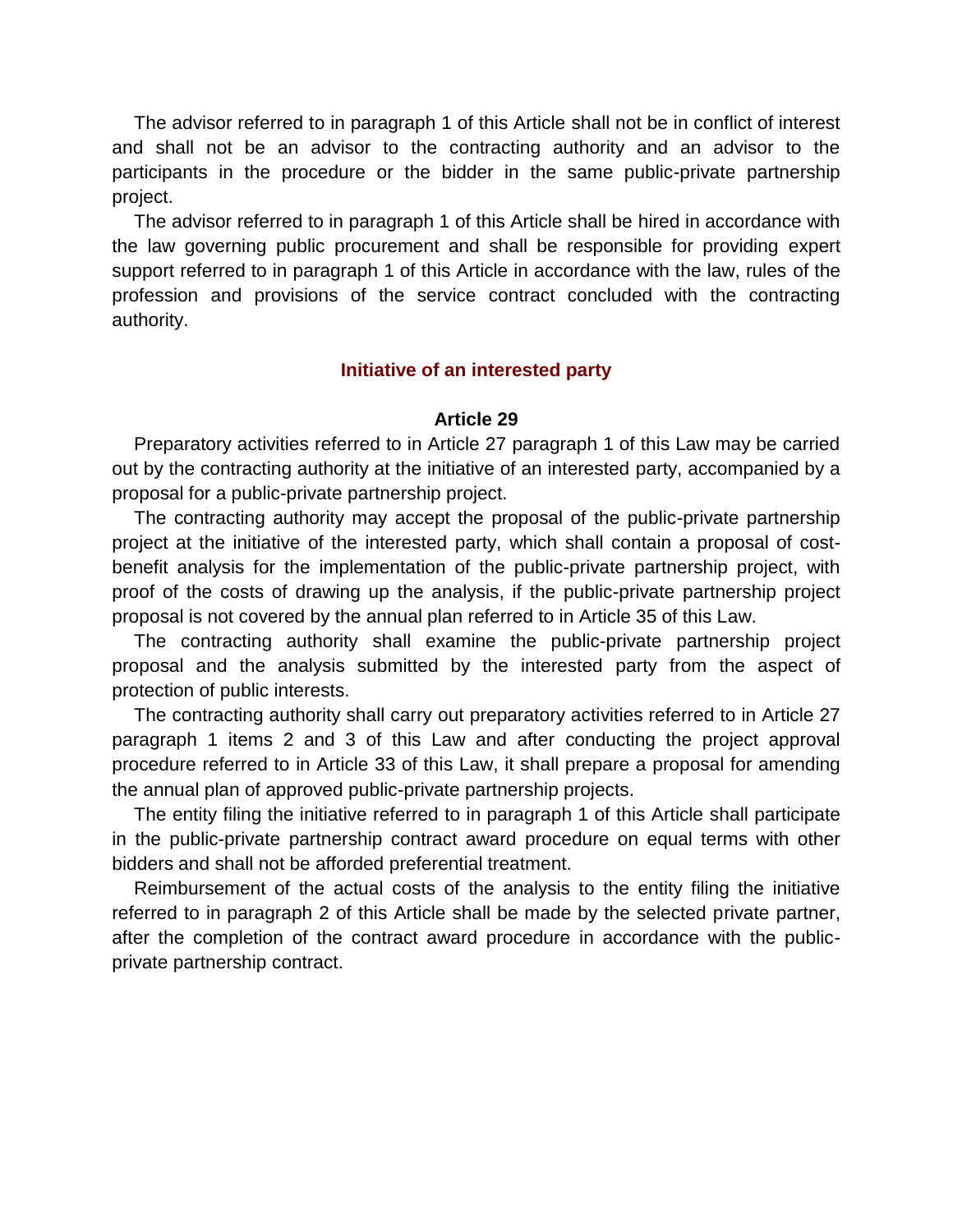### **Public-private partnership project value assessment**

### **Article 30**

The value of a public-private partnership project shall be the present value of the estimated total revenue of the private partner during the contract term, at the time of drafting the project, excluding value added tax, assessed on the basis of works and services that are the subject matter of the public-private partnership contract, and goods related to those works and services.

The assessment of the value of a public-private partnership project shall be determined on the basis of data from the feasibility analysis in accordance with Article 32 of this Law.

The assessment of the value referred to in paragraph 1 of this Article shall be valid from the moment of publishing the public invitation for awarding a public-private partnership contract or, if the obligation to publish a public invitation is not determined by this Law, from the moment of initiating the public-private partnership contract award procedure.

If the value of the public-private partnership project at the time of the contract award is higher by 20% compared to the originally estimated value in the public-private partnership project proposal, the project value shall be determined according to the value at the time of the contract award in accordance with the results of the new assessment.

The provisions of the law governing property valuation shall also apply to issues of determining the value assessment of a public-private partnership project that are not regulated by this Law.

#### **Determining the assessed value of a public-private partnership project**

## **Article 31**

When assessing the value and determining the economic feasibility of a publicprivate partnership project, the contracting authority shall assess, in accordance with the subject matter of the public-private partnership contract, in particular:

1) the value of all types of public-private partnerships considered in the procedure of proposing public-private partnership project, including the term and possible extensions of the proposed term of the public-private partnership contract;

2) estimated revenue of the private partner based on the fees from end users of works or services, as well as other estimated revenues of the public partner based on the public-private partnership contract;

3) payments or financial support from the public partner to the private partner, including the compensation for the provision of public services and subsidies for investment costs;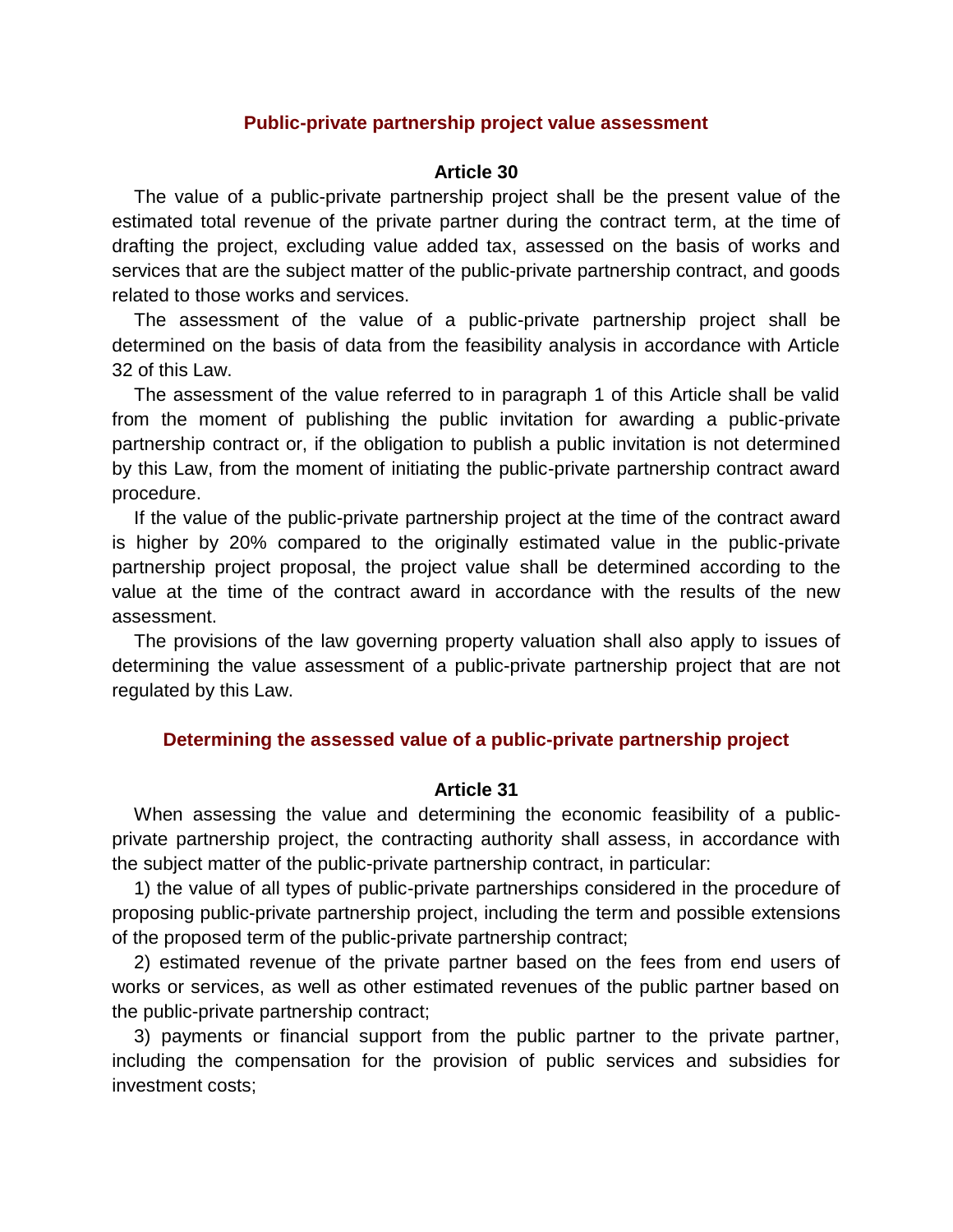4) the value of expected donations or other financial support from third parties for the execution of the contract;

5) income from the sale of property related to the subject matter of the public-private partnership contract, in accordance with the rights and obligations established by the public-private partnership contract and the law;

6) the value of goods and services made available by the contracting authority to the private partner, if they are necessary for the execution of works or provision of services;

7) rewards or other payments to the private partner;

8) fees, penalties, as well as other obligations of end users of works or services.

If the subject matter of the public-private partnership involves the award of several public-private partnership contracts, the total estimated value of all contracts shall be taken into account in the value assessment.

## **Feasibility analysis**

#### **Article 32**

In the preparation of feasibility analysis particular account shall be taken of the realization of public interest under the public-private partnership project, environmental impact, risk assessment and technical, financial and economic effects of the proposed public-private partnership project.

The feasibility analysis referred to in paragraph 1 of this Article shall contain in particular:

1) the subject matter and the type of public-private partnership, assessment of the project value, location of activities and objectives achieved by the project implementation;

2) business plan, which shall include the expected estimate of capital costs, financing costs, operating costs and expected revenues;

3) identification and allocation of project risks;

4) analysis of potential project implementation through other alternative models (public procurement and direct financing);

5) analysis of the obtained value in relation to invested funds (value-for-money);

6) planned dynamics of public-private partnership project development;

7) types and amounts of security provided by the public partner and the private partner;

8) assessment of financial risks and impact on the budget of Montenegro, or on the budget of local self-government, with an analysis of the public partner's paying capacity;

9) the proposed term of the public-private partnership contract;

10) technical, financial, economic and legal analysis;

11) excerpt from the spatial planning documentation, ownership structure and method of resolving property law relations, as well as data on infrastructure and other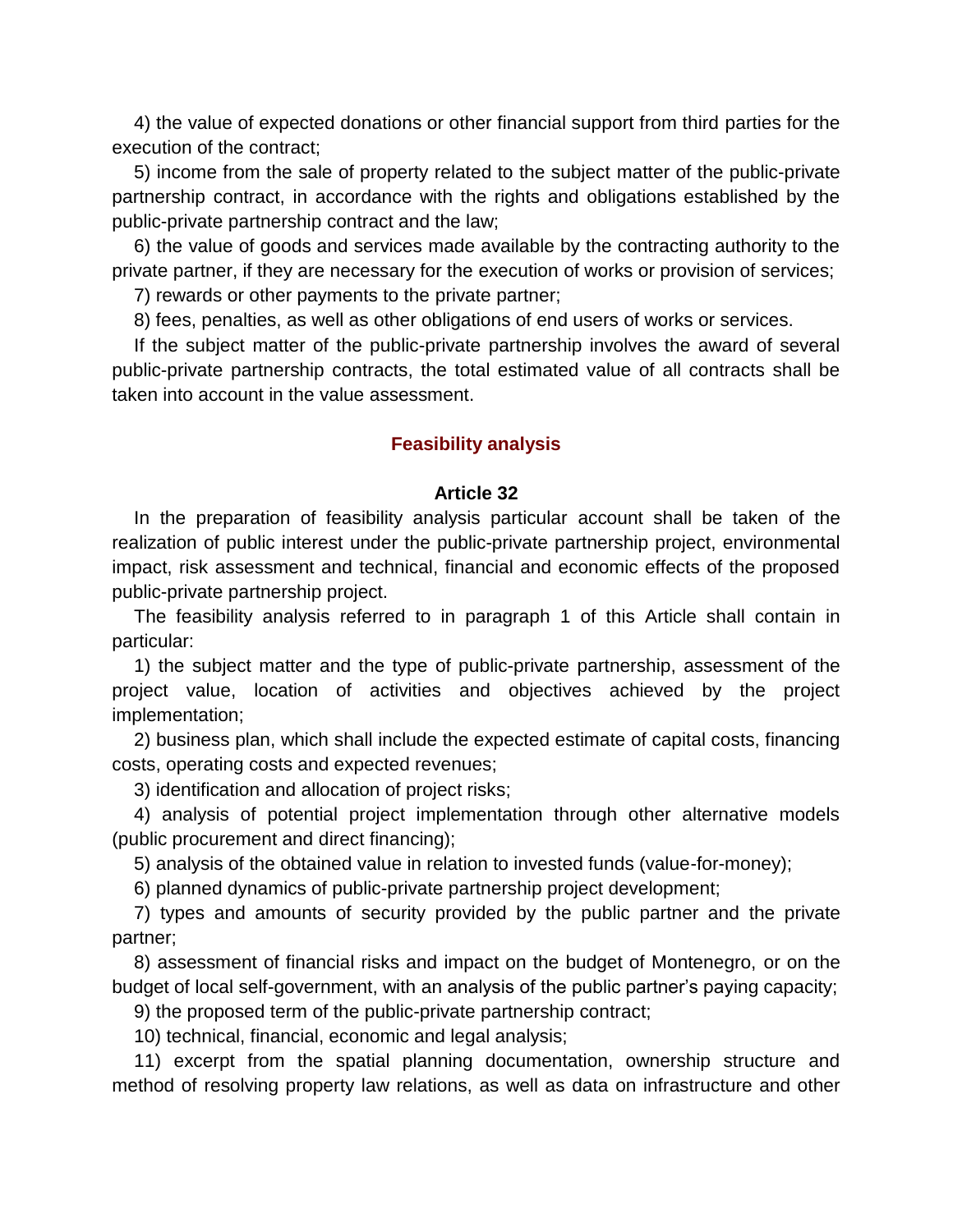facilities located in the area envisaged for the implementation of the public-private partnership contract;

12) environmental impact;

13) the possibility that the contract may allow the private partner to perform other commercial activities or to construct other facilities within the implementation of the public-private partnership project in order to generate revenue;

14) economic viability and suitability of the project for financing by banks and other financial institutions;

15) compliance of the project with strategic goals at the state and local level;

16) assessment of market demand and market potentials for the implementation of the project proposal;

17) assessment of the capacity of the contracting authority and the public sector for the preparation and implementation of project proposals.

The feasibility analysis referred to in paragraph 2 of this Article shall be made on the form prescribed by the Agency.

The methodology for conducting a value-for-money assessment referred to in paragraph 2 item 5 of this Article shall be defined by the Agency.

In the feasibility analysis, the contracting authority shall determine the period for which the public-private partnership contract is concluded and the possibility of its extension, in a way that ensures amortization of the private partner's investment and reasonable return on invested capital, taking into account risks associated with commercial use of the contract subject matter.

The feasibility analysis for small-scale public-private partnership projects may be prepared in a way that does not include the elements referred to in paragraph 2 of this Article, with the explanation of the reasons for the impossibility of defining certain aspects of the analysis referred to in paragraph 2 of this Article.

The feasibility analysis referred to in paragraph 6 of this Article for small-scale publicprivate partnership projects shall contain the elements referred to in paragraph 2 items 1, 2, 3, 7, 8, 9, 11 and 14 of this Article.

## **Approving public-private partnership projects**

#### **Article 33**

A public-private partnership project proposal shall be submitted by the contracting authority to the Agency and the Ministry, for the purpose of obtaining an opinion.

In the procedure of giving the opinion referred to in paragraph 1 of this Article, the Agency shall particularly assess whether:

1) the public-private partnership project has been proposed in accordance with national and local strategic objectives;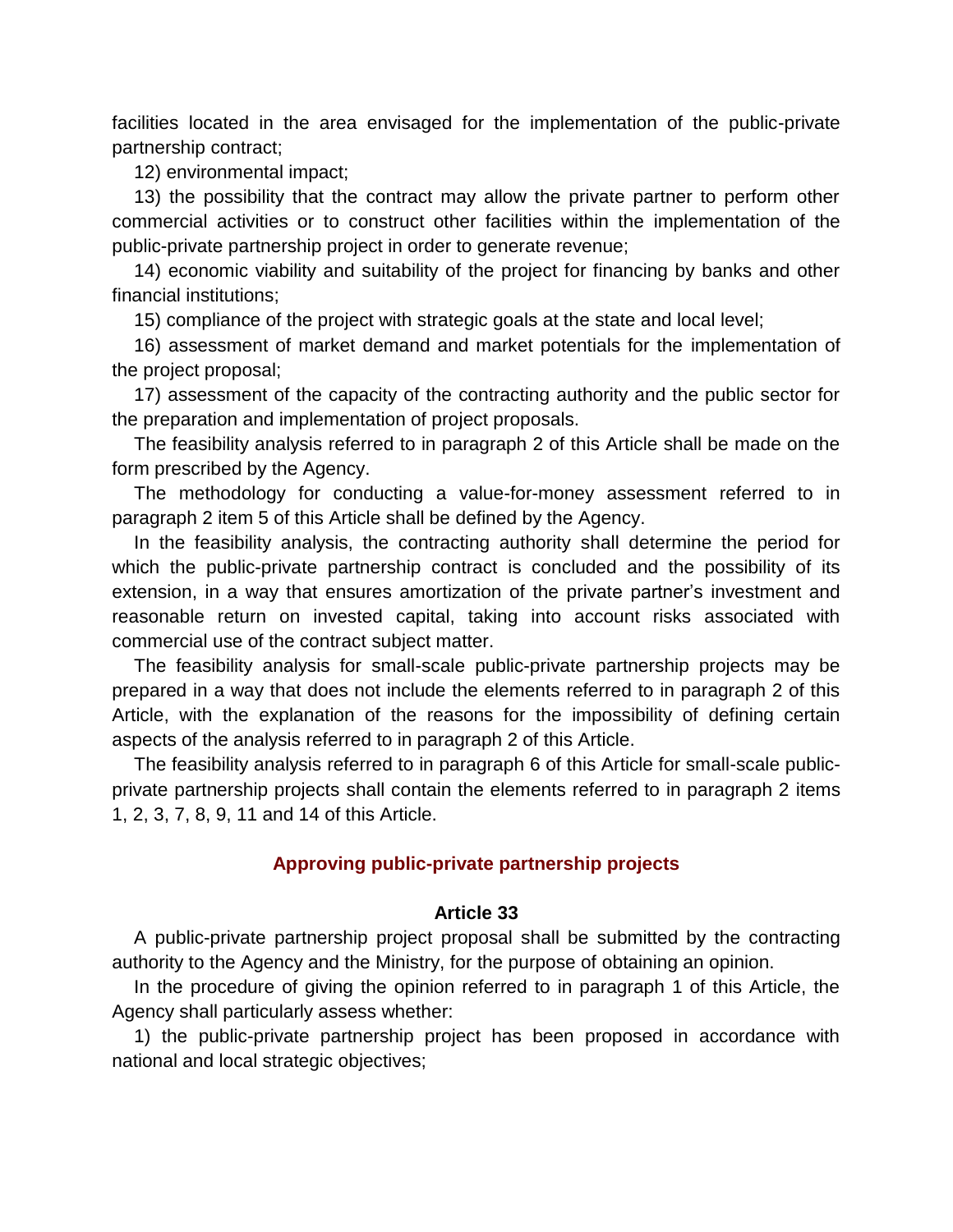2) the contracting authority is authorized to propose the public-private partnership project;

3) the value-for-money of the project proposal was assessed in accordance with the methodology referred to in Article 32 paragraph 4 of this Law; and

4) the public-private partnership project proposal is prepared in accordance with Article 2 of this Law.

The Agency shall give the opinion referred to in paragraph 1 of this Article within 20 days from the date of submitting the public-private partnership project proposal.

In the procedure of giving the opinion referred to in paragraph 1 of this Article, the Agency may request additional information from the contracting authority and other competent state administration authorities.

In the procedure of giving the opinion referred to in paragraph 1 of this Article, the Ministry shall particularly assess the fiscal effects of the public-private partnership project proposal, fiscal availability, sustainability and feasibility, i.e. direct and indirect fiscal effects and risks, and shall deliver the opinion to the contracting authority and the Agency within 20 days after receiving the public-private partnership project proposal.

In accordance with the subject matter of public-private partnership, in the procedure of approving public-private partnership projects, the contracting authority shall obtain the opinion of the Protector of Property Law Interests in the part related to the protection of property interests of Montenegro in accordance with special law.

The Protector of Property Law Interests shall deliver the opinion referred to in paragraph 6 of this Article to the contracting authority within 20 days after receiving the public-private partnership project proposal.

If changes are made to the public-private partnership project based on the opinion of the Agency, the Ministry, or the Protector of Property Law Interests, the contracting authority shall submit the amended project to the Agency, or the Ministry.

The contracting authority shall obtain a positive opinion of the Agency and of the Ministry on the public-private partnership project proposal in the procedure of approving the public-private partnership project.

The public-private partnership project shall be approved by giving a positive opinion of the Agency, or the Ministry.

## **Register of Projects**

### **Article 34**

The Agency shall register the public-private partnership project proposal that was approved in accordance with Article 33 of this Law in the Register of Projects within seven days from the date of approval.

The Agency shall maintain and publish the Register of Projects on its website.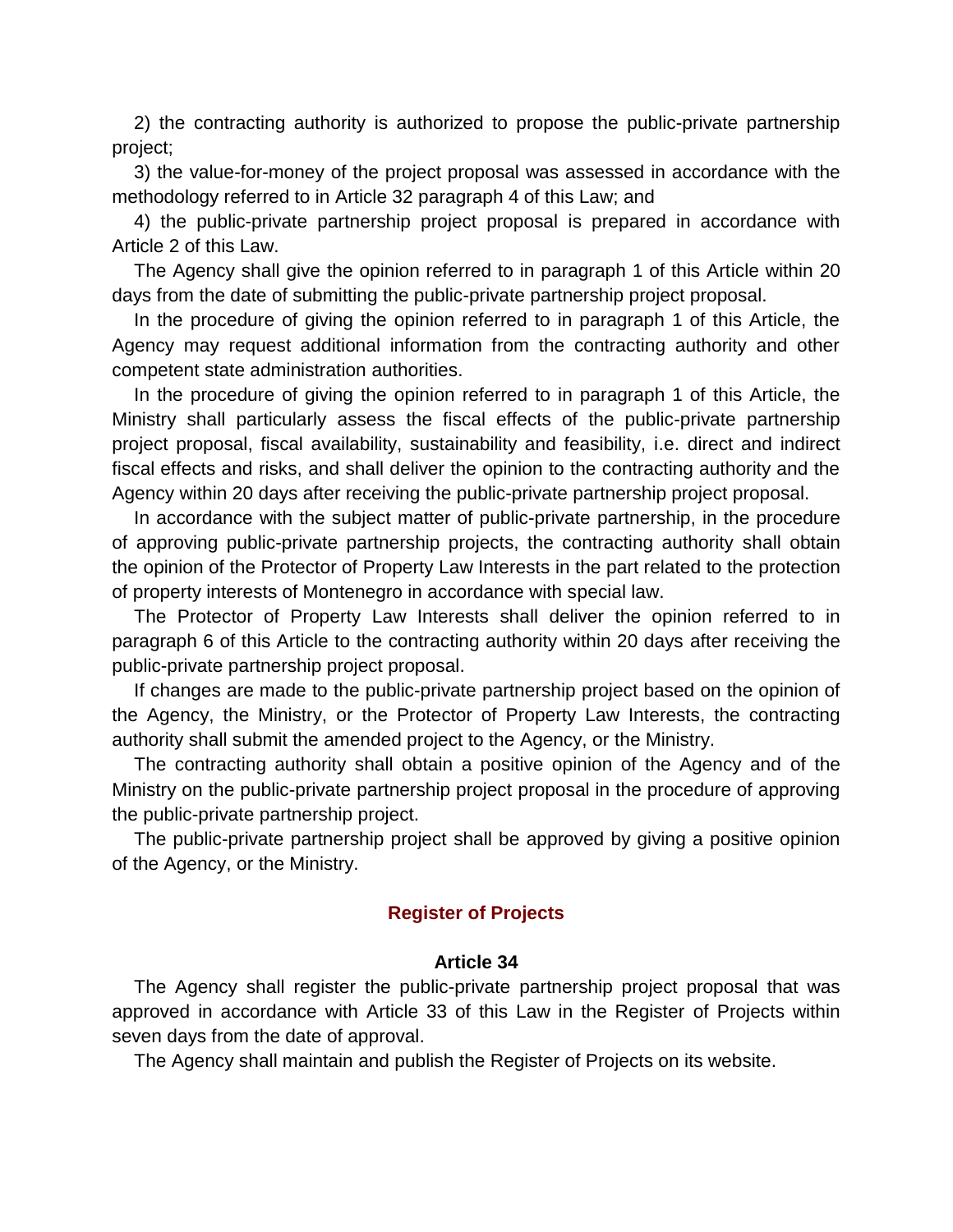The content and method of keeping the Register of Projects shall be determined by the Agency.

## **Annual plan of approved public-private partnership projects**

### **Article 35**

Contracting authorities shall submit to the Agency the list of approved public-private partnership projects whose implementation is planned in the year for which the annual plan of approved projects is adopted, except for projects within the competence of local self-government, by the end of the second quarter of the current year for the following year.

The Agency shall submit the draft annual plan referred to in paragraph 1 of this Article for public debate for a period of at least 30 days.

The Agency shall submit the proposal of the annual plan of approved public-private partnership projects, after a public debate, to the Government by the end of the third quarter of the current year for the following year, for discussion and adoption.

The Government shall adopt the annual plan of approved public-private partnership projects for the following year by November 30 of the current year.

The Agency shall publish the annual plan referred to in paragraph 3 of this Article on its website by the end of the current year.

The annual plan of public-private partnership projects for the following year within the competence of the local self-government shall be adopted, after the public debate, by the competent body of the local self-government by November 30 of the current year for the following year.

The competent local self-government body shall submit the annual plan referred to in paragraph 6 of this Article to the Agency for publication on the website.

The public-private partnership project proposals referred to in paragraphs 3 and 6 of this Article shall be in accordance with the fiscal policy guidelines.

The contracting authority shall submit to the Agency a public-private partnership project that is not included in the annual plan in accordance with paragraph 1 of this Article, in order to supplement the plan in accordance with this Law.

The proposal for amendments to the annual plan of approved public-private partnership projects for the current year shall be adopted, after a public debate, by the Government, or the competent local self-government body.

If the approved public-private partnership projects whose implementation is planned by the annual plan of approved projects were not implemented in that year, they shall be included in the annual plan of approved projects for the following calendar year, unless the contracting authority and/or the Agency decide otherwise.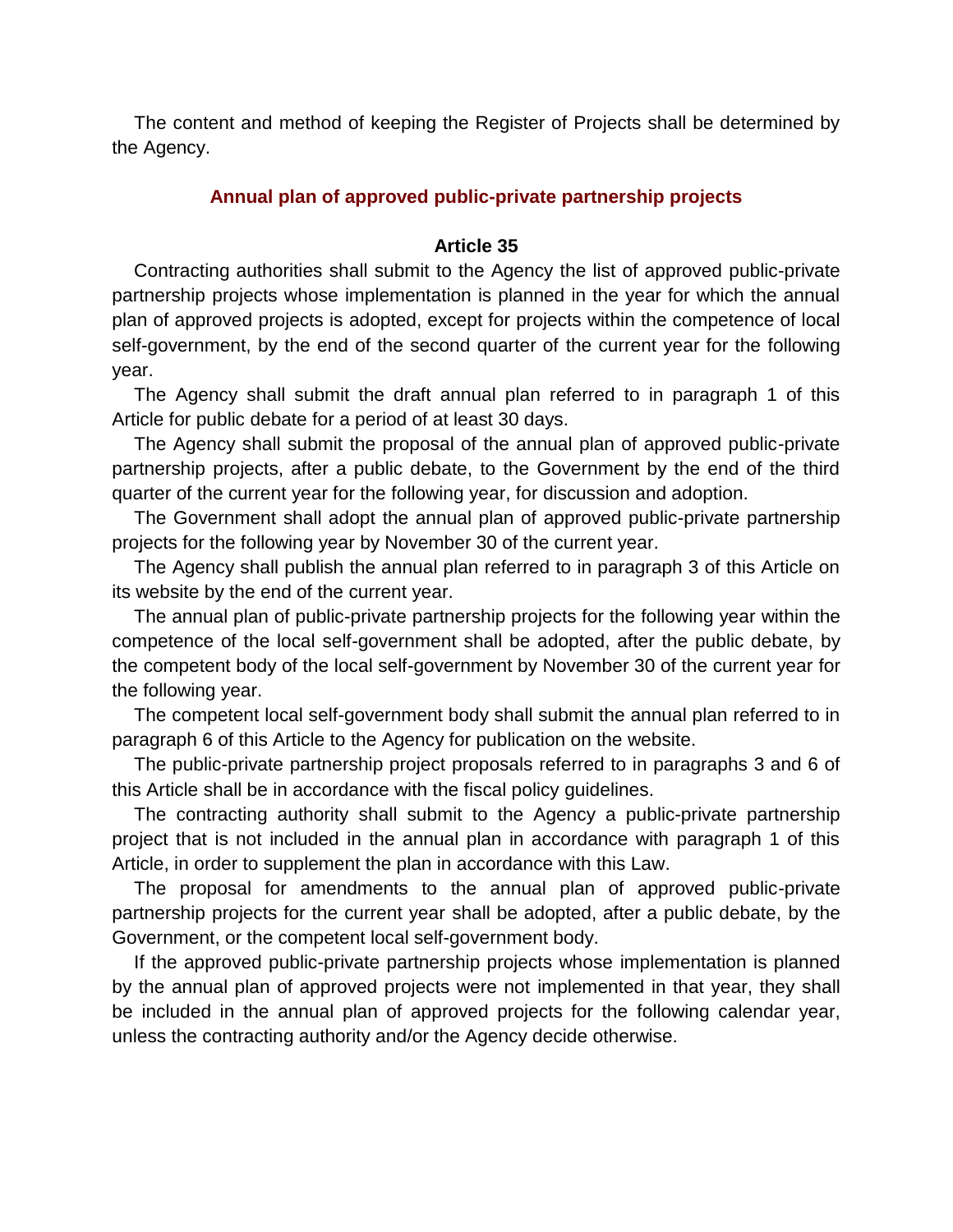### **Decision to initiate procedure**

### **Article 36**

The decision to initiate a public-private partnership contract award procedure on the basis of the approved public-private partnership project proposal, in accordance with the annual plan of approved public-private partnership projects, shall be made by the contracting authority.

The contracting authority shall appoint a tender commission (hereinafter: "the Commission") simultaneously with the decision to initiate the procedure.

### **Commission**

### **Article 37**

The members of the Commission shall be appointed from the legal, economic, technical and other fields, depending on the subject matter and characteristics of the public-private partnership project.

The number of members of the Commission shall be an odd number and may not exceed nine members.

The Commission shall have a secretary.

The members of the Commission shall sign a statement indicating that they are not in conflict of interest, which guarantees that they have no personal interests in the publicprivate partnership contract award procedure.

The statement referred to in paragraph 4 of this Article shall be an integral part of the tender documentation.

In the event of conflict of interest or if a member of the Commission fails to submit the statement referred to in paragraph 4 of this Article, he shall be excluded from the publicprivate partnership contract award procedure.

The content of the statement referred to in paragraph 4 of this Article shall be prescribed by the Ministry.

## **Conflict of interest**

#### **Article 38**

Conflict of interest referred to in Article 37 paragraph 4 of this Law shall exist if a member of the Commission is:

1) a bidder, subcontractor, legal representative or attorney of the bidder;

2) a blood relative in the direct line, and in the collateral line up to the fourth level of kinship with the bidder or the bidder is his marital or extramarital spouse or in-law relative up to the second degree, regardless of whether the marriage has ended or not;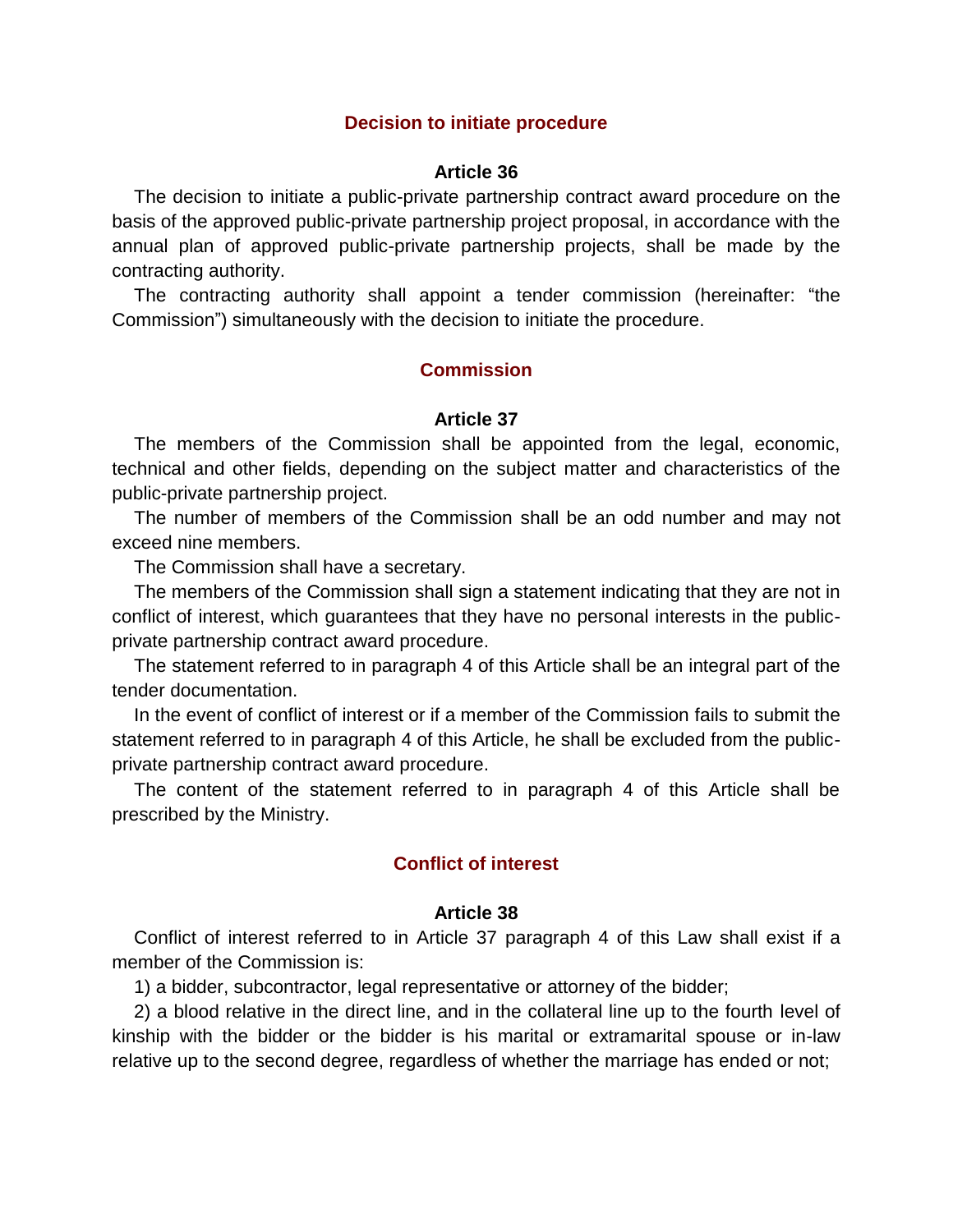3) guardian, adoptive parent or adoptee of the bidder, his legal representative or attorney;

4) shareholder or member of the governing body of the bidder, or the applicant;

5) a person who has a direct or indirect interest in the public-private partnership contract award procedure;

6) involved in other circumstances that cast doubt on his impartiality.

The provisions of Article 37 paragraphs 4 and 6 of this Law and paragraph 1 of this Article shall also apply to other persons who are involved with the contracting authority in the preparatory activities for the approval of the public-private partnership project, or in the public-private partnership contract award procedure.

## **Contract nullity**

#### **Article 39**

A public-private partnership contract shall be null and void if it is concluded with a proven existence of conflict of interest.

## **Commission activities**

### **Article 40**

The Commission shall:

1) prepare the public invitation and the tender documentation in accordance with the public-private partnership project proposal approved in accordance with Article 33 of this Law;

2) conduct the bid opening procedure, evaluate and check the eligibility of bidders to participate in the public invitation, check the compliance of bids with the conditions specified in the public invitation and the tender documentation, evaluate bids and compile the ranking list of bidders;

3) compile the minutes of the public opening of bids and the minutes of the examination, assessment and evaluation of bids;

4) perform other activities necessary for the implementation of the public-private partnership contract award procedure.

The Commission may hire experts (from the financial, legal and technical professions) to perform expert tasks and provide assistance in performing the tasks referred to in paragraph 1 of this Article.

In the cases referred to in paragraph 1 of this Article, the Commission shall decide by a majority vote of the total number of members.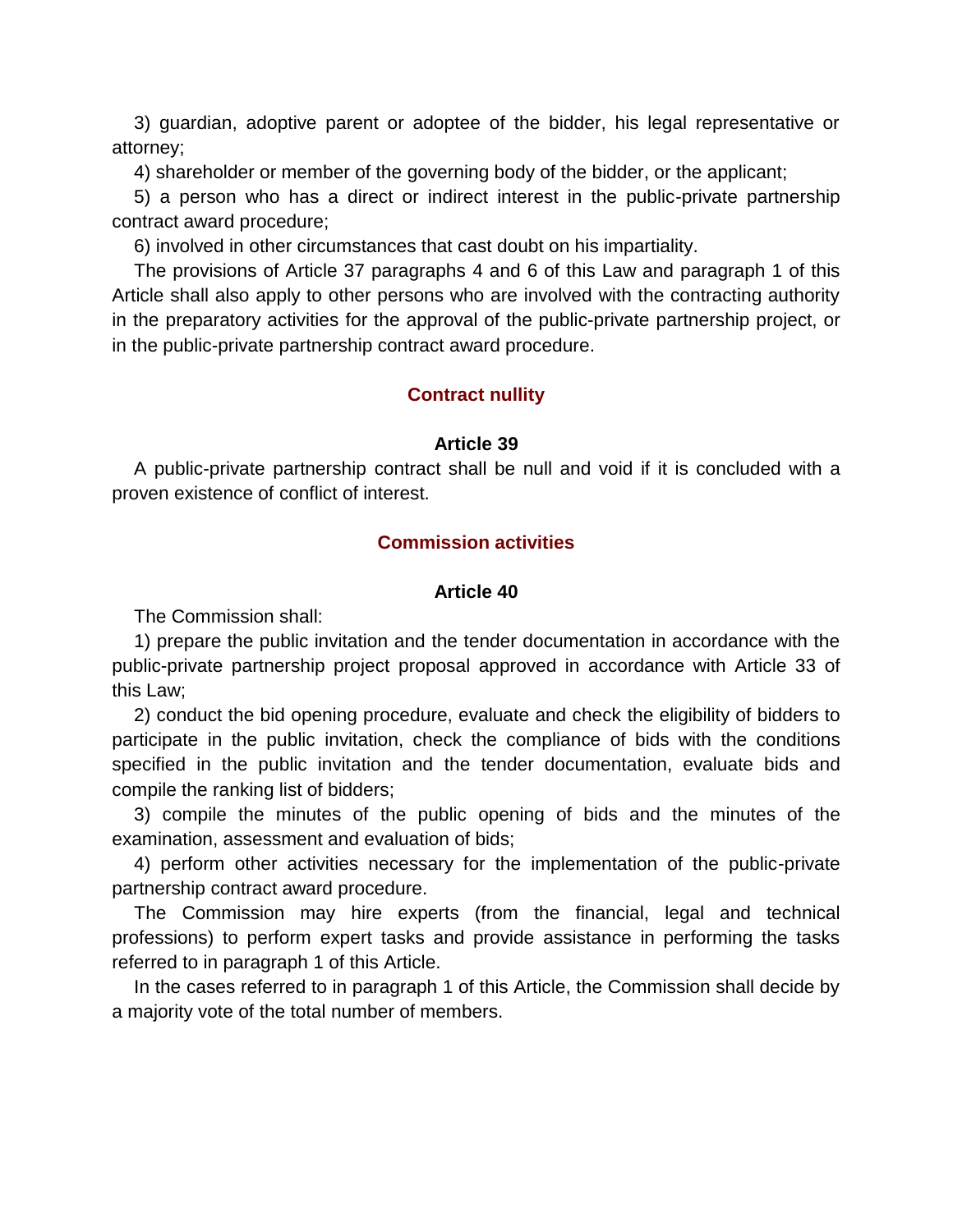## **Contents of tender documentation**

## **Article 41**

Depending on the subject matter of a specific public-private partnership, the tender documentation shall contain in particular:

1) name of the contracting authority;

2) subject matter of the public-private partnership (technical characteristics, i.e. specifications for the execution of works or provision of services, conditions of subcontracting, deadline for commencement of execution of works or provision of services, indicative deadline for the completion of works or provision of services, i.e. envisaged term of the contract);

3) conditions to be met by the bidders in terms of economic and financial capacity and professional, technical and personnel qualifications, evidence and data proving the bidder's or consortium's fulfilment of these conditions;

4) value of the public-private partnership project;

5) conditions for the eligibility of bidders for participation in the public-private partnership contract award procedure, as well as conditions and requirements to be met in accordance with special regulations or rules of the profession;

6) place, time and manner of obtaining the tender documentation and the person in charge of providing additional information;

7) instructions to bidders (contents and method of bid preparation, method of submission, method of determining the price, i.e. concession fee or other fee, currency in which the bid value is expressed, language and letter of the bid, and other issues relevant to the subject matter of the public-private partnership);

8) amount, type and validity period of the bid bond, i.e. the performance guarantee or other security;

9) conditions regarding economic-financial capacity and professional-technical and personnel qualifications to be fulfilled by bidders;

10) criteria for the selection of the best bid and evaluation of bids;

11) place and time of examining the documentation necessary for the preparation of the bid and/or visit to the site where the activity which is the subject matter of the publicprivate partnership is to be performed;

12) conditions, deadline and method of returning the guarantee, or other security;

13) data to be submitted by the bidder on its competences and the competences of the members of the consortium, i.e. subcontractors;

14) conditions to be met individually and jointly by the members of the consortium, if necessary;

15) list of necessary technical documentation with conditions for its preparation and the list of permits, approvals and consents to be obtained before the start of implementation of the public-private partnership contract, in accordance with the law;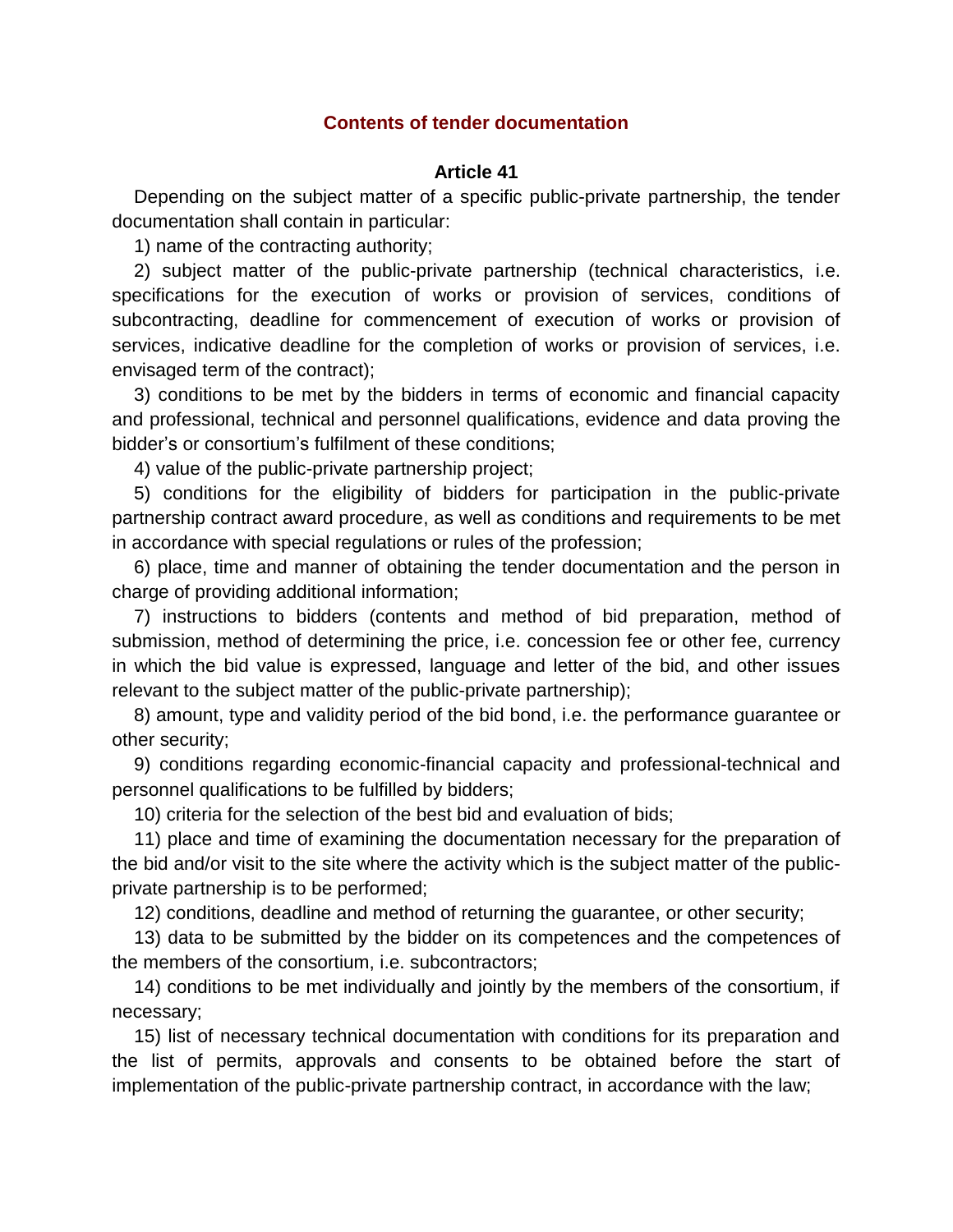16) excerpt from the spatial planning documentation and data on infrastructure and other facilities located in the area for the implementation of the public-private partnership contract;

17) data on the date, time and place of submission of bids, i.e. the deadline for withdrawal of bids;

18) bid validity period;

19) date, time and place of public opening of bids;

20) list of competent authorities from whom the bidder may obtain information on obligations and the list of regulations governing issues of importance for the subject matter of the public-private partnership;

21) deadline, method and conditions of payment of the concession fee or other fees or payments by the public partner;

22) data on property law relations, ownership structure and manner of resolving property law relations;

23) deadline for issuing a decision on the public-private partnership contract award;

24) instruction on legal remedy in the public-private partnership contract award procedure; and

25) other information relevant to the public-private partnership contract award procedure.

The public invitation and the draft public-private partnership contract shall be integral parts of the tender documentation.

If the best bidder is required to establish a special purpose vehicle referred to in Article 43 of this Law, the tender documentation shall also specify the form of that company and the minimum founding capital, or in the case of establishing a joint company, the mutual rights and obligations of the public partner and of the private partner.

The contracting authority shall not restrict or endanger competition in the publicprivate partnership contract award procedure in the tender documentation.

Tender documentation shall be prepared in a way that allows for transparency and comparability of submitted bids.

Tender documentation may also contain templates, statements and other forms.

Tender documentation may also contain other elements contained in the tender documentation in accordance with the law governing public procurement.

Tender documentation for small-scale public-private partnership projects may be prepared without certain elements referred to in paragraph 1 of this Article, with an explanation of the reasons for the impossibility of defining certain elements of the tender documentation.

Approval of the tender documentation for public-private partnership projects, except for small-scale projects, shall be given by the Government, or the competent local self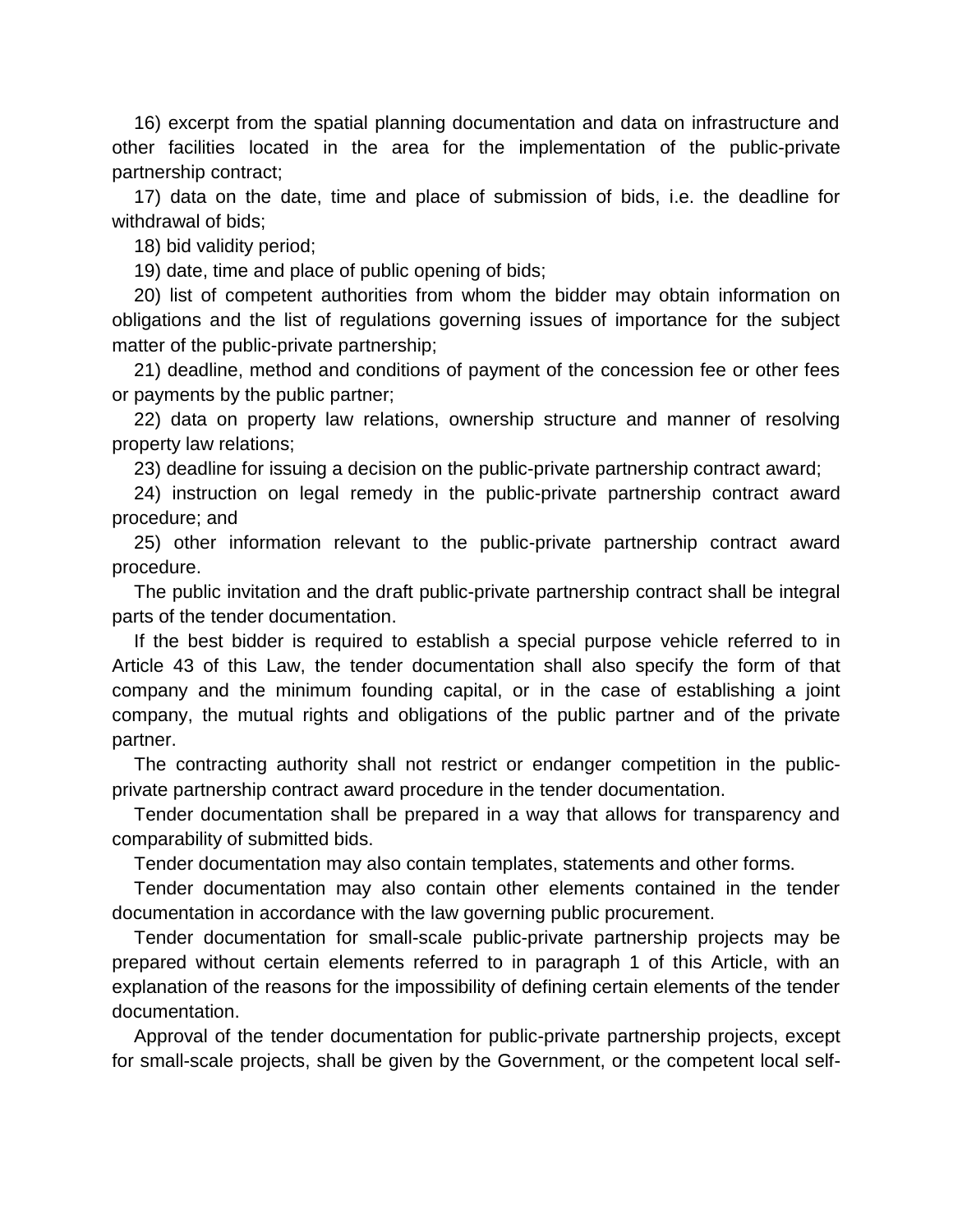government body for public-private partnership contracts in which the public partner is the local self-government.

# **Technical and functional characteristics, or specifications**

## **Article 42**

The contracting authority may, through tender documentation, determine technical and functional characteristics, or specifications related to the works and services that are the subject matter of the public-private partnership, the specific process, or production or provision of works or services if they are related to the subject matter of the contract or the proportional value and the objectives of the subject matter of the contract.

The technical and functional characteristics, or specifications referred to in paragraph 1 of this Article may also refer to the quality level, environmental impact, special requirements (including access for persons with disabilities) and assessment of compliance with these requirements, performance, safety or measurement, symbols, testing, testing methods or instructions for users.

The contracting authority shall not use or refer to technical and functional characteristics, or specifications of the subject matter of public-private partnership in the tender documentation, if such reference would give preference to a certain participant in the procedure or bidder or might unjustifiably exclude other participants in the procedure or bidders.

When the contracting authority cannot describe, in the tender documentation, the technical and functional characteristics, or specifications of the subject matter of publicprivate partnership referred to in paragraph 1 of this Article, in a way that ensures that the characteristics or specifications are understandable to participants in the procedure, or bidders, the contracting authority may state the elements of trademark, patent, type or manufacturer, provided that the indication is accompanied by the words: "or equivalent".

# **Requirement to establish a company**

## **Article 43**

The contracting authority may, in the public invitation and the tender documentation, specify the requirement for the private partner to establish a special purpose vehicle, before concluding the public-private partnership contract, as well as the conditions to be met by the special purpose vehicle.

Notwithstanding paragraph 1 of this Article, the contracting authority may, in the public invitation and the tender documentation, specify the requirement for the bidder to be able to expand the activities of a company or other legal entity based in Montenegro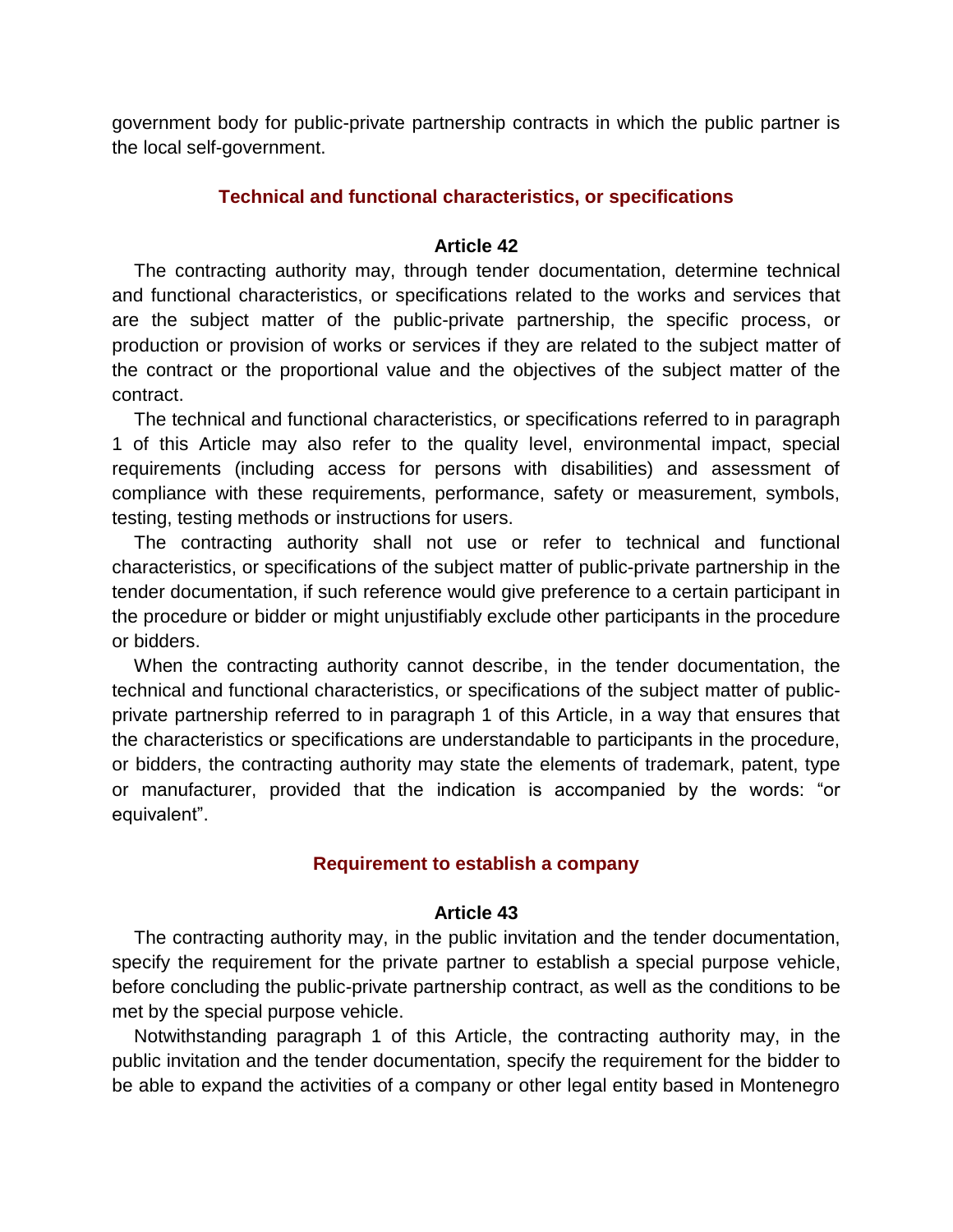to perform the activity that is the subject matter of the public-private partnership, before entering into force of the public-private partnership contract.

The company referred to in paragraph 1 of this Article shall conclude the publicprivate partnership contract together with the private partner and may perform only the activities that are exclusively aimed at the implementation of the public-private partnership project for which it was established.

The head office, status or ownership structure of the company, part of a foreign company or other legal entity in the territory of Montenegro referred to in paragraphs 1 and 2 of this Article may be modified by the private partner with the prior consent of the public partner.

A contract concluded contrary to paragraph 4 of this Article shall be null and void.

The company referred to in paragraphs 1 and 2 of this Article shall be established in accordance with the law governing the establishment of companies.

The private partner referred to in paragraph 1 of this Article shall be jointly and severally liable for the obligations of the company or legal entity referred to in paragraphs 1 and 2 of this Article, unless otherwise specified in the public-private partnership contract.

## **Consortium**

#### **Article 44**

A consortium may be formed for the purpose of participating in the procedure of awarding and implementing a public-private partnership contract, unless otherwise determined by the public invitation or the tender documentation.

A consortium shall consist of two or more legal or natural persons submitting one joint bid in the public-private partnership contract award procedure.

In the public invitation, or the tender documentation appropriate to the subject matter of the public-private partnership, the contracting authority may determine the detailed conditions to be met by the consortium.

### **Consortium members**

#### **Article 45**

A member of a consortium may at the same time directly or indirectly participate in only one consortium established for the purpose of implementation of a public-private partnership project.

A member of the consortium referred to in paragraph 1 of this Article may not participate in the award procedure as an independent bidder.

In case of deviation from paragraphs 1 and 2 of this Article, the consortium's bid shall not be considered.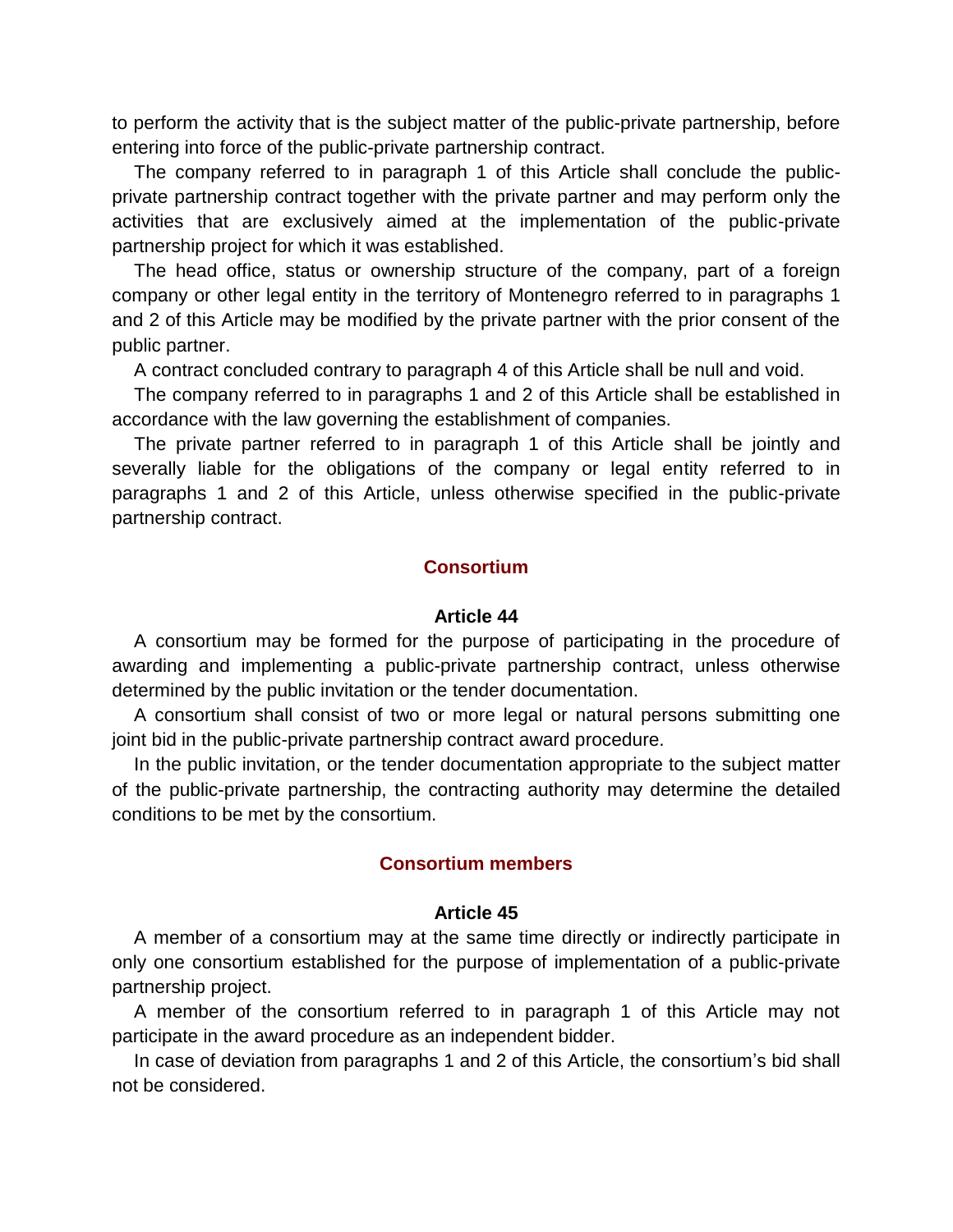The contracting authority shall assess the capacity of the consortium in order to determine the fulfilment of the conditions specified in the public invitation and the tender documentation.

### **Liability of consortium members**

#### **Article 46**

The members of the consortium shall be jointly and severally liable for the implementation of the public-private partnership contract, unless otherwise specified in the public-private partnership contract.

Changes in the ownership structure of the company referred to in Article 43 of this Law after the signing of the public-private partnership contract may be made in the manner specified in the public-private partnership contract.

#### **Bid bond**

#### **Article 47**

The type and value of the bid bond shall be determined depending on the type and the subject matter of the public-private partnership in accordance with the assessment of the contracting authority.

The contracting authority shall determine the amount of the bid bond in the absolute monetary amount, which may not exceed 5% of the value of the public-private partnership project.

The contracting authority shall not determine the type and amount of the bid bond that may discriminate against a participant in the procedure, or a bidder according to their financial position.

In case of extension of the validity period of the bid at the request of the contracting authority, the bidder is required to proportionally extend the validity period of the bid bond.

The deadline for extension of the bid bond referred to in paragraph 4 of this Article and its submission may not be longer than 30 days from the date of extension of the bid validity period.

The contracting authority shall return the bid bond to the bidders who were not selected in the contract award procedure immediately after the completion of the publicprivate partnership contract award procedure, in accordance with the tender documentation, and shall keep a copy of the bid bond.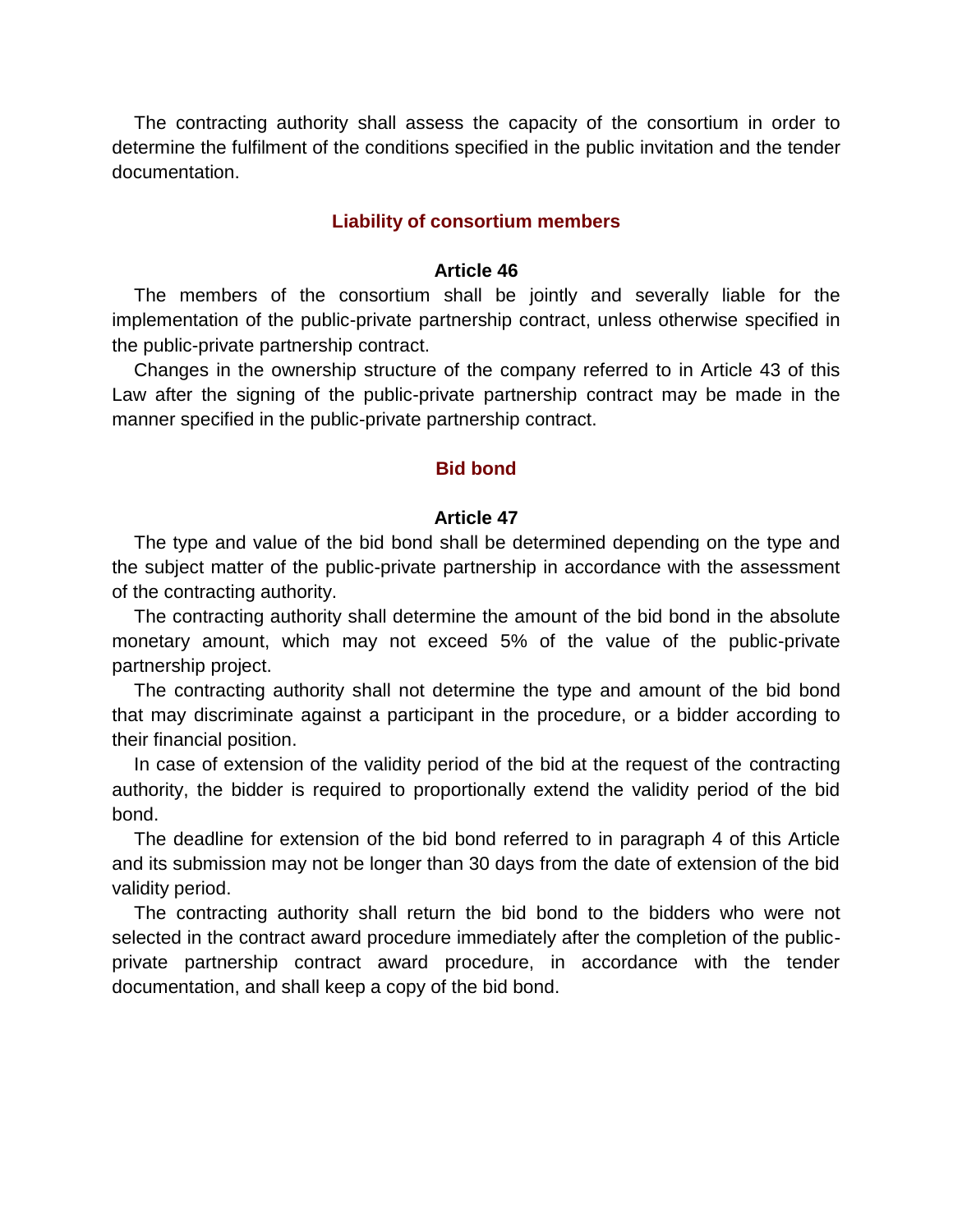# **IV. AWARD OF PUBLIC-PRIVATE PARTNERSHIP CONTRACT Procedure types**

## **Article 48**

The provisions of the law governing public procurement and Articles 49 to 65 of this Law shall apply to the public-private partnership contract award.

Notwithstanding paragraph 1 of this Article, in the procedure of selecting a private partner, the provisions of the law governing public procurement shall not apply to the hiring of subcontractors, group of subcontractors, or joint bid in connection with the obligation to execute part of the contract to be implemented by individual members of the private partner's group, as well as obligations and payments between the private partner and the subcontractors.

The provisions of the law governing public procurement shall apply to issues of public-private partnership contract award that are not set forth by this Law.

# **Public invitation for public-private partnership contract award**

## **Article 49**

The public invitation for public-private partnership contract award (hereinafter: "public invitation") shall be published in "Official Gazette of Montenegro", at least one daily print media distributed in the territory of Montenegro, on the website of the contracting authority and on the Agency's website and, at the discretion of the contracting authority, in an international financial print or electronic medium.

The public invitation shall contain in particular:

1) information on the contracting authority;

2) date of publication of the public invitation;

3) subject matter and type of public-private partnership;

4) type of public-private partnership contract award procedure;

5) term and, if applicable, value of the public-private partnership contract;

6) conditions for participation in the public-private partnership contract award procedure;

7) criteria for selection of the best bid;

8) language in which the bid is submitted;

9) address and deadline for submission of bids;

10) date, time and place of the opening of bids;

11) information on the person in charge of providing relevant information during the public invitation validity period;

12) name and address of the authority competent for deciding on the appeal, as well as information on the deadlines for lodging an appeal;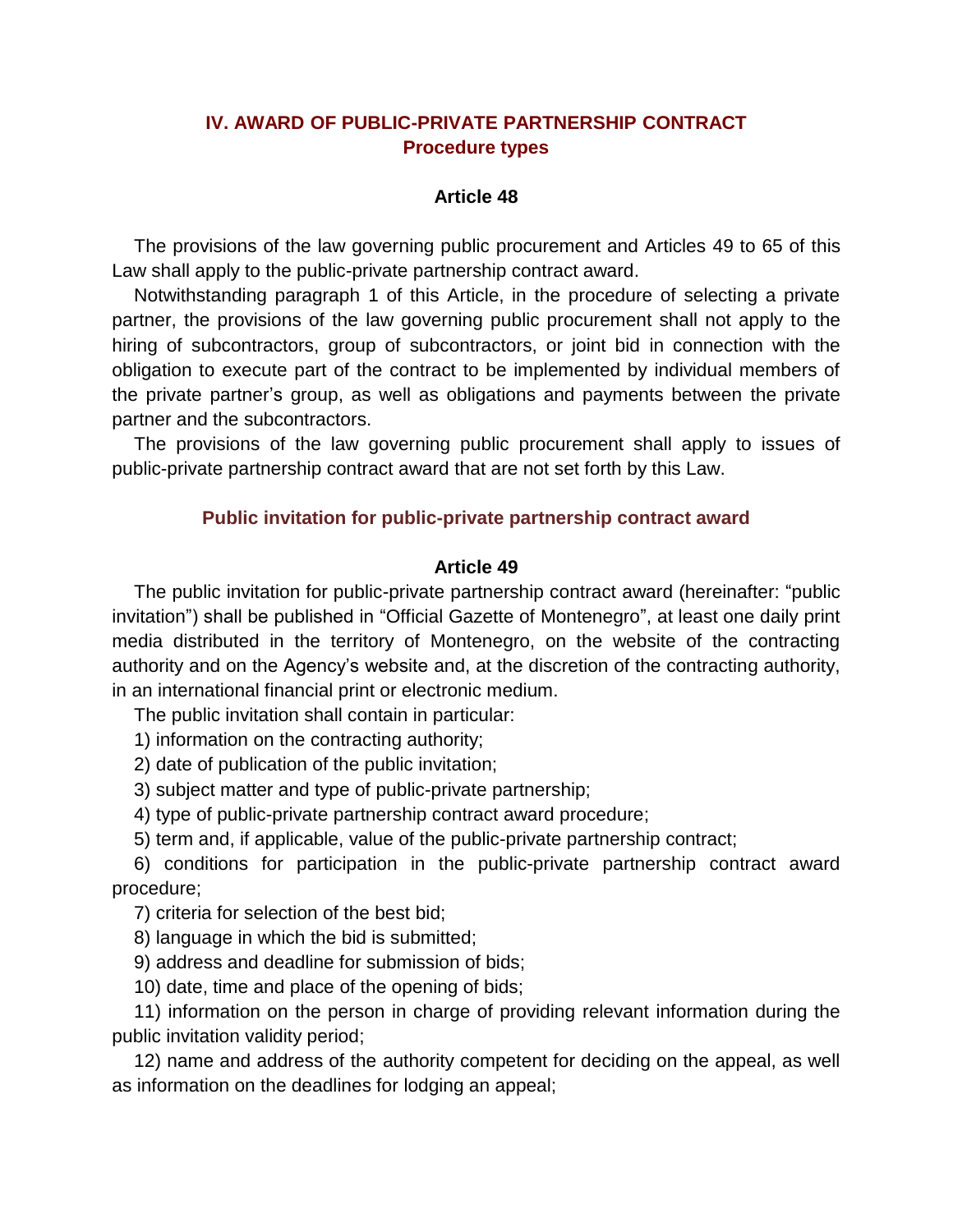13) time and place where the tender documentation may be obtained.

The costs of publishing the public invitation shall be borne by the contracting authority.

The public invitation may be amended no later than seven days before the deadline for submission of bids.

If the amendment to the public invitation changes the conditions for participation, criteria or sub-criteria, the contracting authority shall extend the deadline for submission of bids for the period that passed from the date of publication of the public invitation until the date of publication of the amendments to the public invitation.

Amendments to the public invitation shall be published in the manner in which the public invitation was published.

# **Confidentiality in the procedure**

## **Article 50**

The contracting authority shall not publish the information marked by the bidder in the bid as secret, in accordance with the law governing the protection of business secrets.

The bidder shall, at the request of the contracting authority, ensure the protection of data confidentiality in the public-private partnership contract award procedure.

## **Anti-corruption**

#### **Article 51**

The contracting authority shall take measures in the public-private partnership contract award procedure to prevent fraud, corruption, favouring of bidders, and effectively prevent, identify and eliminate any conflicts of interest, in order to prevent distortions of competition in the market, ensure transparency of the award procedure and non-discrimination of bidders.

### **Access to tender documentation**

### **Article 52**

The contracting authority shall provide electronic access to the tender documentation in accordance with the public invitation to the interested parties from the publishing date of the public invitation, or delivery of the invitation to bid.

The invitation referred to in paragraph 1 of this Article shall specify the internet address where the tender documentation may be accessed.

Notwithstanding paragraph 1 of this Article, the contracting authority may specify that for technical reasons or due to the particularly sensitive nature of commercial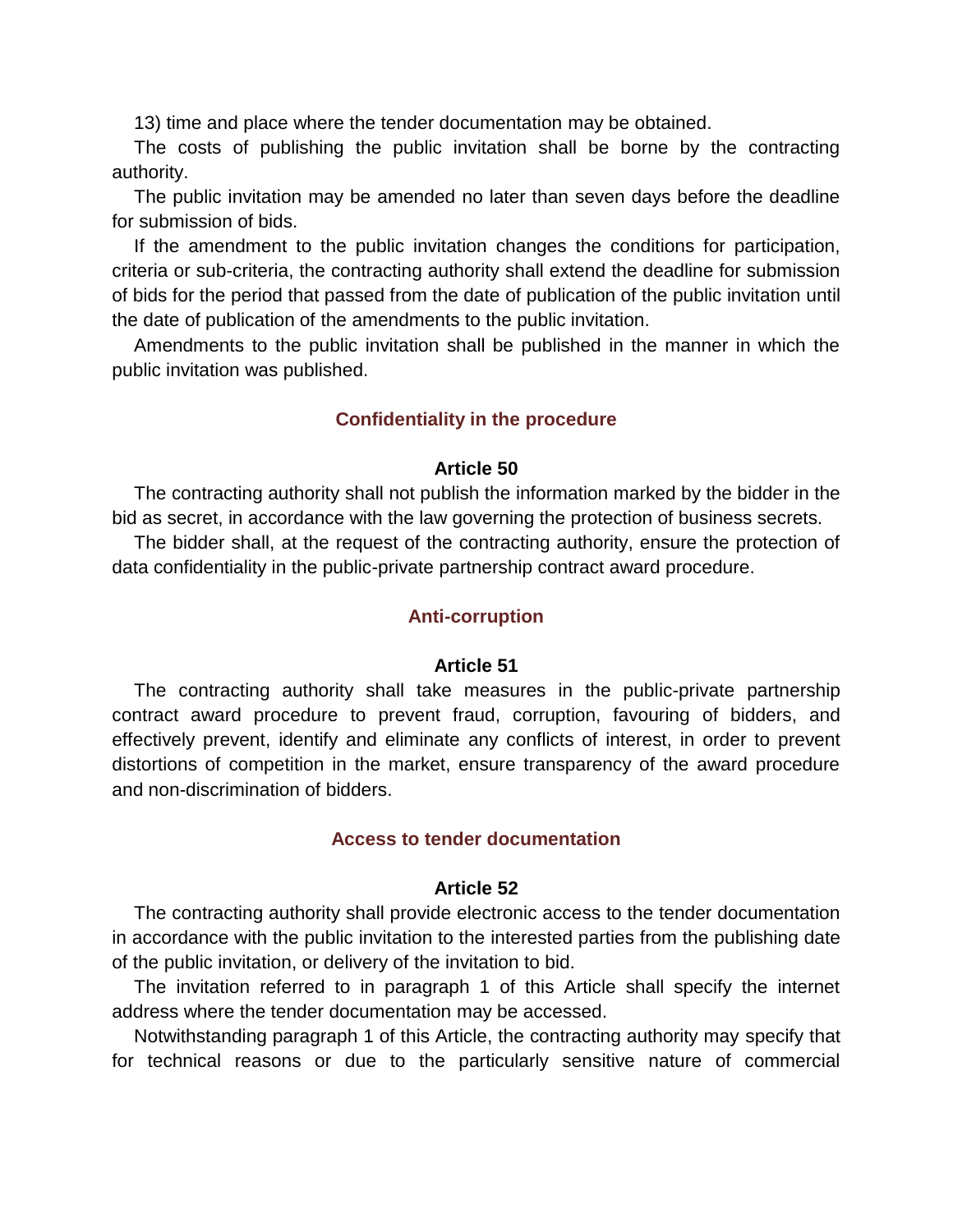information requiring protection, tender documents shall be obtained directly from the contracting authority, in accordance with the public invitation or invitation to bid.

The participant in the procedure may request additional clarifications of the tender documentation no later than ten days before the deadline for receipt of bids.

The contracting authority shall publish clarifications of the tender documentation, or additional information related to the tender documentation on the website where the tender documentation may be accessed no later than six days before the deadline for receipt of bids.

The contracting authority shall not be required to provide additional clarifications referred to in paragraph 4 of this Article, if the provision of such information would violate the provisions of the law or otherwise be contrary to the public interest, harm the legitimate interests of participants in the procedure, or jeopardize competition between participants.

### **Obtaining of the tender documentation**

#### **Article 53**

In the public-private partnership contract award procedure, interested persons shall have the right to obtain the tender documentation under equal conditions.

The contracting authority shall keep the data on the participants in the procedure, or the bidders, secret until the bid opening.

The contracting authority may clarify, amend, supplement and/or correct the tender documentation, provided that these are available to participants in the procedure who obtained the tender documentation on the same day, and no later than seven days before the deadline for submission of bids.

In the case referred to in paragraph 3 of this Article, the contracting authority shall ensure the availability of clarifications, amendments, supplements and/or corrections to the tender documentation to all participants in the procedure, or bidders, at the same time and in the same manner in which the tender documentation was made available.

Amendments, supplements and/or corrections referred to in paragraph 3 of this Article may not make changes to the material elements of the public-private partnership project proposal.

### **Ineligible bidders**

### **Article 54**

The contracting authority shall exclude a bidder from the public-private partnership contract award procedure if the responsible person of the bidder has been convicted by a final judgment of the criminal offense of:

1) criminal association;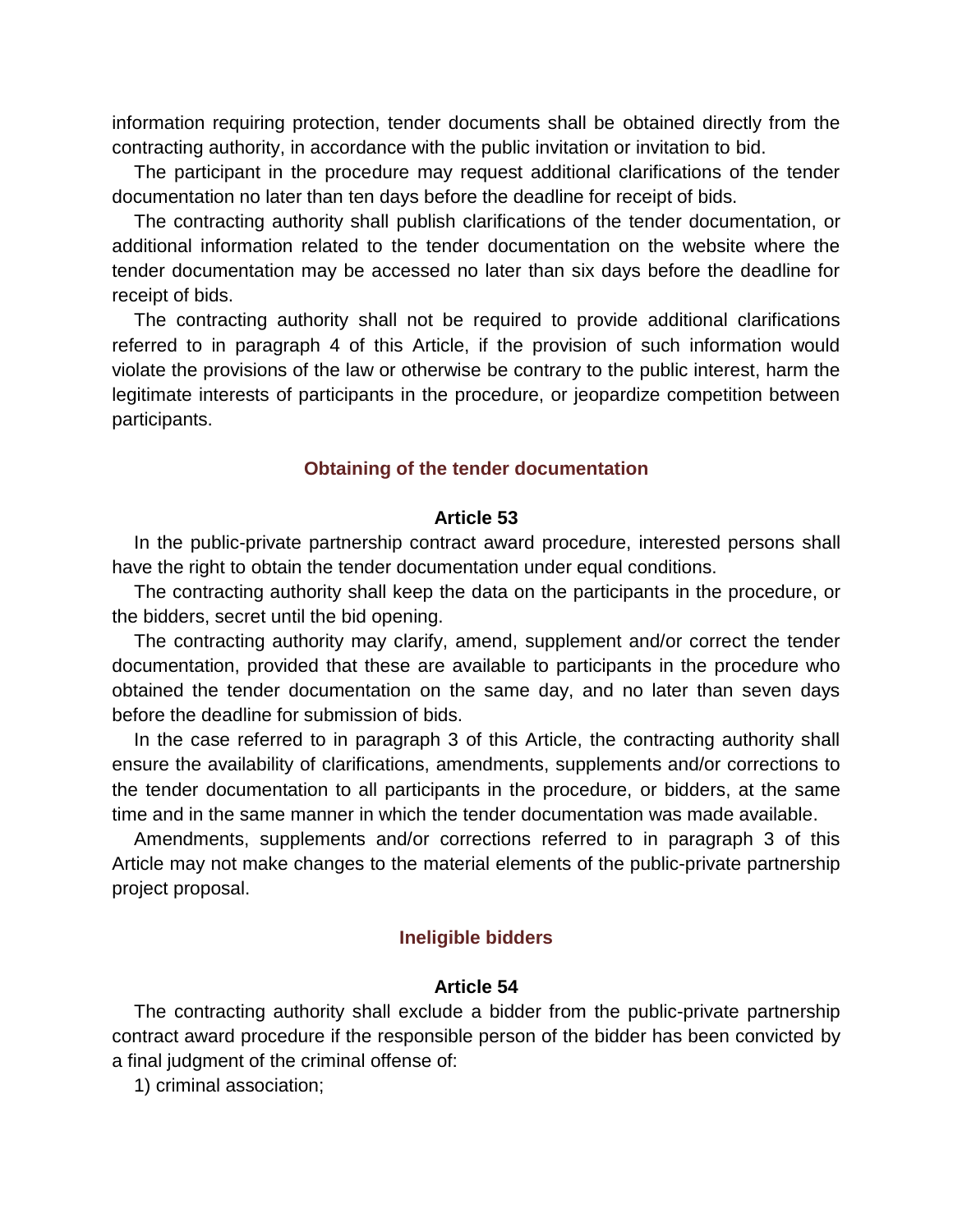2) creation of a criminal organization;

3) giving bribe;

4) accepting bribe;

5) giving bribe in business;

6) accepting bribe in business;

7) fraud;

8) terrorism;

9) terrorist financing;

10) terrorist association;

11) participation in foreign armed formations;

12) money laundering;

13) trafficking in human beings;

14) trafficking in minors for adoption purposes;

15) establishment of slavery and transportation of persons in slavery.

The provision of paragraph 1 of this Article shall also apply to a member of the governing body or the supervisory body of the bidder.

The contracting authority shall exclude a bidder from the public-private partnership contract award procedure which has not settled all due obligations based on taxes or contributions in accordance with the law.

The contracting authority shall exclude any bidder from participation in the publicprivate partnership contract award procedure:

1) whose bid is not compliant with this Law;

2) which is in bankruptcy;

3) which has been convicted by a final judgment of a criminal offense committed in the course of professional activity;

4) for which it can prove that it has concluded agreements with other economic entities with the aim of distorting market competition;

5) which has violated the provisions of a previously concluded public-private partnership contract or other contracts with the contracting authority;

6) which has provided inaccurate data or concealed data relevant to its eligibility for participation or decision-making in the public-private partnership contract award procedure;

7) if data on business, ownership, financial records from the country in which it has its registered office or domicile are not available to the competent authorities of Montenegro;

8) which has tried to influence the decision-making process of the contracting authority or the Commission or to obtain confidential information that would provide an advantage in the public-private partnership contract award procedure, and

9) in order to protect the security and defence of Montenegro.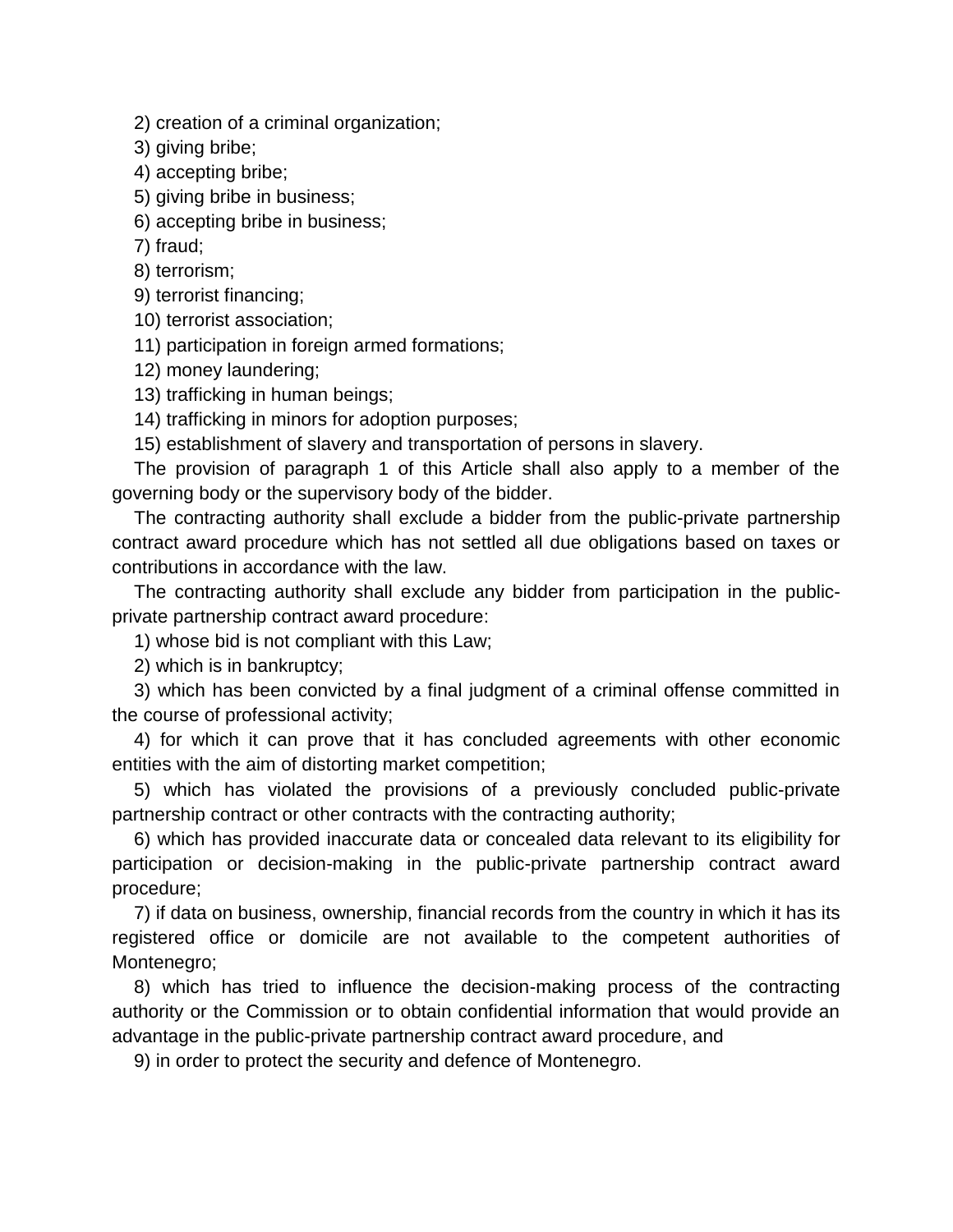Eligibility for participation in the public-private partnership contract award procedure shall be proven by submitting evidence issued by the competent authorities in accordance with the public invitation and the tender documentation.

Notwithstanding paragraph 3 of this Article, the contracting authority shall not exclude any bidder from the public-private partnership contract award procedure due to outstanding obligations based on taxes and contributions which proves that, in accordance with regulations, it has no obligation to pay taxes and contributions or which has been allows to defer payment of taxes and contributions, executed in a timely manner.

## **Submission of bids**

### **Article 55**

Bidders shall submit bids within the deadline specified in the public invitation, directly or by registered mail to the address of the contracting authority.

The bid shall be prepared in accordance with the conditions and requirements set out in the public invitation and the tender documentation.

The bid shall be submitted in writing, in a sealed package (envelope or wrapper) indicating the name and address of the contracting authority, the public-private partnership contract award procedure to which the bid refers, public invitation number and text indicating "do not open".

The bid shall be binding on the bidder until the expiration of the bid validity period.

The contracting authority shall enclose instructions on the manner of submitting bids in the tender documentation.

In the public-private partnership contract award procedure, the bidder may submit only one bid independently, in a consortium or other form of business association.

The contracting authority may determine the procedure for submitting bids electronically in accordance with the regulations governing e-government, eidentification and e-signature, e-document, e-commerce and information security.

## **Deadline for bid submission**

#### **Article 56**

The contracting authority shall specify in the public invitation and the tender documentation the deadline for submission of bids appropriate to the level of complexity of the subject matter and the time required for the preparation of bids.

The deadline for submission of bids, or applications for participation in the publicprivate partnership contract award procedure, may not be shorter than 30 days from the date of publishing the public invitation, or 22 days from the date of sending the invitation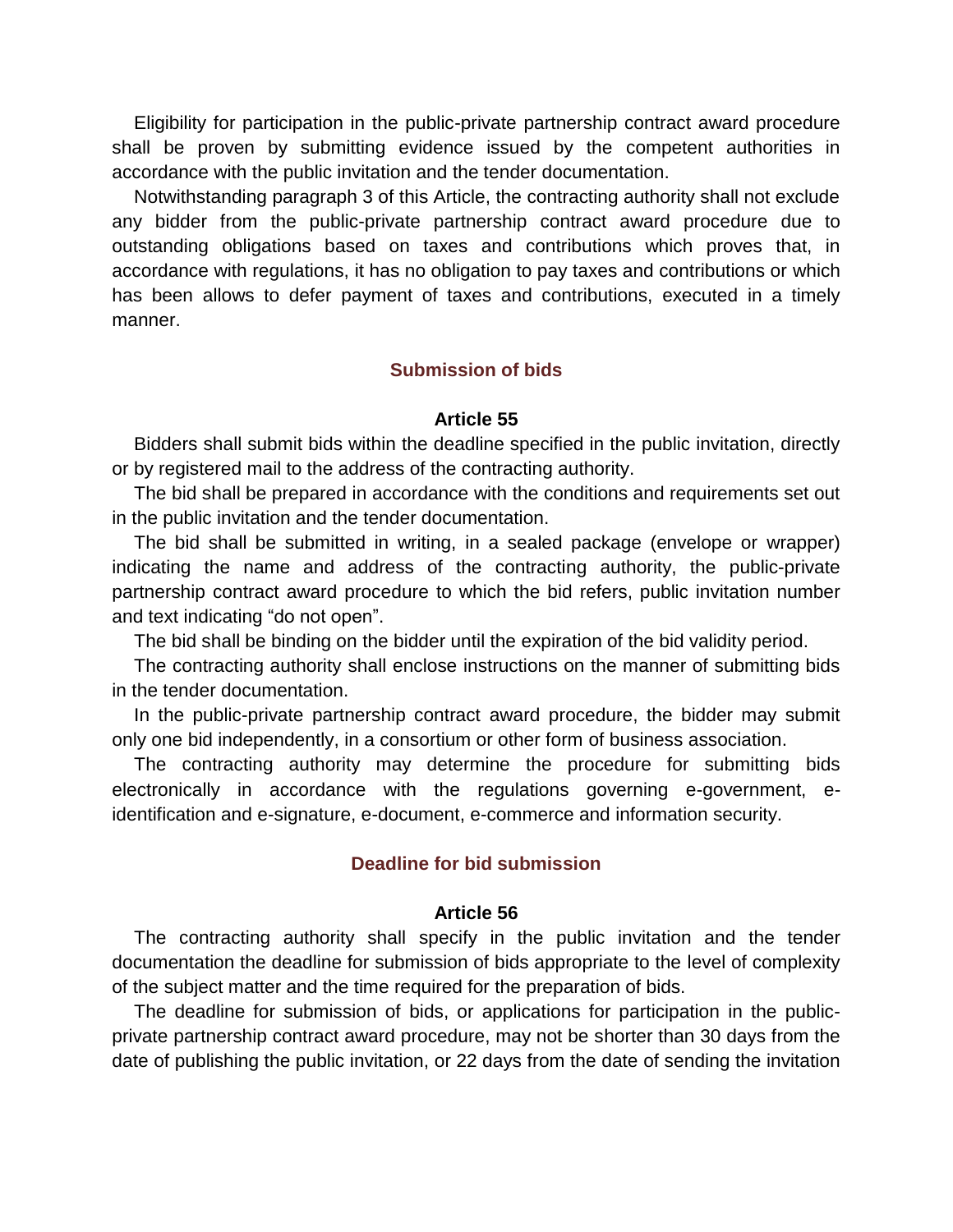for participation in the public-private partnership contract award procedure, if the procedure takes place in stages.

The deadline for submission of bids may be extended by the contracting authority no later than seven days before the expiration of the deadline referred to in paragraph 2 of this Article.

If the preparation of the bid or submission of an application for participation in the award of a public-private partnership contract requires a site visit or examination of documents supporting the documentation for the award of the public-private partnership contract, the contracting authority shall extend the deadline referred to in paragraph 2 of this Article, according to the time required for the site visit or examination of the documents supporting the public-private partnership documentation.

The bidder may amend or supplement the bid within the deadline for submission of bids or withdraw the bid in writing.

At the request of the contracting authority, the bidder may extend the validity of the bid.

# **Incorrect bid and application**

## **Article 57**

A bid, or an application for qualification in the public-private partnership contract award procedure, shall be incorrect if it:

1) has not been prepared in accordance with this Law, the public invitation and the tender documentation;

2) contains provisions that harm the interests of the public partner, or the interests of Montenegro or which distort or restrict competition in the market;

3) does not contain proof of eligibility of bidders in accordance with the tender documentation;

4) is not accompanied by a bid bond in accordance with the tender documentation;

5) does not correspond to the description of the subject matter of public-private partnership, technical and functional characteristics and specifications, or offers services or works that are not in accordance with the subject matter of public-private partnership and/or conditions for performing the activity that is the subject matter of the public-private partnership.

# **Best bid selection criteria**

# **Article 58**

Bids shall be ranked on the basis of objective criteria, determined in accordance with the subject matter of the public-private partnership contract, in accordance with the principles established by this Law.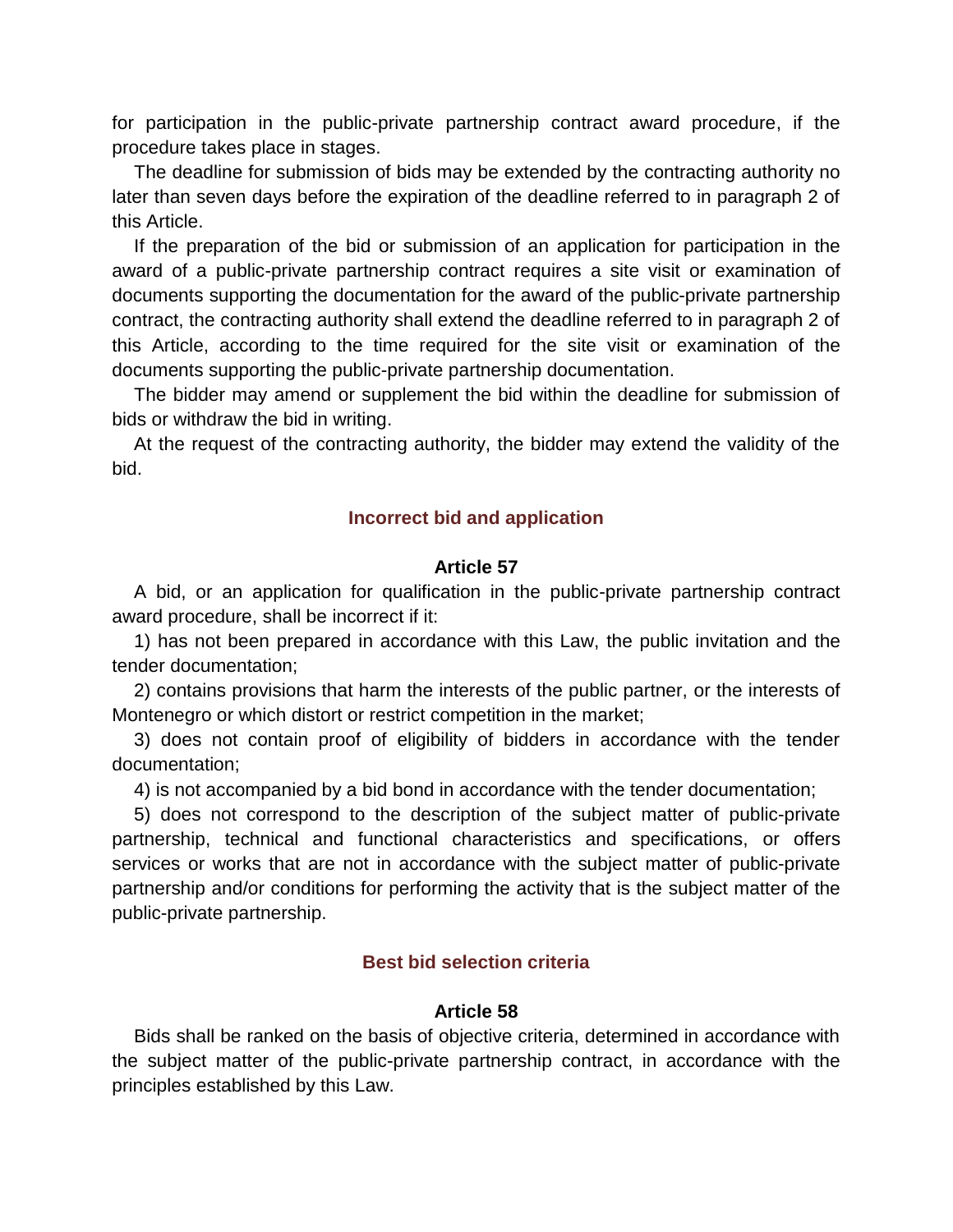The criteria referred to in paragraph 1 of this Article may include environmental, social or innovation criteria.

The contracting authority shall determine the order of importance of the criteria in the public invitation and the tender documentation.

# **Criterion**

# **Article 59**

In the public-private partnership contract award procedure, the criterion for selecting the most advantageous bid shall be the most economically advantageous bid.

## **Most economically advantageous bid**

## **Article 60**

The most economically advantageous bid shall be determined in particular on the basis of the following sub-criteria, in accordance with the subject matter and the nature of the public-private partnership:

1) quality, which includes technical achievement, aesthetic, innovative, functional and environmental characteristics;

2) operating costs and management costs;

3) economy;

4) type, value, or significance of the investment;

5) maintenance and technical support after delivery;

- 6) deadlines for fulfilment of obligations under the contract;
- 7) prices of services for end users;
- 8) amount of the concession fee or other fee;
- 9) realization of public interest;

10) effects on employment, infrastructure improvement and economic development.

The values of the sub-criteria in cash shall be expressed in Euros in net value on the deadline for submission of bids.

The value of the sub-criteria referred to in paragraph 1 of this Article shall be expressed by determining the maximum values in the appropriate range, with the sum of all points being 100.

The amount of the offered concession fee or other fee shall be expressed as a unit sum in Euros of the offered fixed or variable concession fee for the duration of the concession contract, discounted to the net value at the discount rate specified in the tender documentation.

If a special law specifies the amount of the lowest concession fee that the concessionaire is required to pay, the contracting authority shall specify in the tender documentation the amount above which the bidders are required to submit their bids.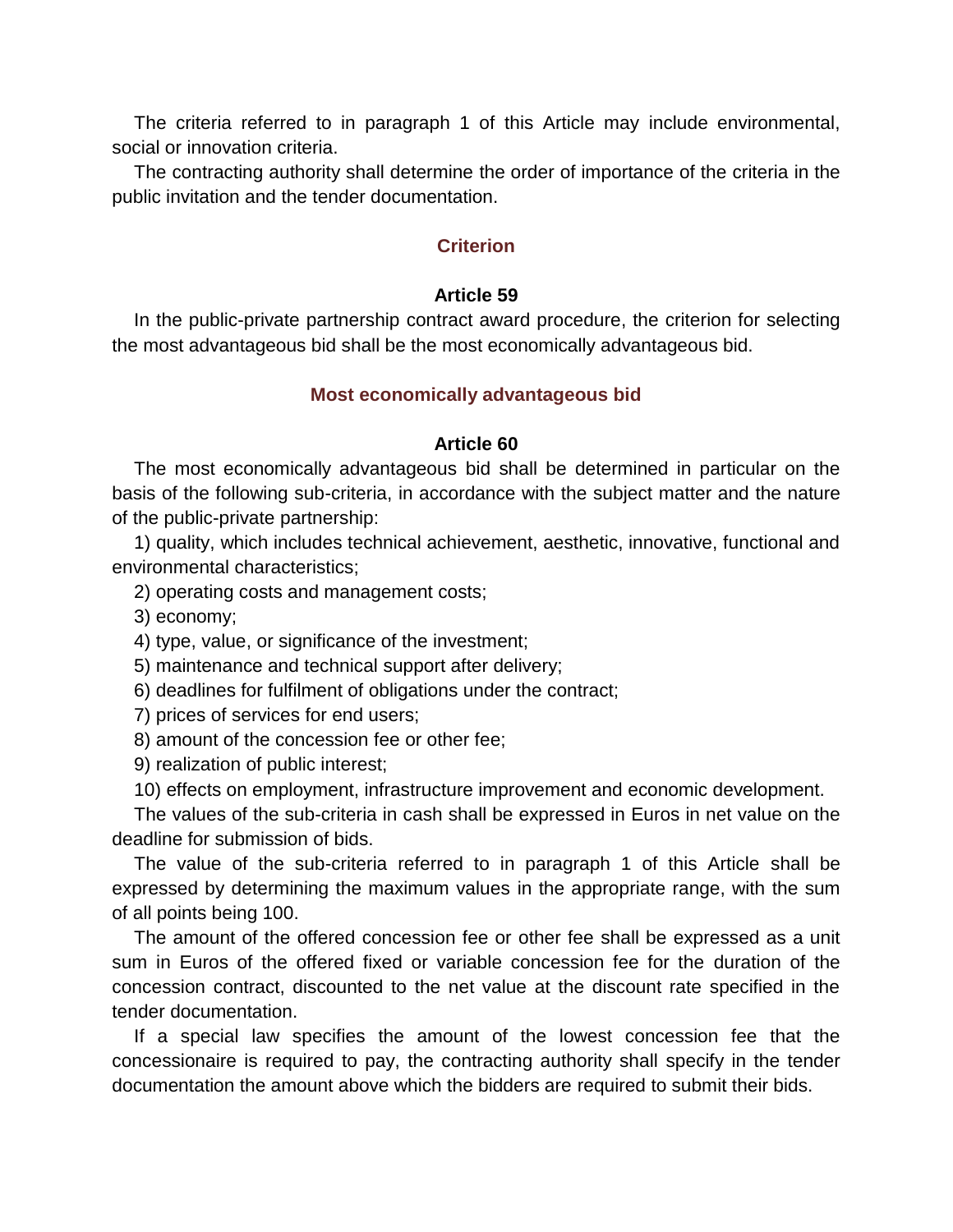## **Minutes of examination, assessment and evaluation of bids**

## **Article 61**

The Commission shall draw up minutes of the examination, assessment and evaluation of bids, which shall contain in particular:

1) assessment of the correctness of the submitted evidence in the bids;

2) opinion of the advisor referred to in Article 28 of this Law, if one is hired in the procedure;

3) reasons for rejecting bids;

4) evaluation of each individual bid on the basis of submitted documentation according to each criterion individually;

5) number of points awarded to each of the bidders for each of the established criteria and sub-criteria, with an explanation for the number of points awarded;

6) assessment of the correctness of bids;

7) names of the president and members of the Commission and the place and date of drawing up the minutes.

Each member of the Commission shall individually evaluate the correct bids, i.e. the criteria based on the data given in the bid.

Within 30 days from the date of the opening of bids, the Commission shall:

1) determine the average number of points awarded on the basis of each of the established criteria for each bidder;

2) draw up minutes and evaluation report with the determined ranking list of bidders, in descending order;

3) prepare and submit to the contracting authority a proposal for the decision on the selection of the most advantageous bid;

4) prepare a draft decision on the public-private partnership contract award.

The deadline referred to in paragraph 3 of this Article may be extended by the contracting authority at the justified request of the Commission, no later than three days before its expiration.

If two or more correct bids are ranked equally on the basis of the criteria and subcriteria for the selection of the best bid, the contracting authority shall invite bidders whose bids have the same number of points and the selection will be made by lot by the President of the Commission.

At the proposal of the Commission, the contracting authority shall make a decision on the selection of the most advantageous bid, which shall be submitted with a copy of the evaluation report and the determined ranking list of bidders, referred to in paragraph 3 item 2 of this Article, within 30 days from the decision date, via registered mail with return receipt.

The decision on the selection of the most advantageous bid shall contain in particular: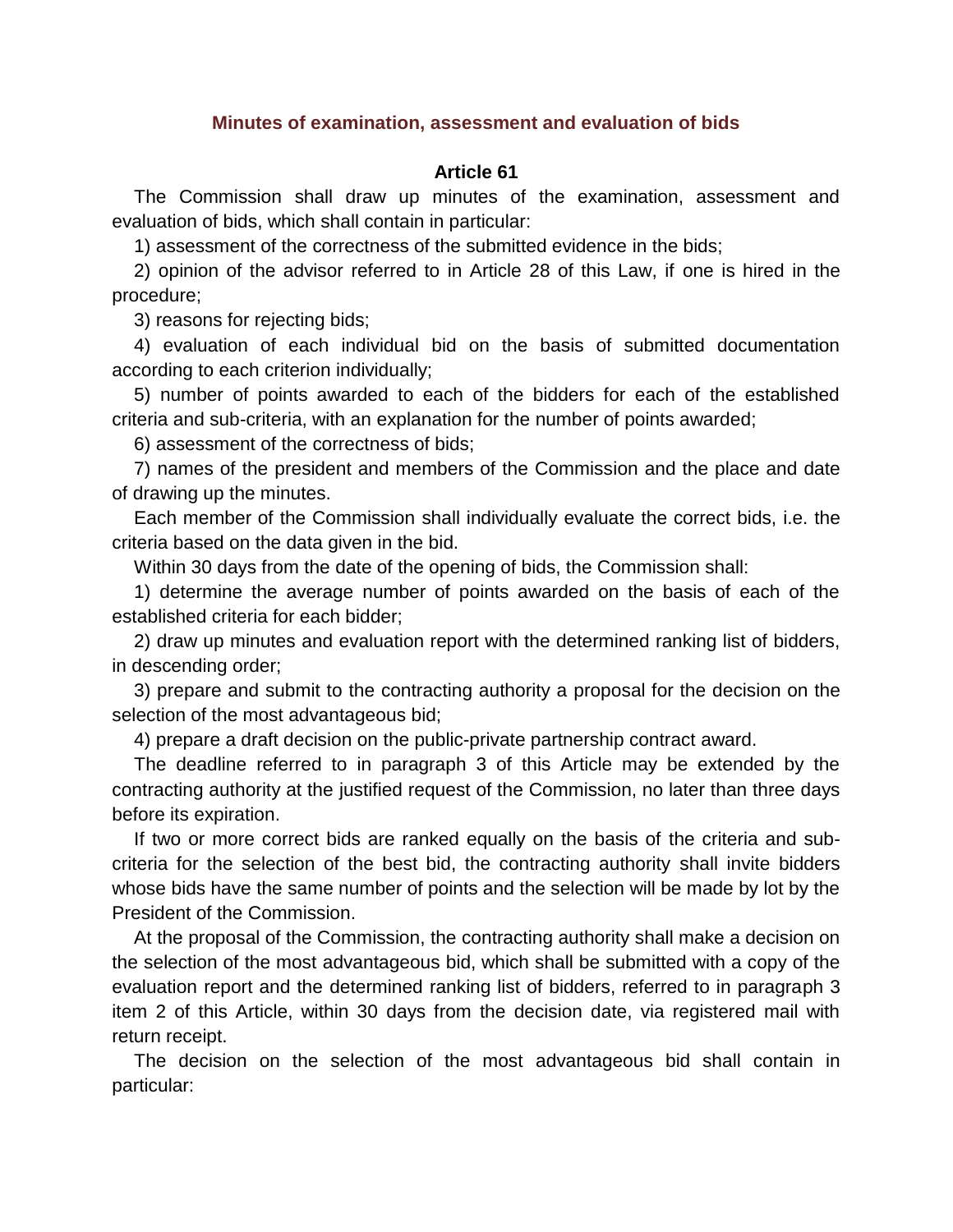1) name of the contracting authority and the public partner;

2) number and date of the decision;

3) name of the most advantageous bidder;

4) main rights and obligations of the public partner and the private partner;

5) type and subject matter of the public-private partnership;

6) term of the public-private partnership contract;

7) data on the evaluation of bids from the report;

8) explanation of the reasons for selecting the most advantageous bid;

9) data on protection of rights in the procedure;

10) signature of the responsible person of the contracting authority.

The contracting authority may decide to annul the public-private partnership contract award procedure:

1) if circumstances become known which, if they had been known before initiating the public-private partnership contract award procedure, would have caused the public invitation not to be published or a significantly different public invitation and tender documentation;

2) if no bids have been submitted by the expiration of the deadline specified in the public invitation;

3) if no valid bid remains after the rejection of bids in the public-private partnership contract award procedure; or

4) in other cases in accordance with the law.

A new procedure for the preparation of public-private partnership project proposals referred to in Article 27 of this Law may be initiated after the decision on annulment of the public-private partnership contract award procedure becomes final.

# **Protection of rights in the procedure**

## **Article 62**

In the public-private partnership contract award procedure, the protection of rights in the procedure shall be provided by the Commission for Protection of Rights in Public Procurement Procedures in accordance with this Law and the law governing public procurement.

The bidder who has filed an appeal, and who does not have a registered office in the territory of Montenegro, shall appoint an attorney to receive notifications and decisions in the territory of Montenegro or specify another method of delivery that would not delay the procedure.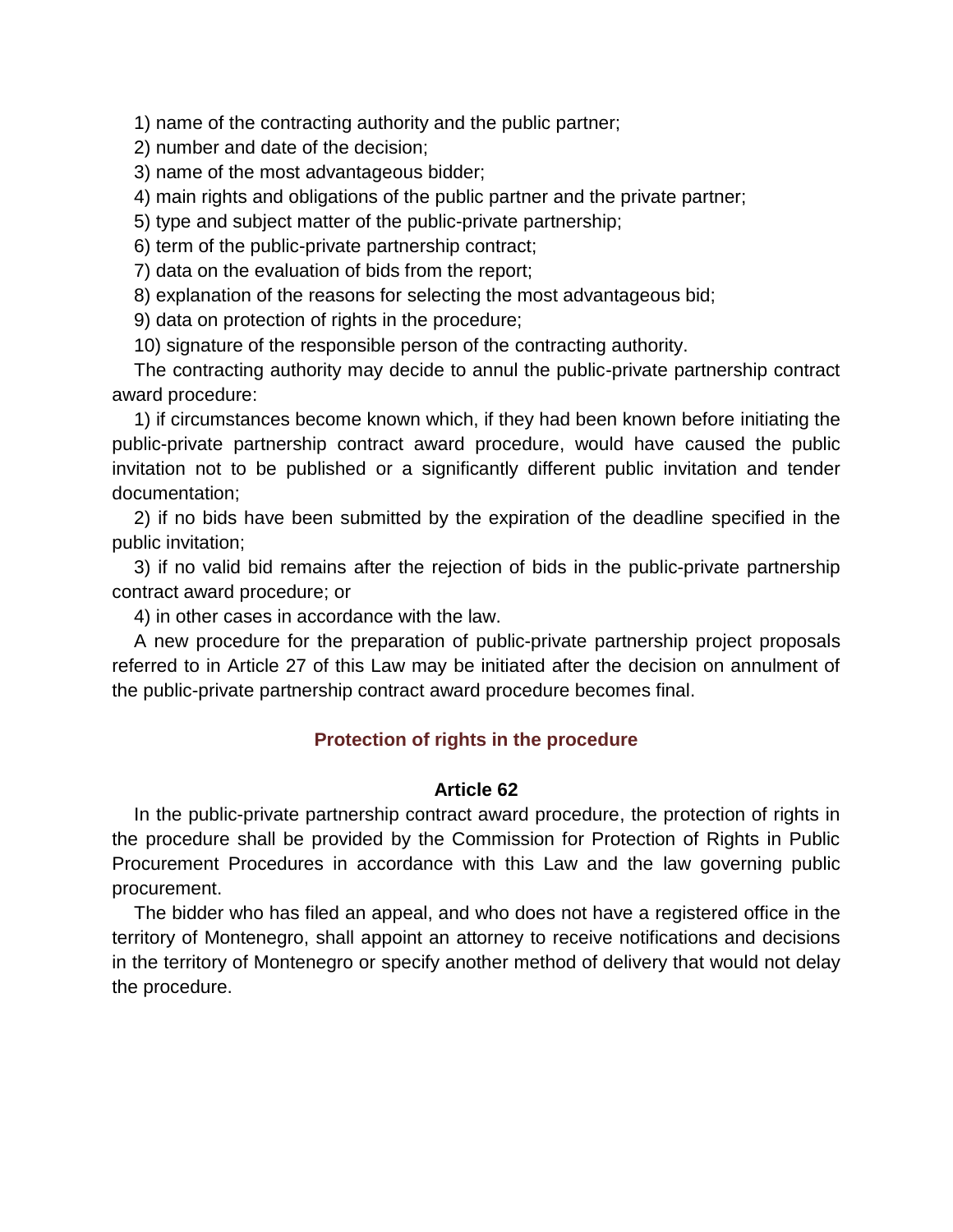### **Drawing up proposal for the decision and public-private partnership contract**

### **Article 63**

Upon completion of the procedure referred to in Articles 61 and 62 of this Law, the contracting authority shall draw up the proposal for the decision on the public-private partnership contract award and the public-private partnership contract.

The contracting authority shall submit the proposal for the decision on the publicprivate partnership contract award, the contract referred to in paragraph 1 of this Article and the minutes referred to in Article 61 paragraph 1 of this Law to the Agency, the Ministry and the Protector of Property Law Interests for opinion.

The Agency, the Ministry and the Protector of Property Law Interests shall give an opinion on the compliance of the proposal for the decision on the public-private partnership contract award and the public-private partnership contract with the publicprivate partnership project with the tender documentation and this Law.

The Agency, the Ministry and the Protector of Property Law Interests shall give an opinion on the proposal for the decision and the public-private partnership contract within 20 days from the date of receipt of the decision, or the contract.

The contracting authority shall submit the proposal for the decision and the contract referred to in paragraph 1 of this Article with the minutes and evaluation report with the determined ranking list of bidders referred to in Article 61 paragraph 3 item 2 of this Law and the opinion of the Agency, Protector of Property Law Interests and the Ministry to the public partner.

## **Decision on public-private partnership contract award**

#### **Article 64**

The decision on the public-private partnership contract award shall be made by the public partner.

If the public partner is a company or a legal entity performing activities of public interest, the decision on the public-private partnership contract award shall be made by the competent body of the company or legal entity, with previously obtained approval of the Government or the competent local government body.

The public partner may decide to annul the public-private partnership contract award procedure, if it believes that the award of the contract is not in line with the interests of Montenegro.

The decision on the public-private partnership contract award shall be published in "Official Gazette of Montenegro".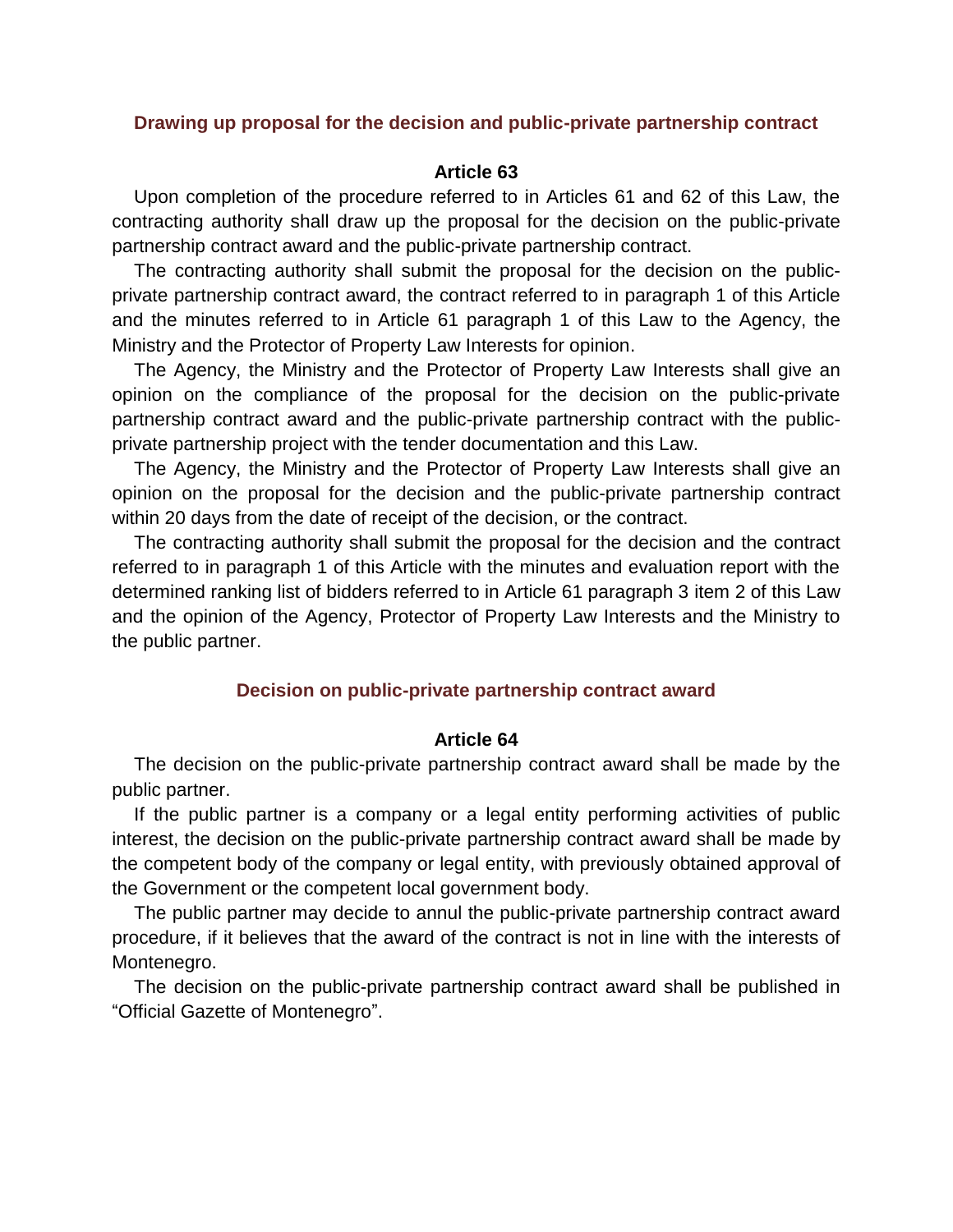## **Notification of public-private partnership contract award**

## **Article 65**

Along with the decision on the public-private partnership contract award referred to in Article 64 paragraph 1 of this Law, the contracting authority shall submit to the Agency a decision on the selection of the most advantageous bid, as well as the minutes and the evaluation report with the ranking list of bidders referred to in Article 61 paragraph 3 item 2 of this Law.

The decision on the public-private partnership contract award shall be published on the Agency's website no later than seven days from the date of publishing of the decision on the public-private partnership contract award in accordance with Article 64 paragraph 4 of this Law.

The Agency shall register the public-private partnership contract in the Register of Contracts within eight days from the date of concluding the contract.

The content of the notification referred to in paragraph 2 of this Article shall be specified by the Agency.

## **V. CONTRACT**

### **Conclusion of public-private partnership contract**

### **Article 66**

The public-private partnership contract shall be concluded in writing.

If the first ranked bidder withdraws from conclusion of the contract or fails to submit a performance guarantee, or the insurance policy within the specified period, the public partner may decide to award the contract to the next best ranked bidder or order the contracting authority to annul the public-private partnership contract award procedure.

The rights and obligations under the public-private partnership contract shall not be the subject of bankruptcy or liquidation proceedings.

A decision or other act by which the rights and obligations under the public-private partnership contract become the subject of bankruptcy proceedings or liquidation shall be null and void.

## **Main elements of public-private partnership contract**

### **Article 67**

The public-private partnership contract, in accordance with the subject matter of the public-private partnership, shall regulate in particular:

1) purpose and subject matter of the public-private partnership;

2) rights and obligations of the contracting parties;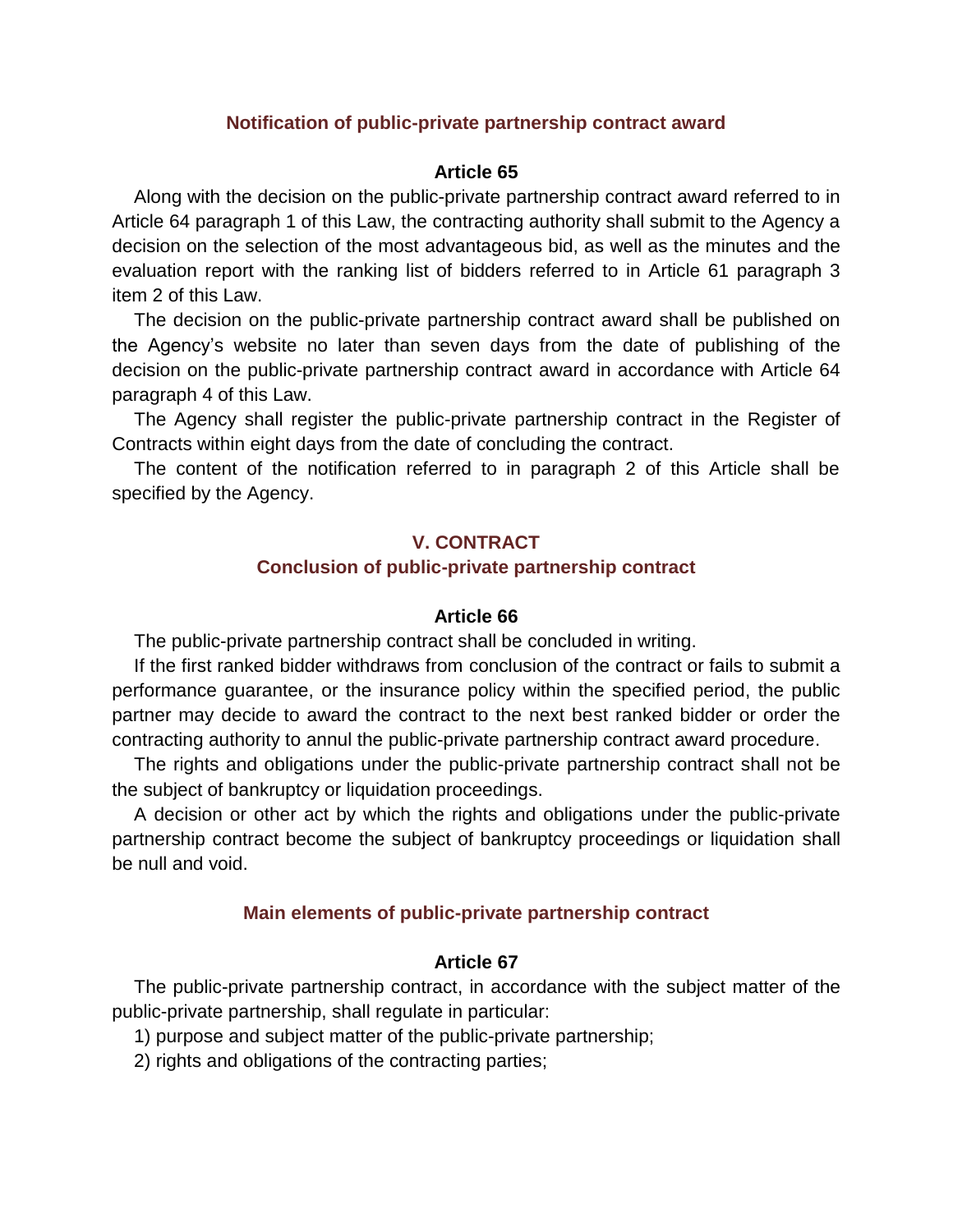3) conditions and manner of using the subject matter of the public-private partnership;

4) period of time for which the contract is concluded;

5) risk allocation between the contracting parties;

6) method and deadlines of financing or refinancing and investment dynamics;

7) ownership rights and the method of their exercise;

8) type and amount of the performance guarantee and insurance policy;

9) amount, deadlines, conditions and method of payment;

10) criteria and methods for determining prices, or tariffs of products and services for end users;

11) value of the public-private partnership project determined in accordance with Article 30 of this Law;

12) possibility and conditions for compensation and set-off of claims;

13) conditions for amending or terminating the contract, including changed circumstances or force majeure and the method of resolving the relationship in such case;

14) conditions for termination of the contract, penalties and fees for non-fulfilment of obligations of the contracting parties;

15) protection of intellectual property rights, business secrets and data confidentiality;

16) procedure and conditions for handing over immovable property, facilities, devices or plants, if it arises from the subject matter of the contract;

17) method of dispute settlement;

18) supervision over the implementation of the contract;

19) standards and quality of works and services, technology transfer;

20) founders' guarantees for a special purpose vehicle;

21) financial model;

22) handling by the private partner of objects found during the implementation of the public-private partnership that represent historical, cultural or natural values;

23) obligations to revitalize renewable natural resources, i.e. rehabilitate (recultivate) areas degraded by the implementation of the public-private partnership contract;

24) amount, deadlines and method of payment of the concession fee or other fee;

25) provision of risk insurance for the duration of the public-private partnership contract;

26) rights and obligations regarding the measures to be undertaken to ensure general safety, protection of health and environmental protection, improvement of energy efficiency, as well as liability for compensation of damages in accordance with the law.

The contract referred to in paragraph 1 of this Article shall also specify the method of mutual notification on the fulfilment of contractual obligations, the method of control over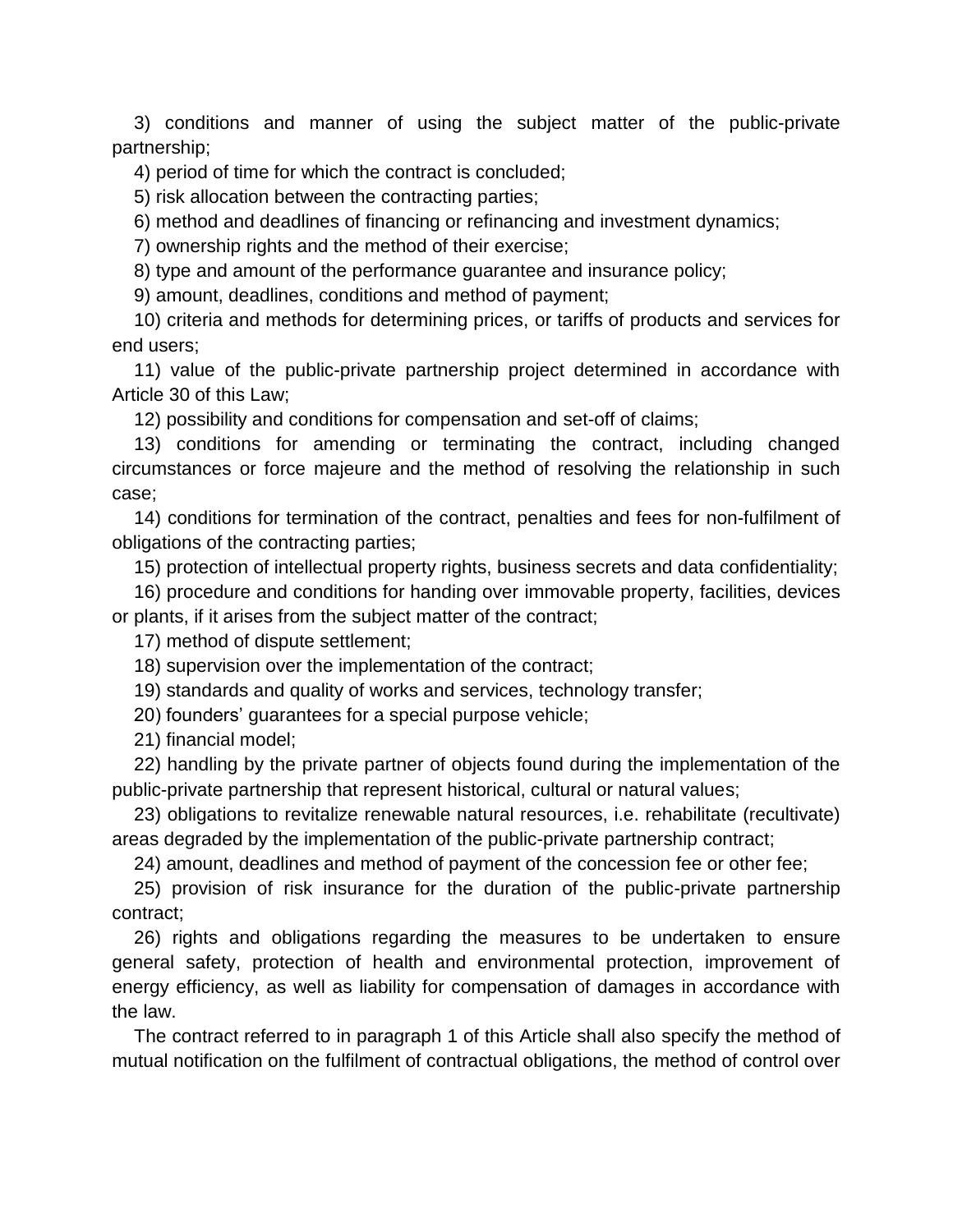the fulfilment of contractual obligations and the exercise of the rights and obligations of the contracting parties.

The contract shall be signed on behalf of the public partner by the person designated in the decision on the public-private partnership contract award.

The public partner may allow the private partner, in the contract, to perform other commercial activities or build other facilities within the implementation of the publicprivate partnership project in order to generate income.

# **Term of public-private partnership contract**

## **Article 68**

For a public-private partnership contract concluded for a period longer than three years, the duration of the contract shall be determined for the period that the private partner needs to recoup the funds invested in the execution of works and/or provision of services and to generate a return on invested capital, taking into account the costs and the risks assumed by the private partner for the duration of the contract and including the investments required to achieve the specific contractual objectives.

The investments referred to in paragraph 1 of this Article shall include both initial investments and investments during the term of the public-private partnership contract.

For public-private partnership contracts awarded for a period longer than 30 years, the contracting authority shall, before conclusion, submit the contract to the state administration authority responsible for state aid control, for an opinion.

The deadline referred to in paragraph 1 of this Article shall begin to run from the date of signing the contract, unless otherwise specified in the public-private partnership contract.

# **Performance guarantee**

## **Article 69**

The private partner shall submit to the contracting authority a performance guarantee or other security, in accordance with the tender documentation and the public-private partnership contract.

The private partner may not gain benefits and assume rights and obligations under the public-private partnership contract if it fails to submit a performance guarantee or other security in accordance with paragraph 1 of this Article.

The guarantee referred to in paragraph 1 of this Article shall be an integral part of the public-private partnership contract.

The contracting authority shall monitor the validity (validity period) and the amount of the security referred to in paragraph 1 of this Article.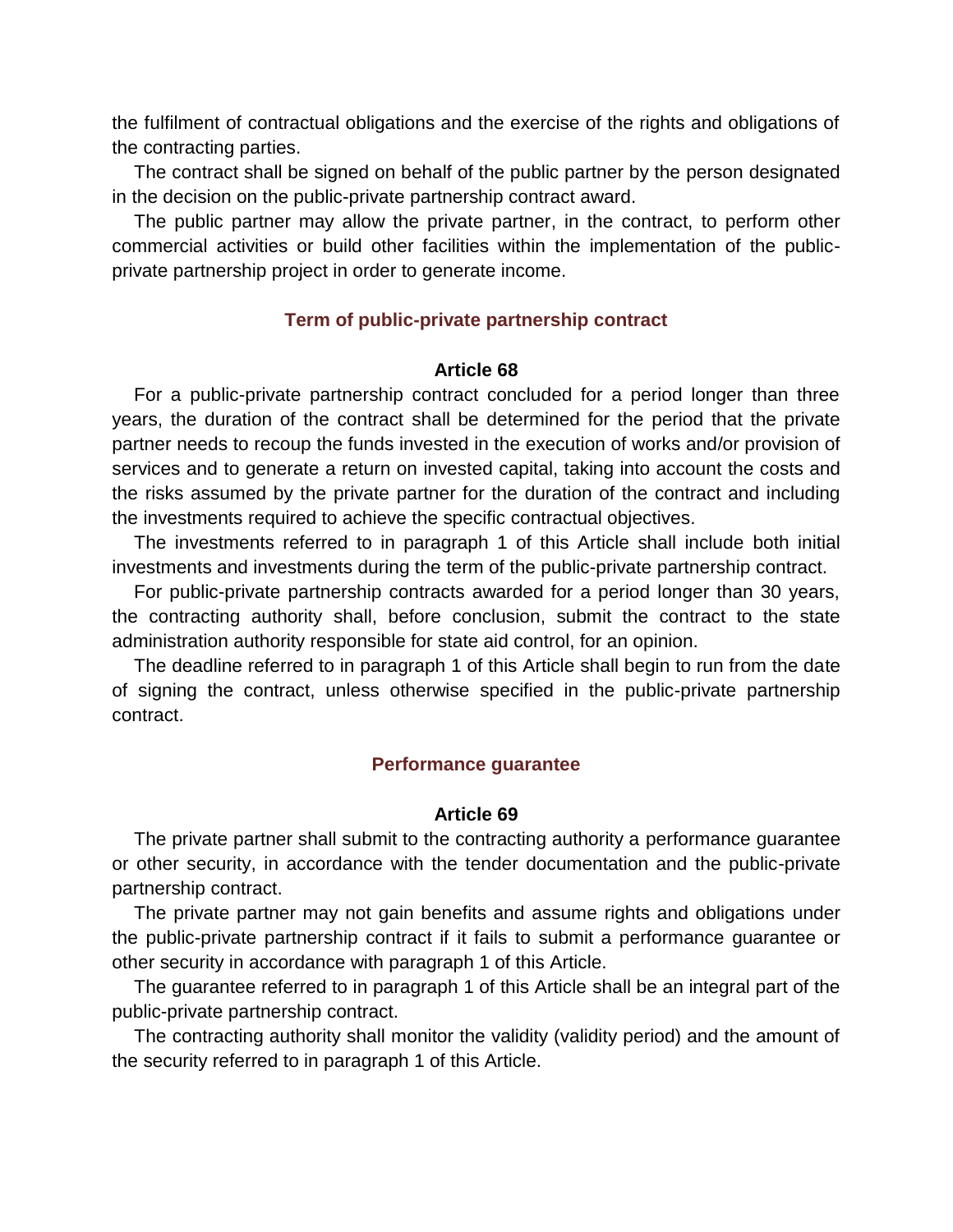The private partner shall provide a new performance guarantee no later than 30 days or within the period specified in the public-private partnership contract, provided that this period is not shorter than 30 days, before the expiry of the performance guarantee validity.

If the private partner fails to provide the new guarantee referred to in paragraph 5 of this Article, the contracting authority shall enforce the current bank guarantee.

If the private partner fails to provide the security instrument in accordance with paragraphs 1 and 5 of this Article, the contract shall be terminated in accordance with Article 77 of this Law.

# **Financing**

## **Article 70**

A public-private partnership contract may be financed by the private partner and/or the public partner, using available financial instruments that are available on the market.

With the prior consent of the public partner, the private partner may grant, pledge or encumber with mortgage, in the period and to the extent determined by the publicprivate partnership contract in accordance with the law, its right or obligation under the public-private partnership contract for the benefit of a financial institution, in order to secure the payment of incurred or future receivables related to the construction and financing, or refinancing of the public-private partnership project.

The decision or other act by which the rights and obligations under the public-private partnership contract become the subject of a pledge, mortgage or other security, contrary to the provisions of this Law, shall be null and void.

## **Amendments to public-private partnership contract**

## **Article 71**

A public-private partnership contract may be amended without implementing a new award procedure:

1) if the changes, regardless of their value in money, are envisaged under the public invitation and the tender documentation with provisions that may include price changes or through options, with a specified scope and nature of possible changes or options, as well as the conditions under which changes may be made, provided that the provisions do not provide for changes that alter the overall nature of the public-private partnership;

2) for additional works or services that proved necessary after the conclusion of the contract and which were not included in the public-private partnership contract, if the change of the private partner: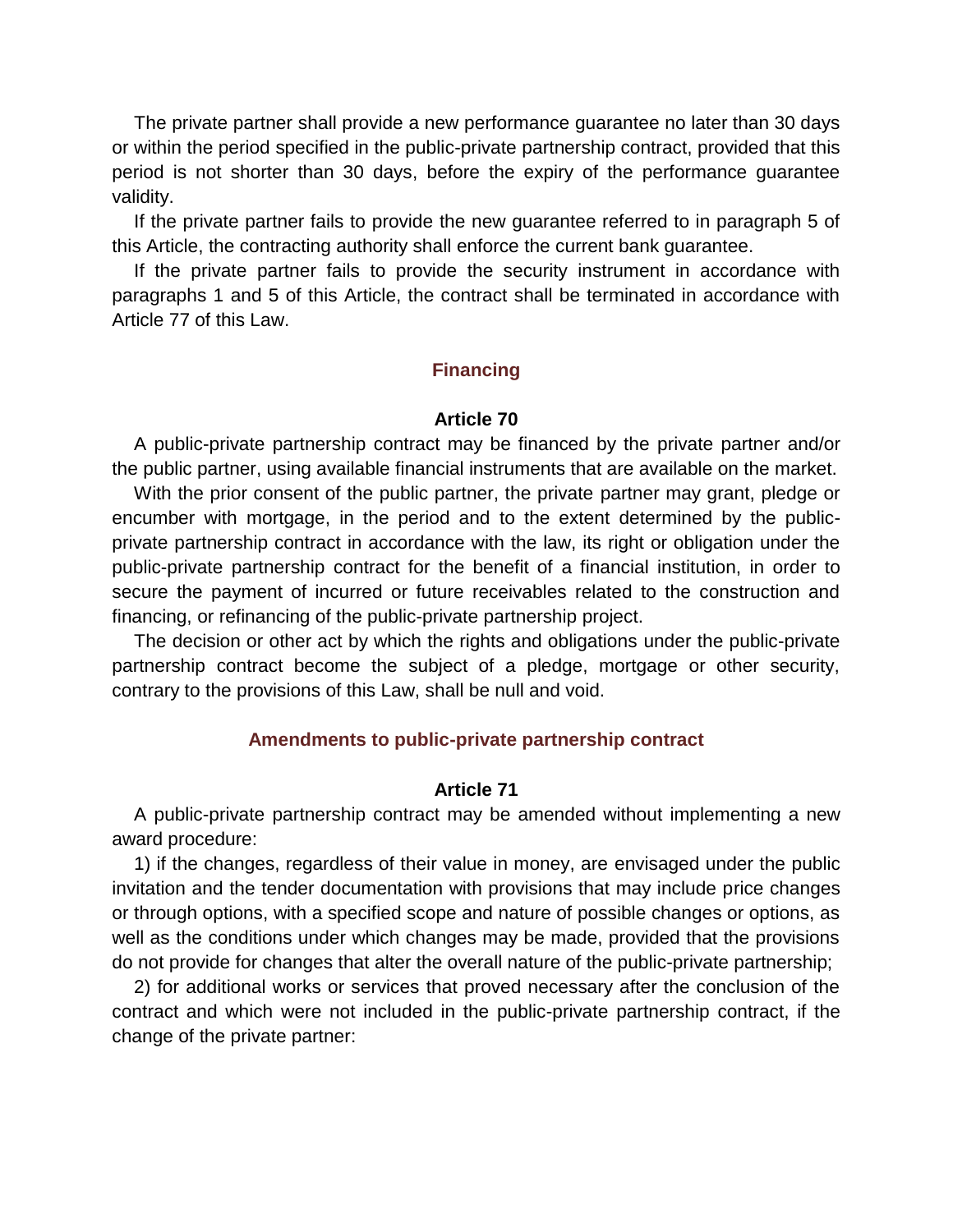- is not possible for economic and/or technical reasons, such as requirements for interchangeability and compatibility with existing equipment, services or plants procured under the public-private partnership contract, and

- would cause significant difficulties or increased costs for the public partner;

3) if the need for the change arose due to circumstances that the public partner could not have foreseen and if the change does not alter the overall nature of the publicprivate partnership;

4) if the private partner is replaced after restructuring, including takeover, merger, acquisition or bankruptcy, in whole or in part by a new legal successor, i.e. economic entity, which meets the conditions met by the private partner with whom the contract was concluded, and the changes are envisaged in the public invitation and the tender documentation with provisions, provided that no other material changes are made to the public-private partnership contract referred to in Article 74 of this Law;

5) if the changes, regardless of their value in money, are not considered material changes to the public-private partnership contract referred to in Article 74 of this Law;

6) there is a threat to national security and defence, environment or human health, or this is required by the public interest of Montenegro in the event that the rights guaranteed by the Constitution of Montenegro and by law are threatened.

Notwithstanding paragraph 1 of this Article, a public-private partnership contract may be amended without a new public-private partnership contract award procedure if:

1) the value of the changes is less than 10% of the value of the originally concluded public-private partnership contract, and

2) the change does not alter the overall nature of the public-private partnership.

If the value of the public-private partnership contract may be expressed in money, the public-private partnership contract may be amended if the value of the contract after the changes does not exceed 50% of the net value of the original public-private partnership contract.

If several changes to the contract referred to in paragraph 3 of this Article are made, the value of the public-private partnership contract shall be estimated on the basis of the cumulative net value of all changes to the contract.

The value of the contract referred to in paragraph 3 of this Article shall include indexation, i.e. average inflation in Montenegro.

In the event that the public-private partnership contract does not contain a provision on indexation, the new value shall be determined taking into account the average inflation.

The contracting authority shall submit a proposal for amendments to the publicprivate partnership contract to the Agency and the Ministry.

The decision to amend the contract referred to in paragraph 1 of this Article shall be made by the public partner with the previously obtained opinion of the Agency and the Ministry, in accordance with the criteria referred to in Article 33 of this Law.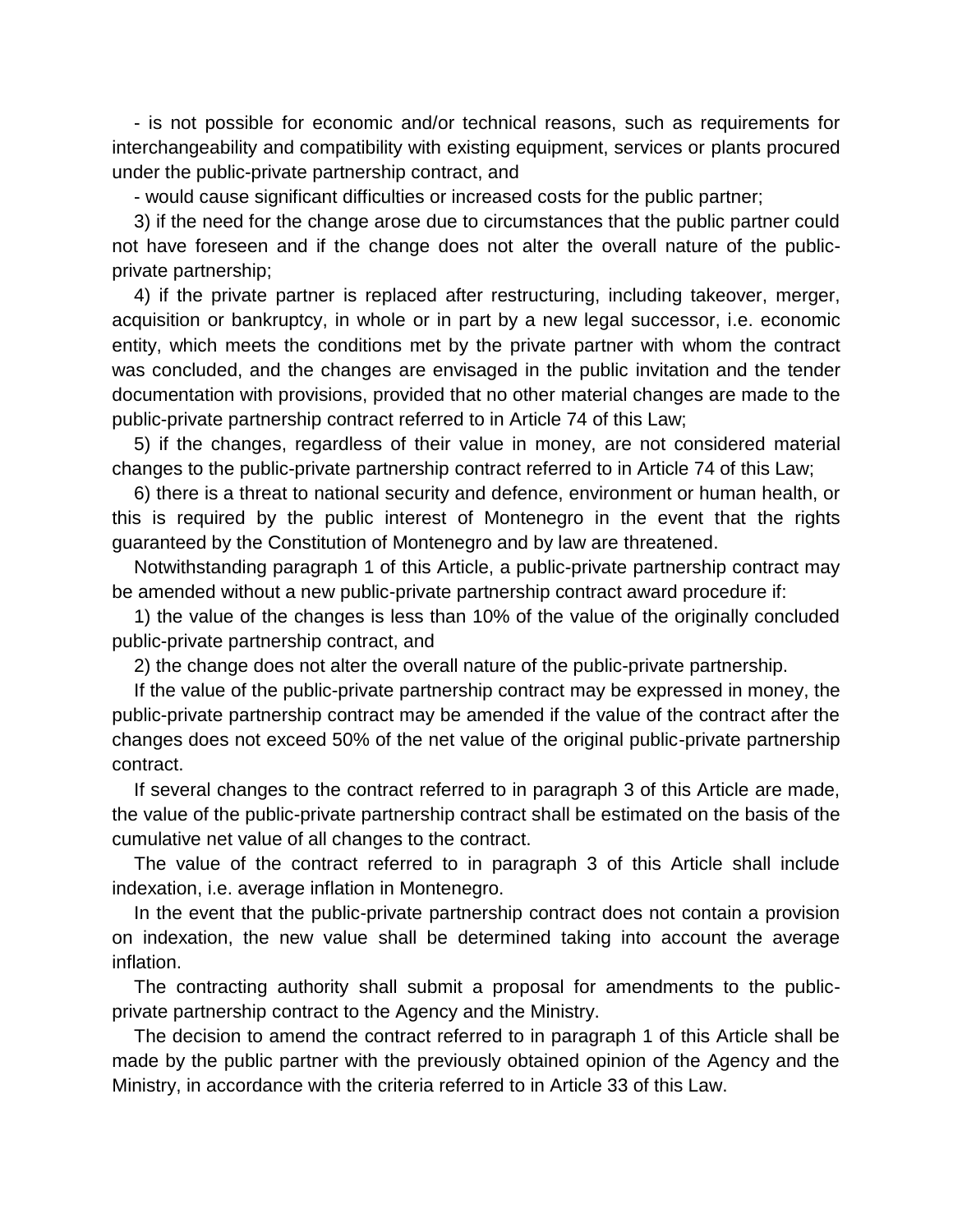The contracting authority shall submit to the Agency a notice with the amendment to the contract referred to in paragraph 1 of this Article, within 15 days from the date of concluding the annex to the contract, in order to publish the decision on the Agency's website and to register it in the Register of Contracts.

In the procedure of amending the public-private partnership contract referred to in paragraph 1 of this Article, the contracting authority shall take particular account of:

- the level of implementation of the public-private partnership contract by the private partner;

- the level of return on private partner's investment;

- the method of performing the activities or the services that are the subject matter of the public-private partnership;

- compliance with contractual obligations by the private partner, and in particular the payment of concession fee and other fees, and

- other conditions relevant to the assessment of the request for extension of the term of the public-private partnership contract.

The decision to amend the public-private partnership contract shall be published in "Official Gazette of Montenegro".

## **Transfer of contract**

## **Article 72**

A public-private partnership contract may be transferred to a third party meeting the same conditions as the private partner with whom the contract was concluded, i.e. meeting the conditions provided by the public invitation and the tender documentation for the award of the public-private partnership contract.

The transfer of a public-private partnership contract shall not reduce the quality and disrupt the continuity of the contract implementation.

The transfer of a public-private partnership contract may be allowed in cases related to the acquisition of ownership over the private partner after the restructuring procedure, through procedures of merging an existing private partner with a future private partner, acquisition or other forms of acquiring ownership arising from the implemented restructuring procedure under the condition referred to in paragraph 2 of this Article.

The transfer of a public-private partnership contract may be done under the condition that the third party fulfils the conditions of capacity determined by the tender documentation for the private partner.

In case of non-fulfilment of obligations by the private partner under the public-private partnership contract and the financing documents that are an integral part of that contract, the financial institution (international financial institution, bank or third party) that provides financial resources to the private partner to implement the public-private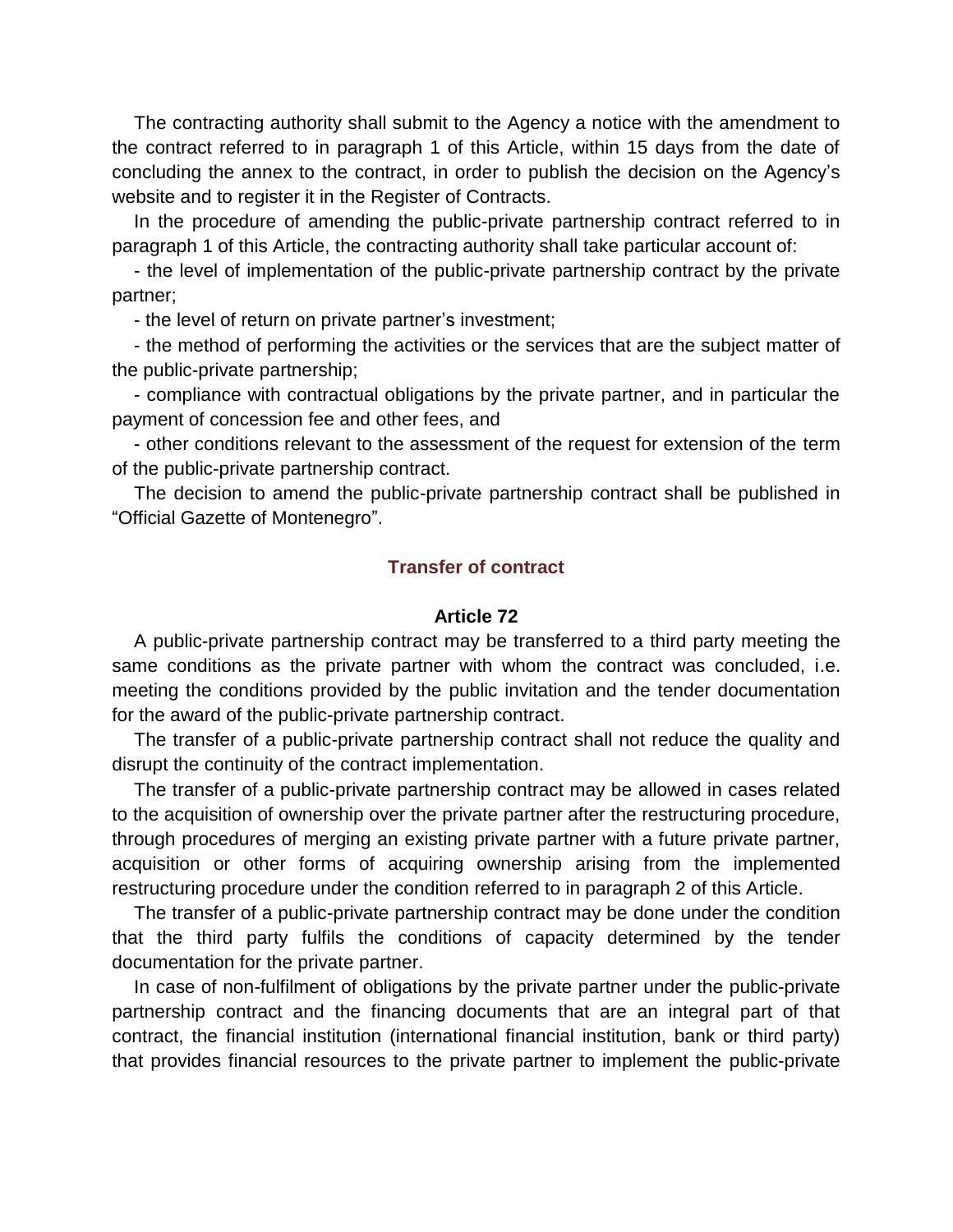partnership contract, shall have the right to take over the public-private partnership contract.

In the case referred to in paragraph 5 of this Article, the financial institution shall settle its claim by transferring the contract to a new private partner.

The new private partner shall assume all the rights and obligations of the previous private partner.

The public partner shall inform the financial institution in case of non-fulfilment of the contractual obligations by the private partner and request to propose a new private partner within 86 calendar days.

# **Decision on contract transfer**

# **Article 73**

The decision on the transfer of the contract referred to in Article 72 of this Law shall be made by the public partner with the previously obtained opinion of the Agency and the Ministry, which shall take particular account of the fulfilment of the criteria referred to in Article 33 of this Law.

The Agency and the Ministry shall deliver the opinion referred to in paragraph 1 of this Article within 15 days from the date of submitting the proposal for the decision on transfer of the public-private partnership contract and the explanation of the reasons for transfer of the contract.

A contract by which a private partner transfers its rights and obligations under the public-private partnership contract to a third party without a decision of the public partner referred to in paragraph 1 of this Article shall be null and void.

The decision on the transfer of the contract referred to in paragraph 1 of this Article shall be published in "Official Gazette of Montenegro".

In the procedure of deciding on the transfer of the public-private partnership contract referred to in paragraph 1 of this Article, the contracting authority shall explain the reasons for the transfer of the contract referred to in paragraph 1 of this Article based on:

1) the level of implementation of the public-private partnership contract;

2) the method of settling any outstanding tax and other obligations by the private partner, the ability to further settle these obligations and the responsibility for settling these obligations in the event of transfer of the public-private partnership contract;

3) references of the persons to whom the public-private partnership contracts is transferred (technical and financial conditions, experience in performing activities that are the subject matter of the public-private partnership);

4) fulfilment of the requirements in the tender documentation on the basis of which the public-private partnership contract was awarded and the eligibility requirements in accordance with Article 55 of this Law;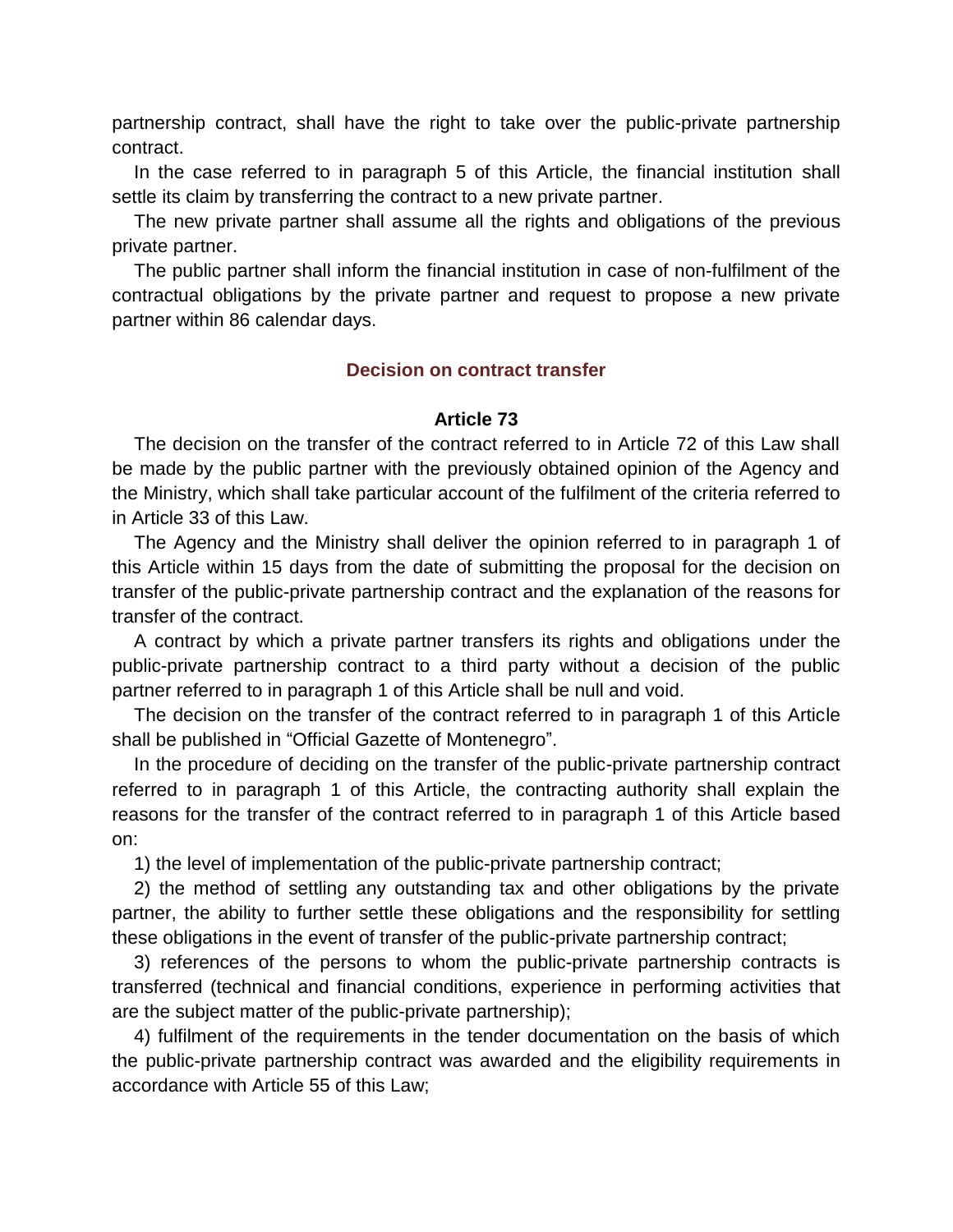5) the impact of the transfer of the public-private partnership contract on the settlement of obligations referred to in item 2 of this paragraph and whether the transfer of the contract is done between related parties.

## **Conditions under which contract shall not be changed**

## **Article 74**

If it is necessary to make material changes to the public-private partnership contract, the contracting authority shall initiate a new contract award procedure.

A change to the public-private partnership contract referred to in paragraph 1 of this Article shall be material if one of the following conditions is met:

1) the change specifies the conditions that would allow the acceptance of another bid, or the selection of another bidder, in the public-private partnership contract award procedure;

2) the change alters the economic balance of the public-private partnership contract in favour of the private partner in a manner not provided for in the public-private partnership contract;

3) the private partner is changed, except in the cases referred to in Articles 72 and 73 of this Law;

4) the change significantly expands the subject matter of the public-private partnership in order to include goods, works or services that were not included in the public-private partnership contract.

### **Extension of public-private partnership contract for provision of public service**

#### **Article 75**

In order to ensure the continuous performance of activities of public interest that are the subject matter of the public-private partnership, the contracting authority shall initiate a public-private partnership contract award procedure for the same subject matter, at least six months before the expiration of the period for which the public-private partnership contract is concluded, in accordance with this Law.

If the public-private partnership contract award procedure is not completed within the period referred to in paragraph 1 of this Article, the public partner may extend the public-private partnership contract for up to six months, if the following conditions are met:

1) the service provided under the public-private partnership is an indispensable living and working condition of end users;

2) interruption in the provision of the public service provided under the public-private partnership would jeopardize the legally guaranteed rights of the users of such service;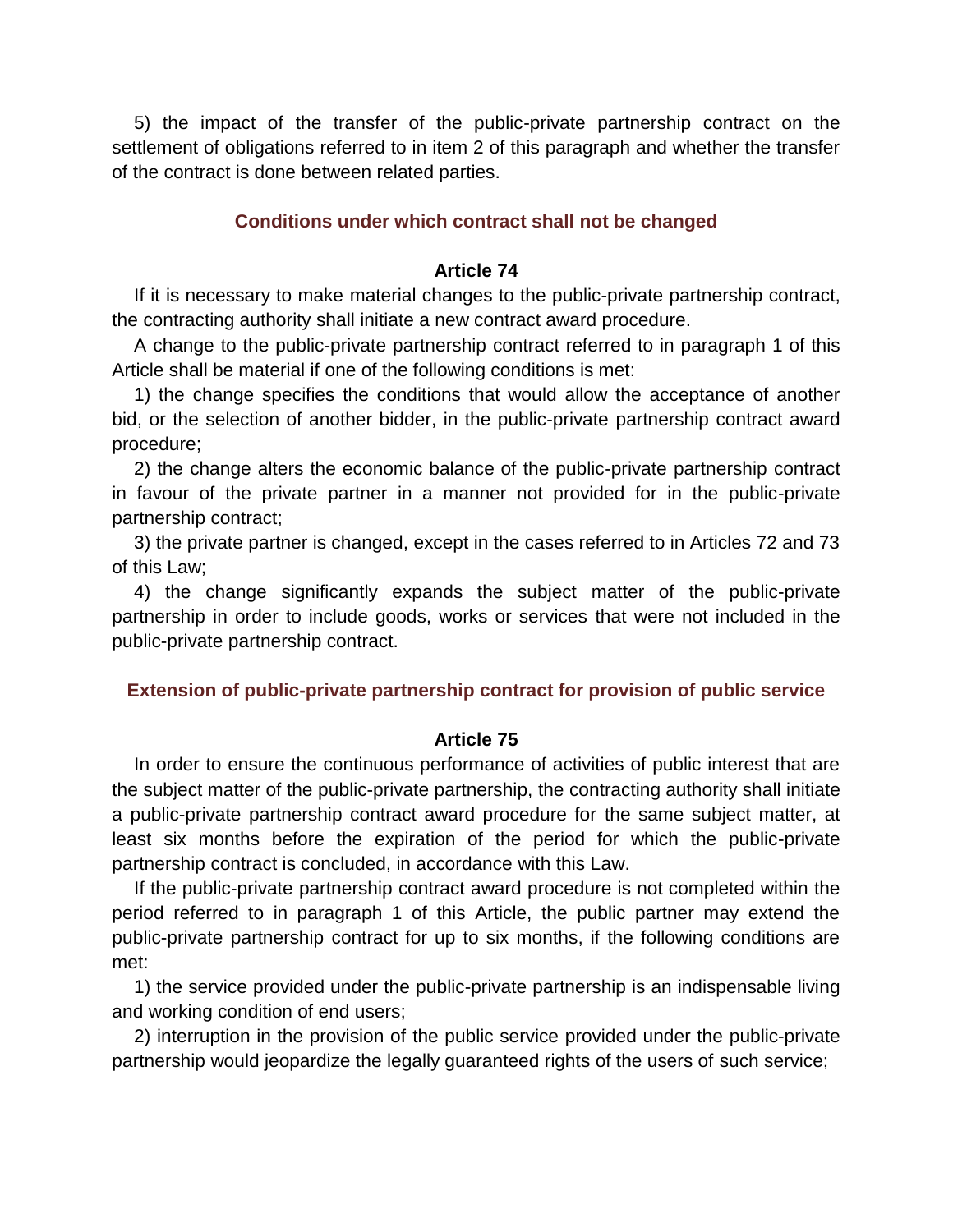3) the private partner accepts the rights and obligations arising from the extension of the public-private partnership contract.

# **End of public-private partnership contract**

# **Article 76**

The public-private partnership contract shall end:

1) upon the expiration of the term for which it was concluded;

2) upon termination in order to protect the public interest;

3) by mutual termination;

4) by unilateral termination;

5) on the basis of a court decision;

6) in cases specified in the contract;

7) in cases specified by law.

## **Contract termination**

## **Article 77**

A public-private partnership contract shall be terminated by sending a notice of termination if:

1) the private partner was ineligible at the time of the public-private partnership contract award in accordance with Article 54 paragraph 1 of this Law, for which reason it should have been excluded from the public-private partnership contract award procedure;

2) the private partner cannot fulfil its obligations due to insolvency, which threatens the continuity of the contract implementation;

3) bankruptcy or liquidation proceedings have been initiated against a legal entity with whom a public-private partnership contract has been concluded, except in the case of a consortium if other members of the consortium jointly and severally assume the obligations arising from the public-private partnership contract;

4) the private partner fails to provide project financing in accordance with the publicprivate partnership contract;

5) changes to the public-private partnership contract referred to in Article 75 of this Law have been made;

6) the financial institution fails to propose a new private partner referred to in Article 73 of this Law;

7) the private partner transfers its rights and obligations under the public-private partnership contract to a third party contrary to Articles 72 and 73 of this Law;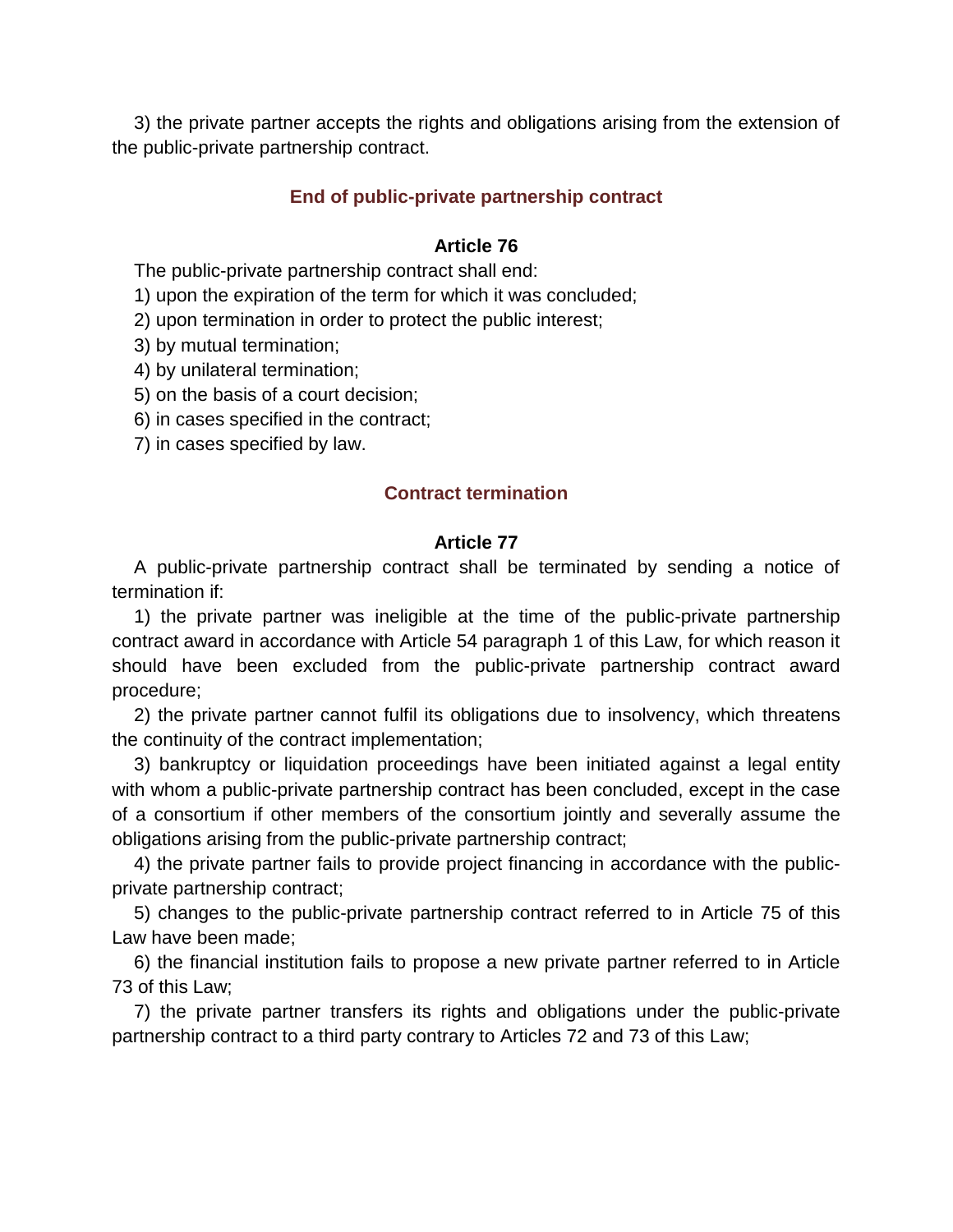8) it changes the registered office, status or ownership structure of the company, part of a foreign company or other legal entity in the territory of Montenegro referred to in Article 43 of this Law without the prior consent of the public partner;

9) the public partner makes a decision to terminate the contract in order to protect the public interest;

10) in other cases determined by the public-private partnership contract.

## **Termination of public-private partnership contract after written notice**

## **Article 78**

A public partner may terminate a public-private partnership contract if the private partner:

1) has not paid the fee specified by the contract and the law;

2) fails to perform the public works and/or fails to provide the public services in accordance with the deadlines and the quality standards specified by the public-private partnership contract and the law and the regulations governing the subject matter of the public-private partnership;

3) fails to implement measures for the protection of the environment and cultural property;

4) provides inaccurate data in the bid on the basis of which its eligibility for participation in the public-private partnership contract award procedure was determined;

5) fails to submit the security in accordance with Article 69 of this Law;

6) violates the provisions of this Law and the laws applicable in the enforcement procedure; or

7) in the event of force majeure or an emergency that prevents the continuous implementation of the public-private partnership contract in accordance with Article 87 paragraph 2 of this Law;

8) fails to fulfil the obligations specified under the public-private partnership contract.

Prior to the termination of the public-private partnership contract in accordance with paragraph 1 of this Article, the public partner shall notify the private partner and the financial institution providing financing of the public-private partnership contract in writing and set an appropriate deadline for the private partner to eliminate the reasons for unilateral termination of the contract.

If the private partner fails to eliminate the reasons for the termination of the publicprivate partnership contract within the period referred to in paragraph 2 of this Article, the public partner shall make a decision on the termination of the public-private partnership contract.

In case of expiration or termination of the contract in accordance with the provisions of this Law, the private partner shall fulfil its financial obligations, recultivation and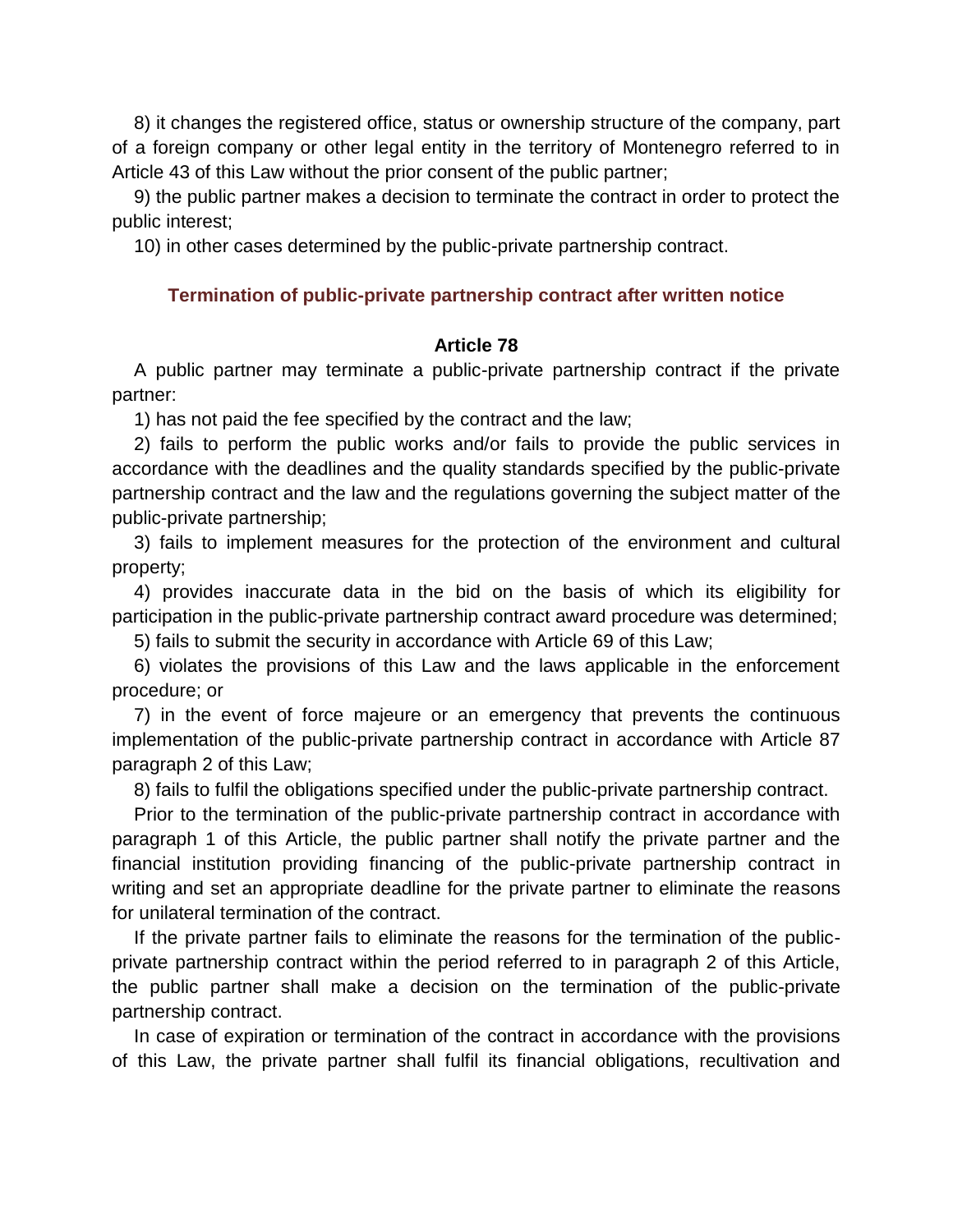rehabilitation of areas and other obligations that arose before the expiration or termination of the public-private partnership contract.

### **Subcontracting**

#### **Article 79**

In order to implement the public-private partnership contract, the private partner may entrust certain ancillary tasks serving for the performance of the activity that is the subject matter of the public-private partnership to third parties.

The private partner may conclude a contract with a subcontractor who meets the requirements of economic-financial and technical-functional capacities to execute the obligations set out in that contract, in accordance with the public-private partnership contract, if this possibility is provided in the approved public-private partnership project, the tender documentation, or the public-private partnership contract.

The private partner shall be jointly and severally liable for the performance of the contractual obligations by the subcontractor referred to in paragraph 2 of this Article, unless otherwise specified in the contract.

The possibility and the conditions of changing the subcontractor referred to in paragraph 2 of this Article shall be regulated by the public-private partnership contract.

Revenue from the fee gained by the subcontractor shall be included in the total income of the private partner as a fee for the use of the subject matter of the publicprivate partnership contract referred to in Article 86 of this Law.

The contract with the subcontractor may not be concluded for a longer period than the term for which the public-private partnership contract was concluded.

#### **Dispute settlement**

#### **Article 80**

Disputes arising from the public-private partnership contract shall be settled by the competent court in Montenegro, unless otherwise provided for in the public-private partnership contract.

Any disputes arising on the basis of or in connection with the public-private partnership contract may be settled before national or foreign arbitration, provided for in the public-private partnership contract. In the proceedings referred to in paragraphs 1 and 2 of this Article, the applicable law shall be the law of Montenegro.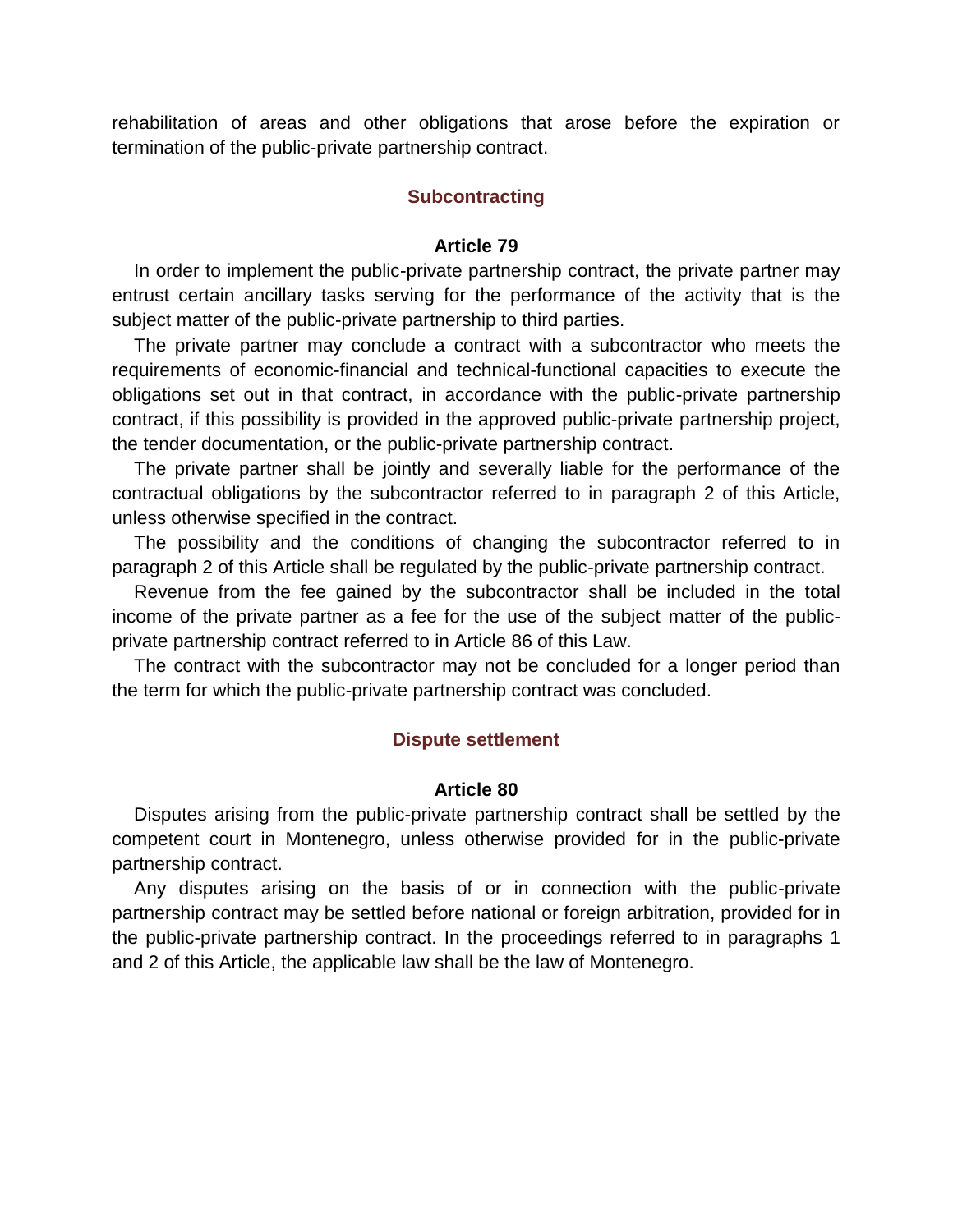# **VI. PROPERTY RELATIONS Ownership right and property management**

## **Article 81**

Facilities, devices and plants constructed in accordance with the public-private partnership contract, including the increased value of the facility, shall be state-owned, unless otherwise specified in the public-private partnership contract in accordance with the law.

The private partner shall hand over the facility, devices and plants referred to in paragraph 1 of this Article, as well as all other objects of the public-private partnership that are state-owned after the end of the contract without encumbrances and restrictions in a condition that ensures their uninterrupted use and operation.

If the state owns an immovable property required for the execution of the publicprivate partnership contract, the public partner shall provide the use of that property, in accordance with the law and the public-private partnership contract.

If the realization of the subject matter of public-private partnership requires the right to use natural resources, properties in general use or other properties of general interest that are state-owned, in accordance with a special law, the mutual rights and obligations of the public partner and the private partner shall be regulated by the publicprivate partnership contract in accordance with this Law.

Unless otherwise determined by the public-private partnership contract, any investment of the private partner in public infrastructure and facilities, or devices and plants that are state-owned, which arose from the implementation of the public-private partnership contract, shall be state property.

# **Expropriation**

## **Article 82**

If the implementation of the public-private partnership contract requires expropriation of immovable properties, or development of construction land, the costs, method and deadlines for payment of compensation for expropriation of the immovable properties, or development of construction land, shall be determined and implemented in accordance with law.

## **Registration of public-private partnership contract on immovable property**

## **Article 83**

A record of the contract shall be registered on the immovable property that is the subject matter of the public-private partnership contract, in accordance with the law governing the registration of rights over immovable property.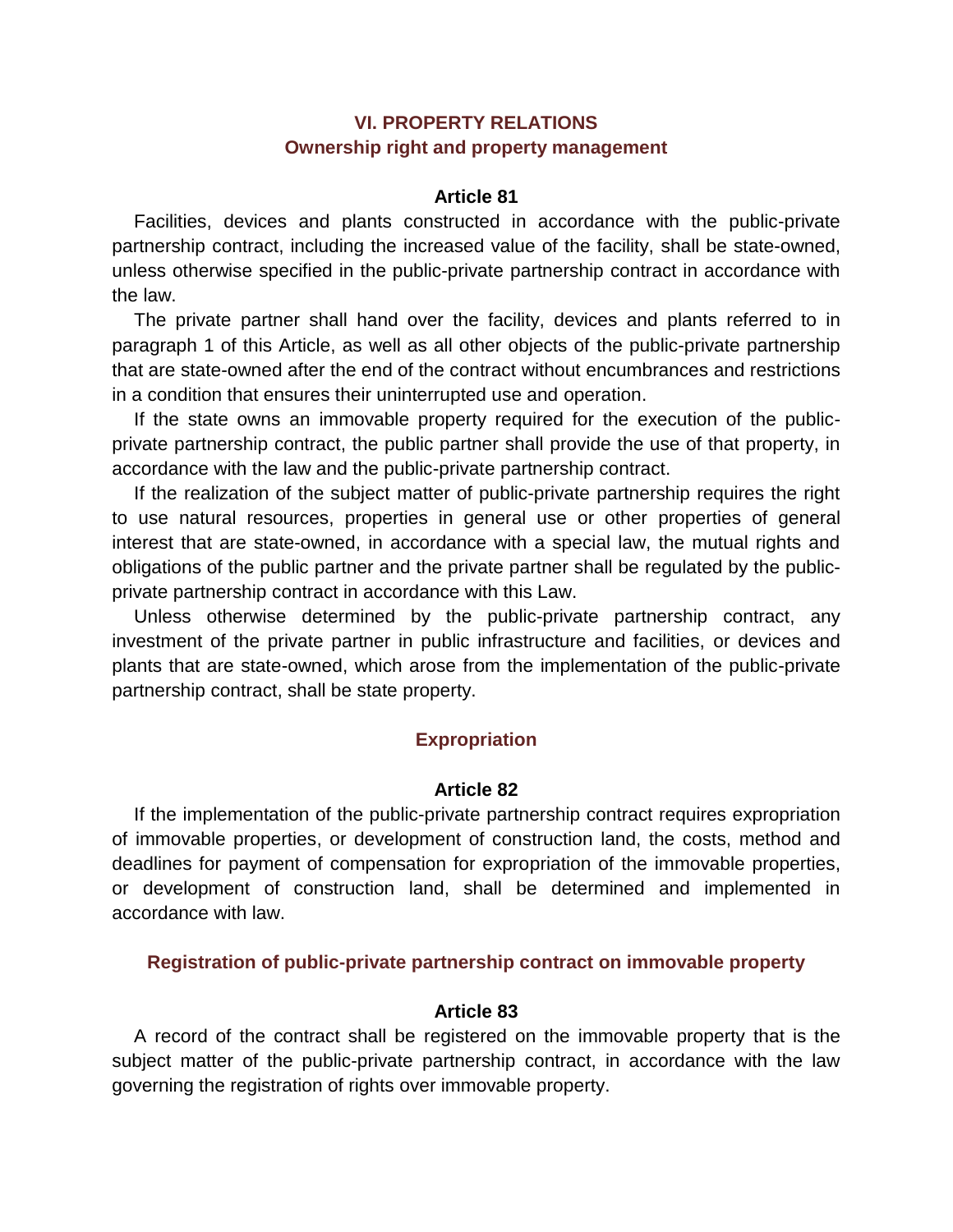## **Discoveries**

### **Article 84**

A discovery at the location where the activity is performed for the purpose of implementing a public-private partnership contract that has historical, cultural or natural value shall be considered state property and the private partner shall immediately notify the authority responsible for protection of historical, cultural and natural values of the discovery.

If the activities for the purpose of implementing the public-private partnership contract may endanger the discovered objects of historical, cultural or natural value, the private partner shall immediately suspend or limit these activities and notify the authority responsible for protection of historical, cultural and natural values.

The competent authority referred to in Articles 1 and 2 of this Article, shall, no later than eight days from the date of receipt of the notification, instruct the private partner on the handling of the discovery referred to in paragraph 1 of this Article, or the need to suspend or limit the activities on the implementation the public-private partnership contract at the site of the discovery.

In case of interruption of activities referred to in paragraphs 2 and 3 of this Article, the deadlines determined by the public-private partnership contract shall not run.

### **Insurance costs**

#### **Article 85**

The private partner shall submit to the contracting authority proof of risk insurance (insurance policy) for the duration of the public-private partnership contract.

The insurance referred to in paragraph 1 of this Article shall be procured in particular for:

1) loss or damage to devices, equipment and other property under the public-private partnership contract;

2) possible pollution of the environment in connection with the rights and obligations under the public-private partnership contract;

3) loss of or damage to property or injury suffered by third parties in connection with the rights and obligations under the public-private partnership contract.

The insurance costs referred to in paragraph 1 of this Article shall be borne by the private partner.

Proof of insurance referred to in paragraph 1 of this Article shall be an integral part of the public-private partnership contract.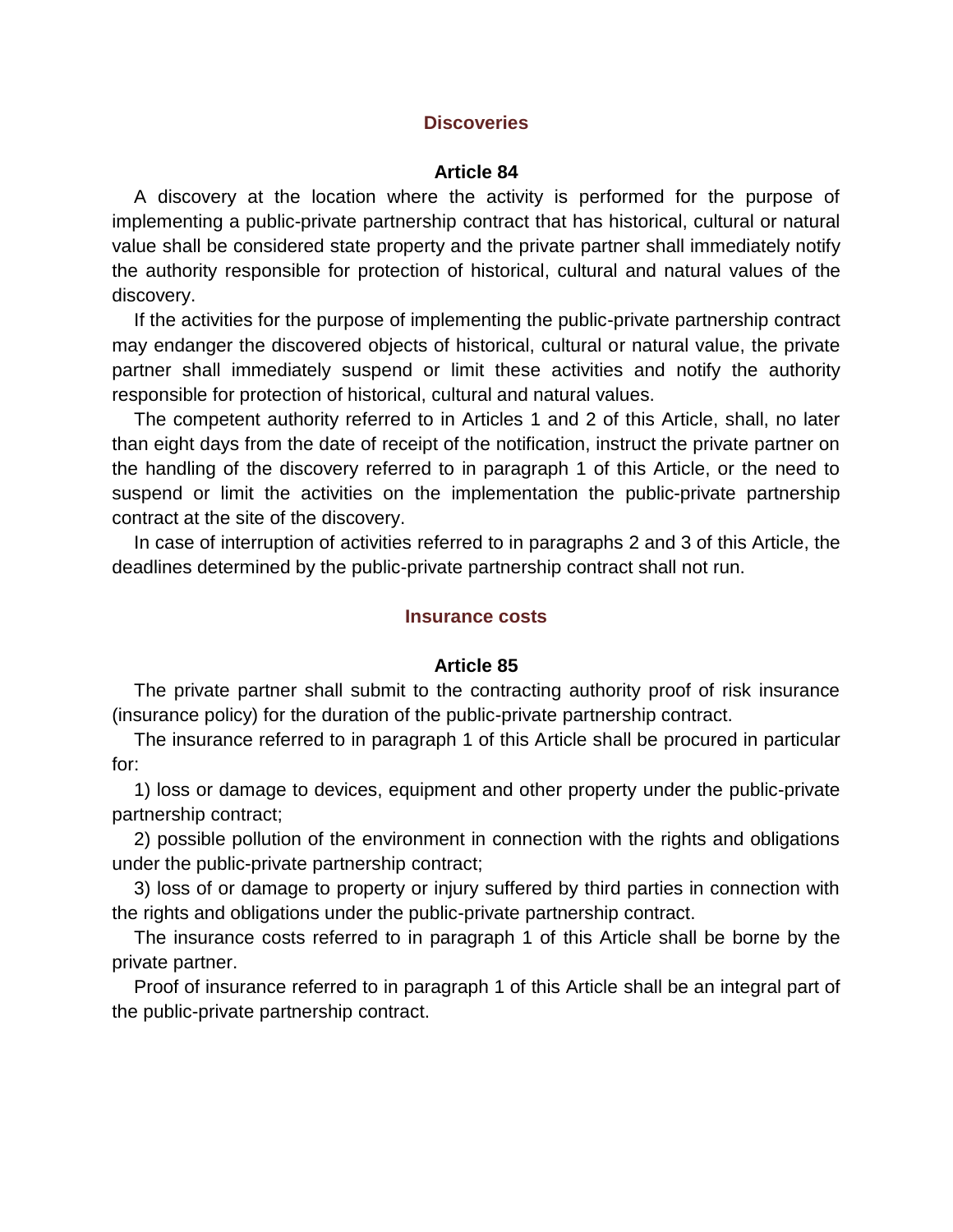#### **Fee**

### **Article 86**

The private partner shall pay the concession fee, or other fee in accordance with the law in the amount and using the method specified in the public-private partnership contract.

The amount and the method of payment of the fee referred to in paragraph 1 of this Article shall be determined depending on the subject matter of the public-private partnership contract, estimated value, term of the contract, risks and costs incurred by the private partner and expected profit.

The amount and the method of payment of the fee paid by the public partner to the private partner shall be determined in accordance with the tender documentation in the public-private partnership contract.

The public-private partnership contract may determine a variable amount of fee depending on the subject matter of the public-private partnership, the methodology of calculation and payment in a certain period of time during the term of the contract.

Concession fees and fees based on other types of public-private partnership shall be the revenue of the budget of Montenegro, or local self-government on the basis of public-private partnership contracts in which the public partner is the local selfgovernment.

#### **Suspension of rights and obligations under contract**

#### **Article 87**

In case of force majeure or an emergency which prevents the execution of the publicprivate partnership contract for a limited period, which could not have been foreseen at the time of concluding the public-private partnership contract, the rights and obligations under the public-private partnership contract shall be temporarily suspended until the end of the effects of force majeure, or emergency.

In the event of force majeure or an emergency which permanently prevents the execution of the public-private partnership contract, the conditions shall be met to terminate the public-private partnership contract.

The public partner shall decide on the suspension of rights and obligations under the public-private partnership contract, after obtaining the opinion of the contracting authority, based on a written request of the private partner submitted no later than 15 days from the date when the circumstances referred to in paragraph 1 of this Article arose.

The decision on the suspension of rights and obligations under the public-private partnership contract shall not apply to the claims of the public partner due before the occurrence of force majeure or emergency.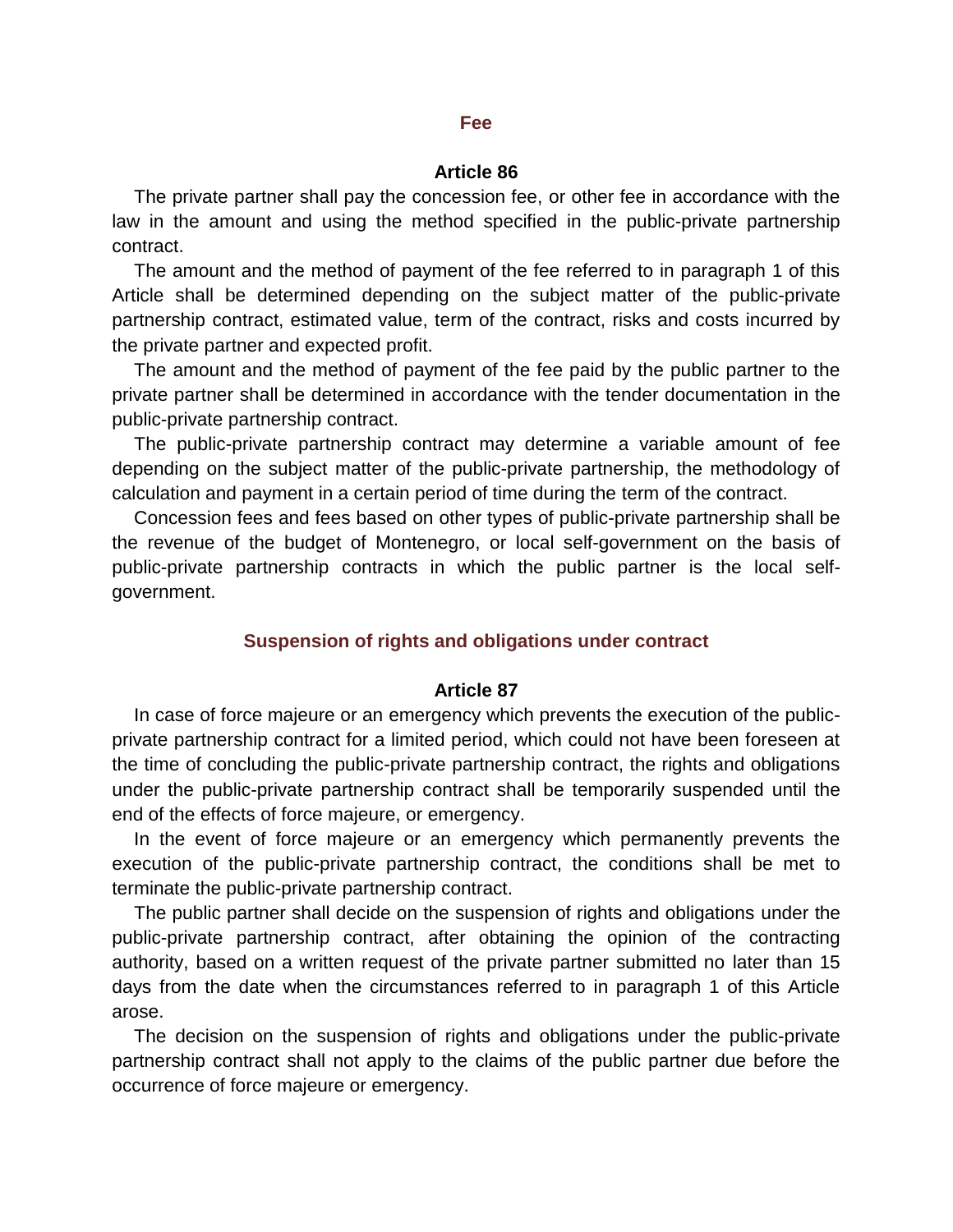## **Revitalization and recultivation**

### **Article 88**

The private partner shall carry out revitalization, or recultivation of the areas and facilities degraded by the implementation of the activities that are the subject matter of public-private partnership, within the deadlines, scope and in the manner prescribed by law and/or the public-private partnership contract.

If the private partner fails to carry out revitalization or recultivation referred to in paragraph 1 of this Article, the public partner or the contracting authority may hire an entity to carry out revitalization or recultivation of the areas and facilities degraded by the activity that was the subject matter of the public-private partnership on behalf of the public partner and for the account of the private partner.

In the case of hiring entities referred to in paragraph 2 of this Article, the private partner shall bear all actual and related costs of the hired entities and the public partner.

# **VII. RECORDS, REGISTER AND MONITORING OF PUBLIC-PRIVATE PARTNERSHIP CONTRACT IMPLEMENTATION Records of contracts concluded**

## **Article 89**

Records of concluded public-private partnership contracts within its competence shall be kept by the contracting authority.

A copy of the concluded public-private partnership contract with accompanying documentation shall be submitted by the contracting authority referred to in paragraph 1 of this Article to the Agency within 15 days from the date of conclusion.

The contracting authority shall permanently keep the documentation related to a specific public-private partnership project, in accordance with the regulations governing the retention of archives.

### **Contents and method of keeping the Register of Contracts**

### **Article 90**

Public-private partnership contracts and the documentation that forms an integral part of these contracts shall be entered in the register of contracts.

The register of contracts shall be kept in electronic form.

The register of contracts shall be published on the Agency's website.

The contents of the register of contracts shall be determined by the Agency.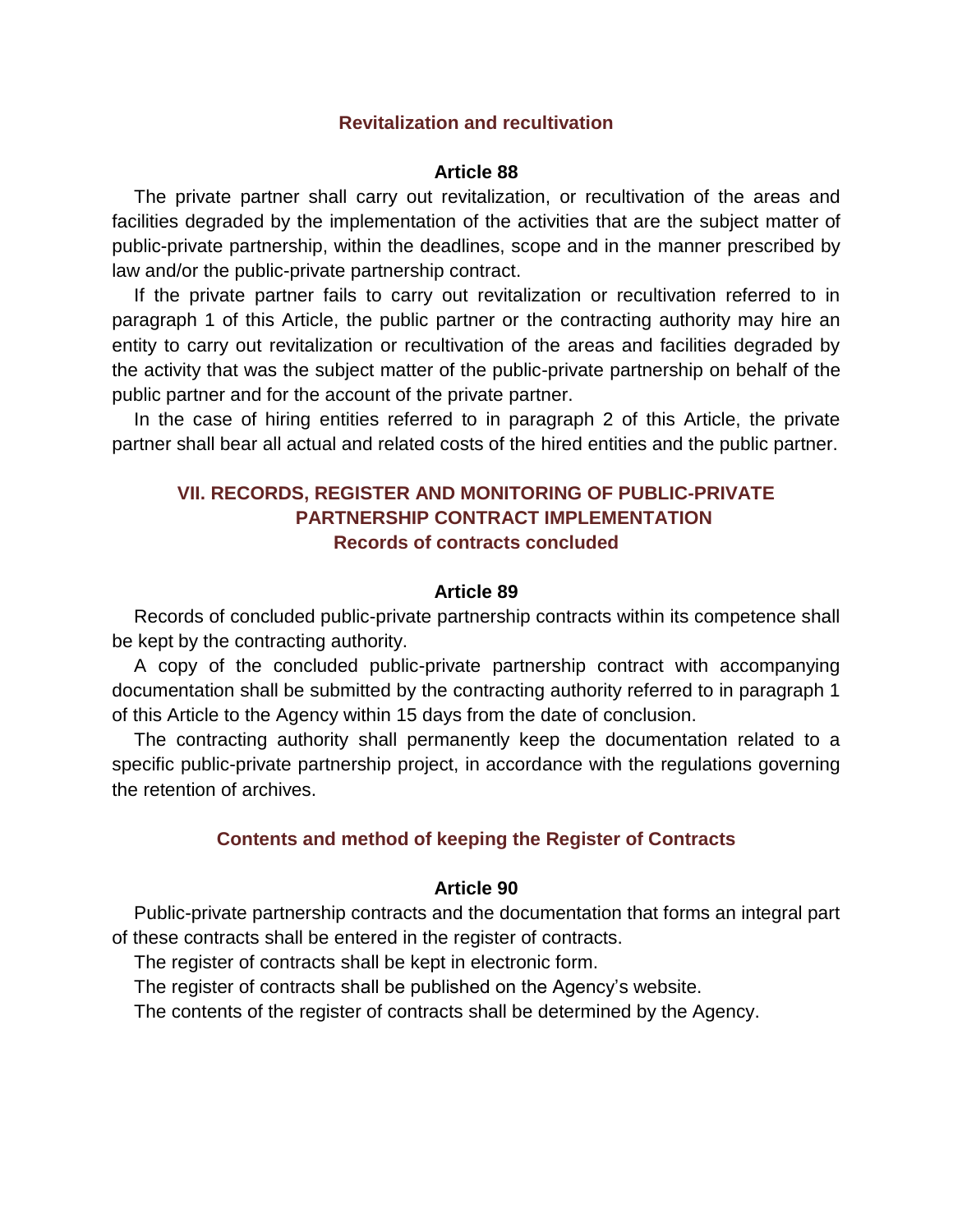### **Monitoring of contract implementation**

### **Article 91**

The status and dynamics of the implementation of public-private partnership contracts shall be monitored by the contracting authority for contracts within its competence and the Agency.

The contracting authority shall submit to the Agency by the 15th of the first month after the end of the six-month period a report on the implementation of the public-private partnership contract for the previous six-month period, which shall in particular include information:

1) on payment of fees referred to in Article 86 of this Law;

2) from the control of the work of the private partner;

3) on the business of the private partner, or the special purpose vehicle, if established;

4) on the execution of contracts with subcontractors concluded by a private partner, on the basis of the public-private partnership contract, and

5) other important data on the execution of a public-private partnership contract.

The report referred to in paragraph 2 of this Article shall be submitted on a form specified by the Agency.

Notwithstanding paragraph 2 of this Article, the contracting authority shall submit data on the implementation of a specific public-private partnership contract at the request of the Agency within 15 days from the date of receipt of the request.

In case of termination of a public-private partnership contract, the contracting authority shall immediately submit a notification on the termination of the contract to the Agency, and no later than within seven days from the date of termination.

The Agency shall submit to the Government a semi-annual report on the fulfilment of obligations under the public-private partnership contract with the data in accordance with paragraph 2 of this Article.

## **Control of fee collection**

#### **Article 92**

The control of the collection of concession fee and other fees under the public-private partnership contract shall be carried out by the administration authority responsible for the collection of public revenues.

The report on the control of the fee collection referred to in paragraph 1 of this Article shall be submitted quarterly to the contracting authority by the administration authority responsible for the collection of public revenues within seven days from the end of the quarter for which the report is submitted.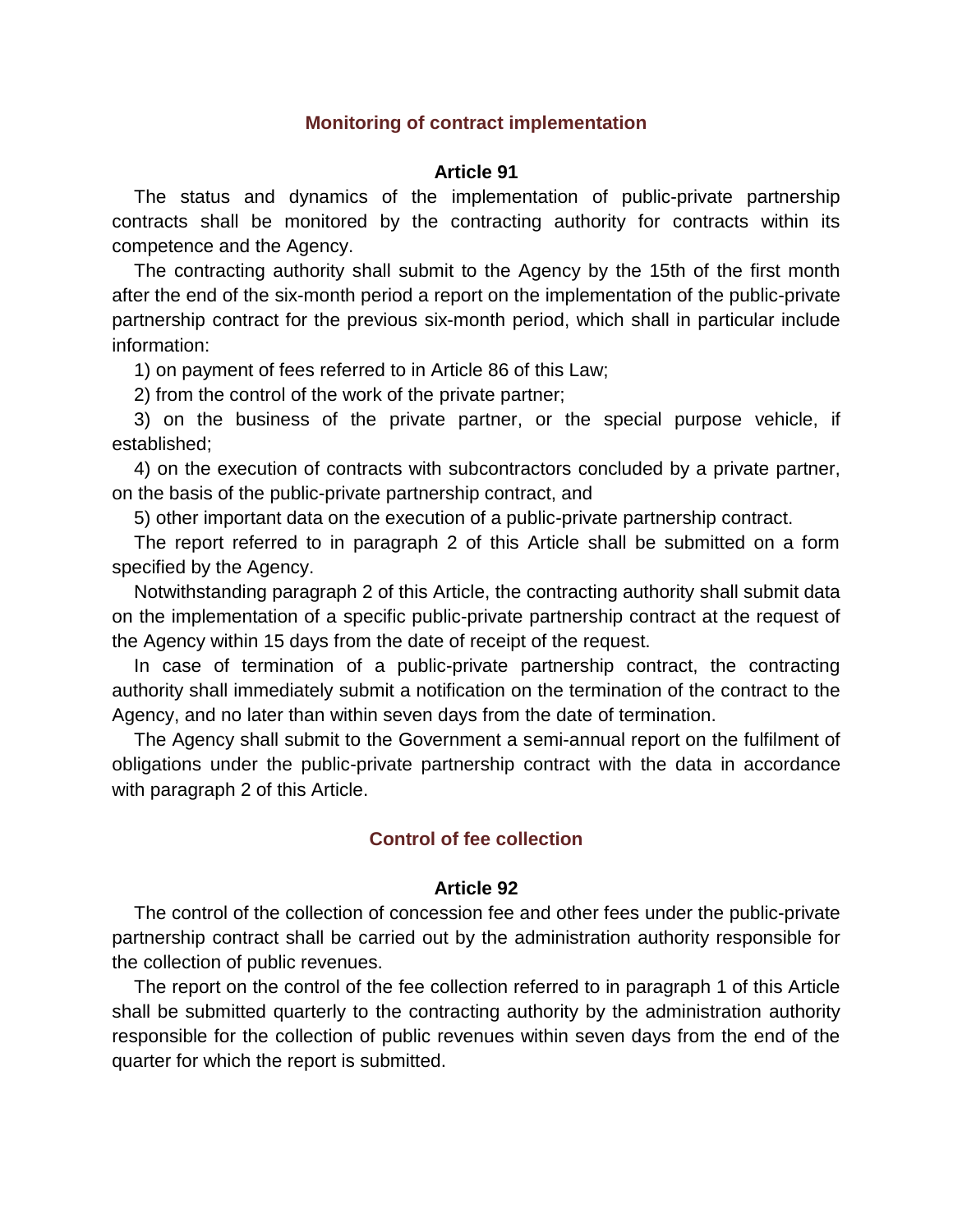## **Registration in immovable property records**

### **Article 93**

The contracting authority shall deliver the public-private partnership contract which includes the use of state-owned immovable property to the administration authority responsible for cadastre activities in order to register encumbrances in the cadastre of immovable property, or other appropriate records within 15 days of concluding the contract.

# **VII. SUPERVISION Supervisory authorities**

### **Article 94**

The Ministry shall supervise the implementation of this Law, other regulations and acts adopted on the basis of this Law.

Inspection control over the implementation of this Law shall be carried out by the administration authority responsible for inspection affairs.

## **IX. PENAL PROVISIONS Offences**

### **Article 95**

A fine in the amount of EUR 2,000 to EUR 20,000 shall be imposed on a legal entity for an offence if:

1) it performs activities that are not aimed at the implementation of the public-private partnership project for which it was established (Article 43 paragraph 3);

2) it makes the decision on the transfer of the public-private partnership contract referred to in Article 72 of this Law without the consent of the public partner and without previously obtaining the opinion of the Agency and the Ministry (Article 73 paragraph 1);

For the offenses referred to in paragraph 1 of this Article, the responsible person in the legal entity shall also be fined in the amount of EUR 250 to EUR 2,000.

For the offence referred to in paragraph 1 item 2 of this Article, a natural person shall also be fined in the amount of EUR 50 to EUR 2,000.

### **Article 96**

A fine in the amount of EUR 500 to EUR 10,000 shall be imposed on a legal entity for an offence if it:

1) fails to carry out preparatory activities for the approval of a public-private partnership project and conclusion of a contract in accordance with this Law (Article 27 paragraph 1);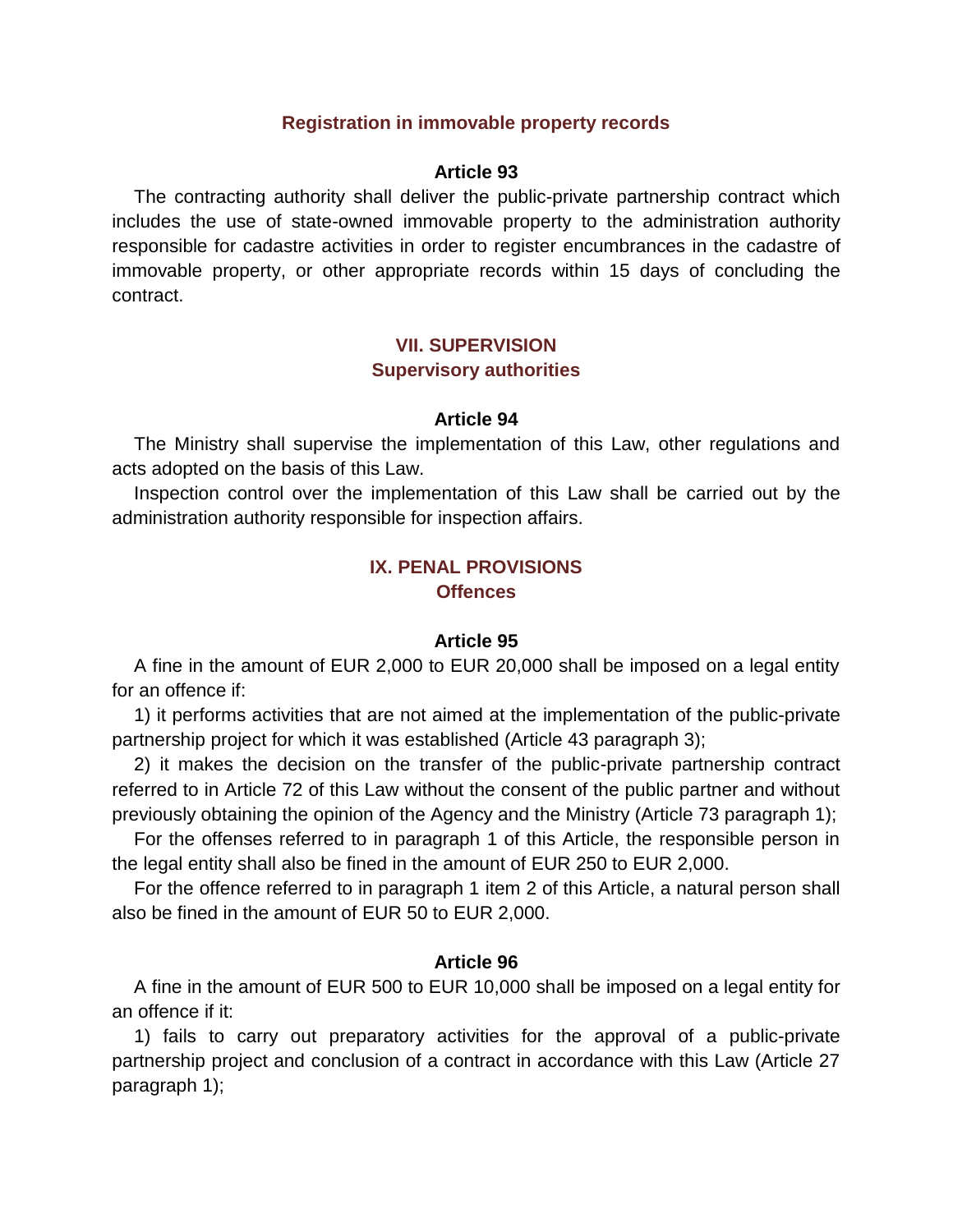2) fails to publish a public invitation for the award of a public-private partnership contract in the manner prescribed by Article 49 paragraph 1 of this Law;

3) publishes the information marked by the bidder in the bid as secret (Article 50 paragraph 1);

4) fails to exclude the bidder from the public-private partnership contract award procedure if the responsible person of the bidder has been convicted by a final judgment of one of the criminal offenses referred to in Article 54 paragraph 1 of this Law;

5) fails to exclude the bidder from the public-private partnership contract award procedure who has not settled all due obligations based on taxes or contributions in accordance with the law (Article 54 paragraph 3);

6) fails to exclude the bidder from participation in the public-private partnership contract award procedure in the cases referred to in Article 54 paragraph 4 of this Law;

7) submits to the public partner the proposal for the decision and the contract referred to in Article 63 paragraph 1 of this Law with the minutes and the evaluation report with the determined ranking list of bidders referred to in Article 61 paragraph 3 of this Law, without previously obtaining an opinion of the Agency, Protector of Property Law Interests and the Ministry (Article 63 paragraph 5);

8) fails to publish the decision on public-private partnership contract award on the Agency's website no later than seven days from the date of publishing the decision on the public-private partnership contract award in accordance with Article 64 paragraph 4 of this Law (Article 65 paragraph 2);

9) submits to the public partner a proposal for amendments to the public-private partnership contract without previously obtaining an opinion of the Agency and the Ministry (Article 71 paragraph 7);

10) fails to submit to the Agency a copy of the concluded public-private partnership contract with accompanying documentation within 15 days from the date of its conclusion (Article 89 paragraph 2);

11) by the 15th in the first month after the end of the six-month period, fails to submit to the Agency a report on the implementation of the public-private partnership contract for the previous six-month period (Article 91 paragraph 2);

12) fails to submit data on the implementation of a specific public-private partnership contract, at the request of the Agency, within 15 days from the date of receipt of the request (Article 91 paragraph 4);

13) fails to submit to the administration authority responsible for cadastre activities the public-private partnership contract which includes the use of state-owned immovable property, for the purpose of registering the encumbrance in the cadastre of immovable property, or other appropriate records within 15 days from the date of concluding the contract (Article 93).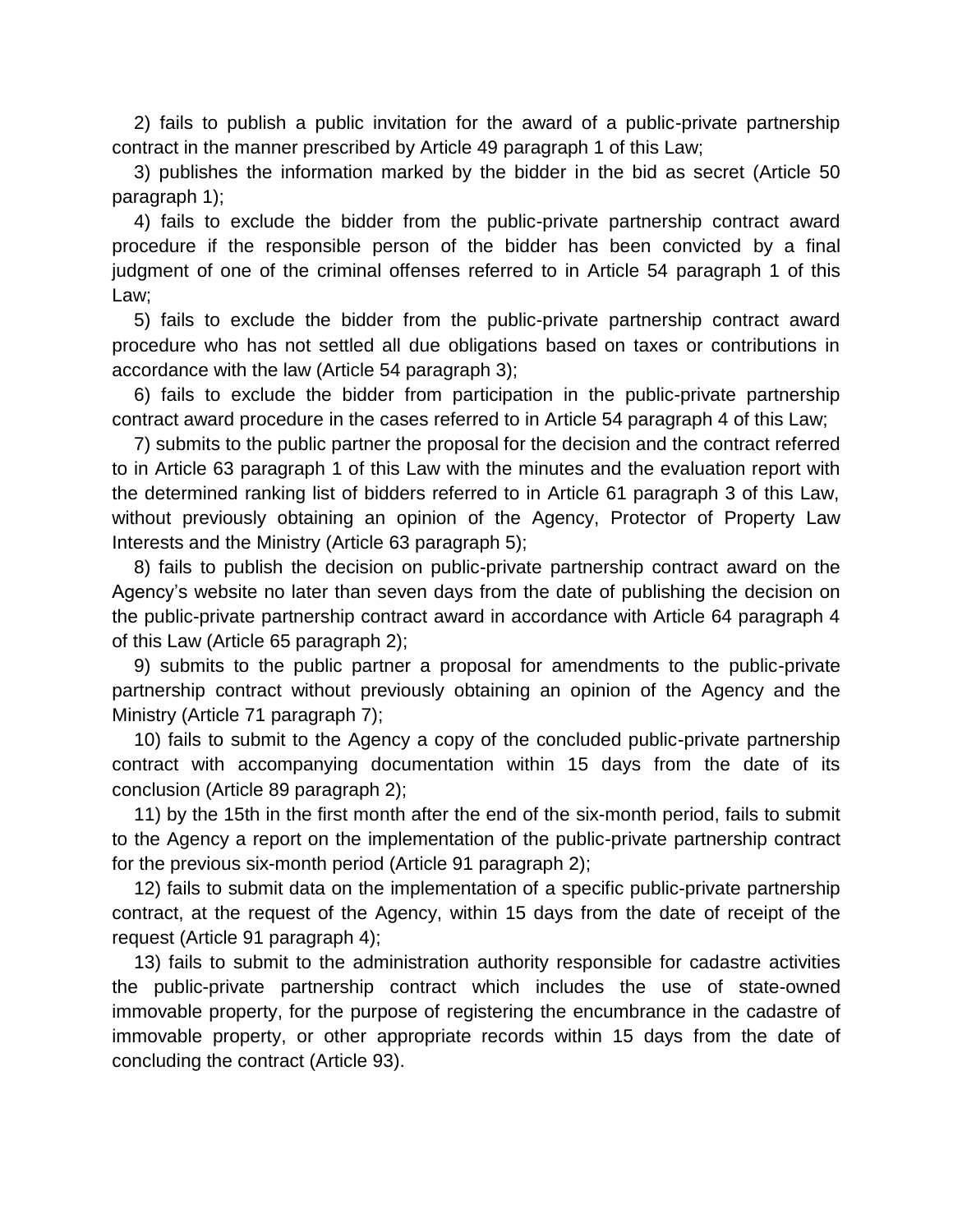For the offenses referred to in paragraph 1 of this Article, the responsible person in the state authority, state administration authority, local self-government body and legal entity shall also be fined in the amount of EUR 250 to EUR 2,000.

## **Article 97**

A fine in the amount of EUR 250 to EUR 2,000 shall be imposed on the responsible person in the state administration authority if:

1) the administration authority responsible for collecting public revenues fails to control the collection of concession fee and other fees under public-private partnership contracts (Article 92 paragraph 1);

2) the administration authority responsible for collection of public revenues fails to submit quarterly to the contracting authority a report on control of collection of the concession fee and other fees under the public-private partnership contract, within seven days from the end of the quarter for which the report is submitted (Article 92).

#### **Article 98**

A fine in the amount of EUR 500 to EUR 5,000 shall be imposed on a legal entity if:

1) within seven days from the date of approval, it fails to register the public-private partnership project proposal approved in accordance with Article 33 of this Law 34 paragraph 1 in the Register of Projects (Article 34 paragraph 1);

2) if fails to register the public-private partnership contract in the Register of Contracts within eight days from the date of concluding the contract (Article 65 paragraph 3);

3) within 15 days from the date of concluding an annex to the contract, it fails to submit to the Agency a notice amending the public-private partnership contract for publication on the Agency's website and registration in the Register of Contracts (Article 71 paragraph 9).

For the offence referred to in paragraph 1 of this Article, the responsible person in the legal entity shall also be fined in the amount of EUR 250 to EUR 2,000.

# **X. TRANSITIONAL AND FINAL PROVISIONS Initiated procedures and contracts concluded**

#### **Article 99**

Procedures of granting concessions for the provision of services of public interest, execution of public works, reconstruction, construction, or maintenance of public infrastructure in areas referred to in Article 13 of this Law which were initiated before the date of application of this Law shall be completed in accordance with the regulations based on which they were initiated.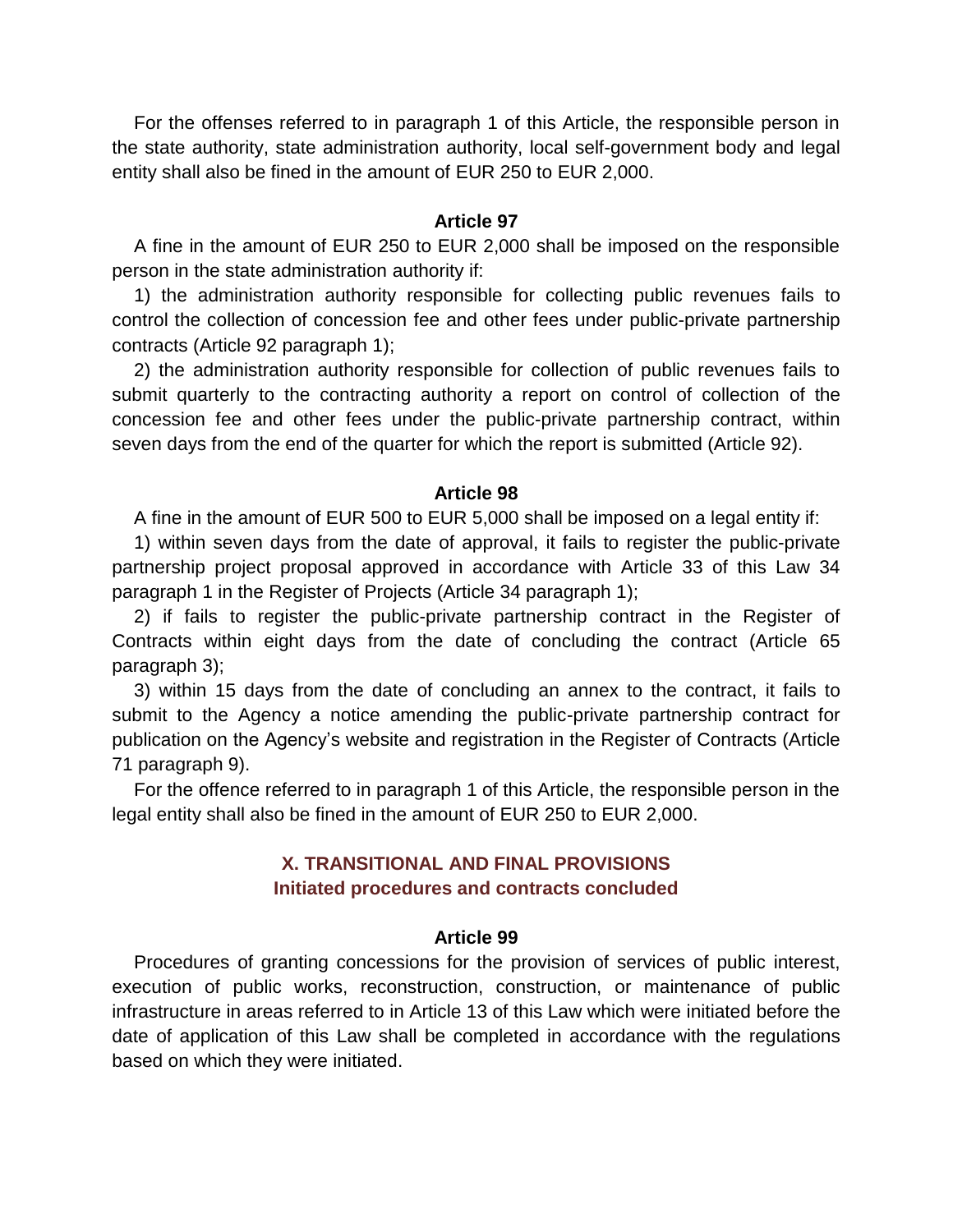Contracts for the provision of services of public interest, execution of public works, reconstruction, construction and maintenance of public infrastructure concluded until the date of application of this Law in the areas referred to in Article 13 of this Law shall remain in force until the expiration of the contract term.

The provisions of Articles 71 to 74 and Article 91 of this Law shall apply to the contracts referred to in paragraphs 1 and 2 of this Article.

# **Deadline for Council appointment**

## **Article 100**

The Government shall appoint the Council within 20 days from the date of entry into force of this Law.

The Director of the Agency shall be appointed within 60 days from the date of appointment of the Council.

Until the appointment of the Director of the Agency in accordance with this Law, the Government shall appoint the Acting Director of the Agency.

# **Cessation of operations**

## **Article 101**

The Secretariat for Development Projects and the Montenegrin Investment Promotion Agency shall cease to operate within 60 days from the date of appointment of the Council.

# **Deadline for assuming tasks and employees**

## **Article 102**

Within 60 days from the date of the Council's appointment, the Agency shall take over the tasks, assets, obligations, documentation and employees of the Secretariat for Development Projects, the Montenegrin Investment Promotion Agency, and the administrative and technical departments of the Privatization and Capital Projects Council.

Employees referred to in paragraph 1 of this Article who are not deployed in accordance with the act on internal organization and systematization of the Agency, shall exercise the rights and obligations of the employee whose work is no longer needed, in accordance with the law governing the rights, obligations and responsibilities of civil servants and state employees.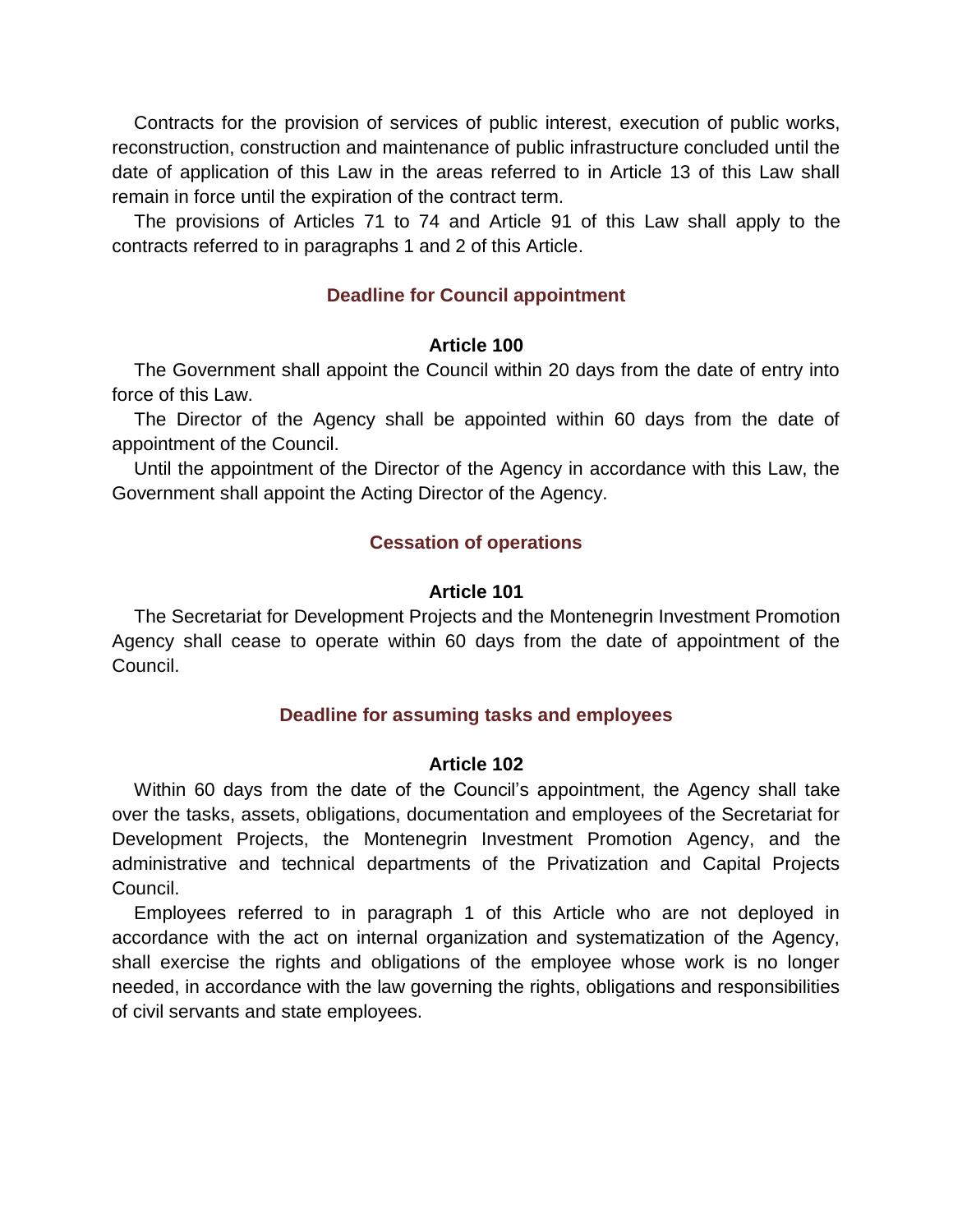## **Deadline for contract delivery**

#### **Article 103**

Contracting authorities shall, within three months from the date of entry into force of this Law, submit to the Agency valid contracts referred to in Article 99 paragraph 2 of this Law, with accompanying documentation for the purpose of registration in the register of contracts in accordance with this Law.

The Agency shall register the contracts referred to in paragraph 1 of this Article in the Register of Contracts if they meet the conditions referred to in Article 2 of this Law within 60 days from the expiry of the deadline for their submission.

### **Deadline for establishing register**

#### **Article 104**

The Agency shall establish the register of projects and the register of contracts within six months from the date of entry into force of this Law.

#### **Deadline for establishing records**

### **Article 105**

The contracting authorities shall establish the records of contracts referred to in Article 89 of this Law within 60 days from the date of application of this Law.

#### **Deadline for adoption of regulations**

#### **Article 106**

Regulations for the implementation of this Law shall be adopted within six months from the date of entry into force of this Law.

Until the adoption of the regulations referred to in paragraph 1 of this Article, the regulations that were in force until the date of application of this Law shall apply.

## **Repeal**

#### **Article 107**

The Law on Private Sector Participation in the Provision of Public Services (Official Gazette of the Republic of Montenegro, No. 30/02) shall be repealed as of the date of application of this Law.

The provisions of Articles 15 to 25 and Article 26 paragraph 1 of the Law on Foreign Investments (Official Gazette of Montenegro, No. 18/11 and 45/14), the provisions of Article 2 paragraph 1 indents 6, 16 and 17 in the part related to coordination and